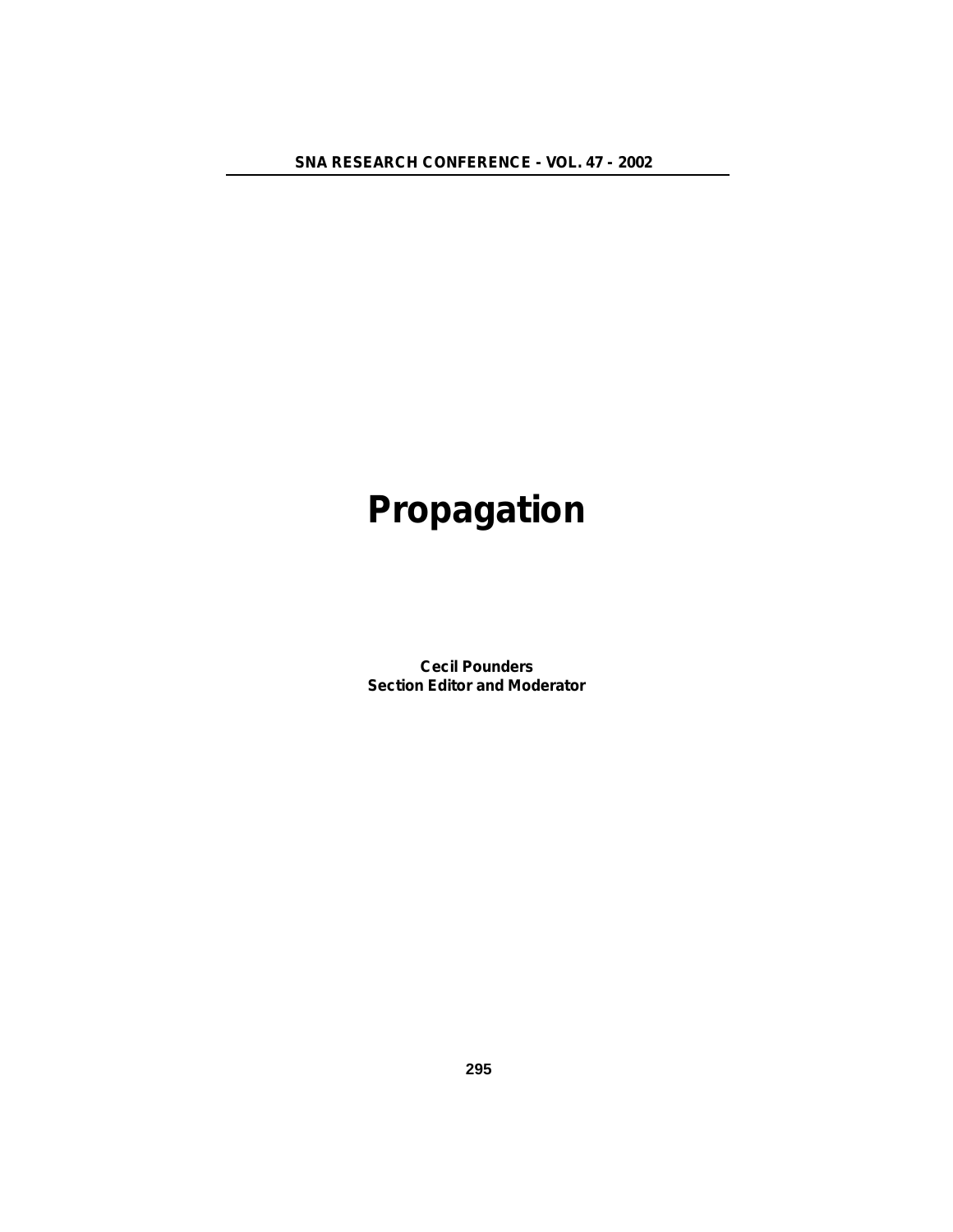# **Effect of Seed Source on First Year Growth of** *Quercus phellos and Q. shumardii*

**Cecil Pounders and Donna Fare Coastal Research and Ext. Center, MS State University, P.O. Box 193, Poplarville, MS 39470 National Arboretum, USDA ARS, 472 Cadillac Lane, McMinnville, TN 37110**

**Index Words:** Provenance, Oak, Seed Source, *Quercus shumardii, Q. phellos*

**Nature of Work.** Production of oaks for landscape plantings has evolved from digging trees from wild populations near planting sites, to collecting acorns from native sites for local nursery production, to procurement of seed from national dealers. The 1998 Census of Horticulture identified oaks second only to maples in importance as shade trees in the United States. Arborists prefer oak species that develop quickly, as measured by caliper and height, and that are easily transplanted. Susceptibility to pests, poor trunk and canopy development, and labor requirements for selective pruning impact the economics of production both at the nursery and in the landscape. Much consideration has been given to selecting and planting oak species such as *Quercus shumardii* (Shumard Oak), *Q. texana* (Nuttall Oak) and *Q. phellos* (Willow Oak) which have more desirable landscape qualities than old standards like *Q. palustris* (Pin Oak) and *Q. rubra* (Northern Red Oak). Genetic variation in traits associated with adaptation to local conditions, (i.e. temperature, air pollution, pest resistance and water stress) exists not only at the species level, but also at the provenance, family, and individual tree level. By understanding the genetic variation within desirable oak species, it will be possible to identify seed sources and individual trees that are adapted to a variety of climatic conditions and/or better able to cope with environmental changes.

The goal of this study was to test for provenance effects of commercial seed lots on early development of popular oak species. Investigation of potential oak seed sources revealed that two species (*Quercus shumardii, Q. phellos*) produced by Southern nurseries are secured primarily from five commercial seed dealers located in Missouri, Texas, Tennessee and Louisiana. Their collection sites are determined by ease of harvest and yearly crop availability as affected by frost and or drought. Such limited attention to seed source could have significant impacts on the short and long term performance of oaks being planted and maintained in urban environments. The five commercial seed dealers were asked to furnish acorns for which the site of collection (county and/or state) was known.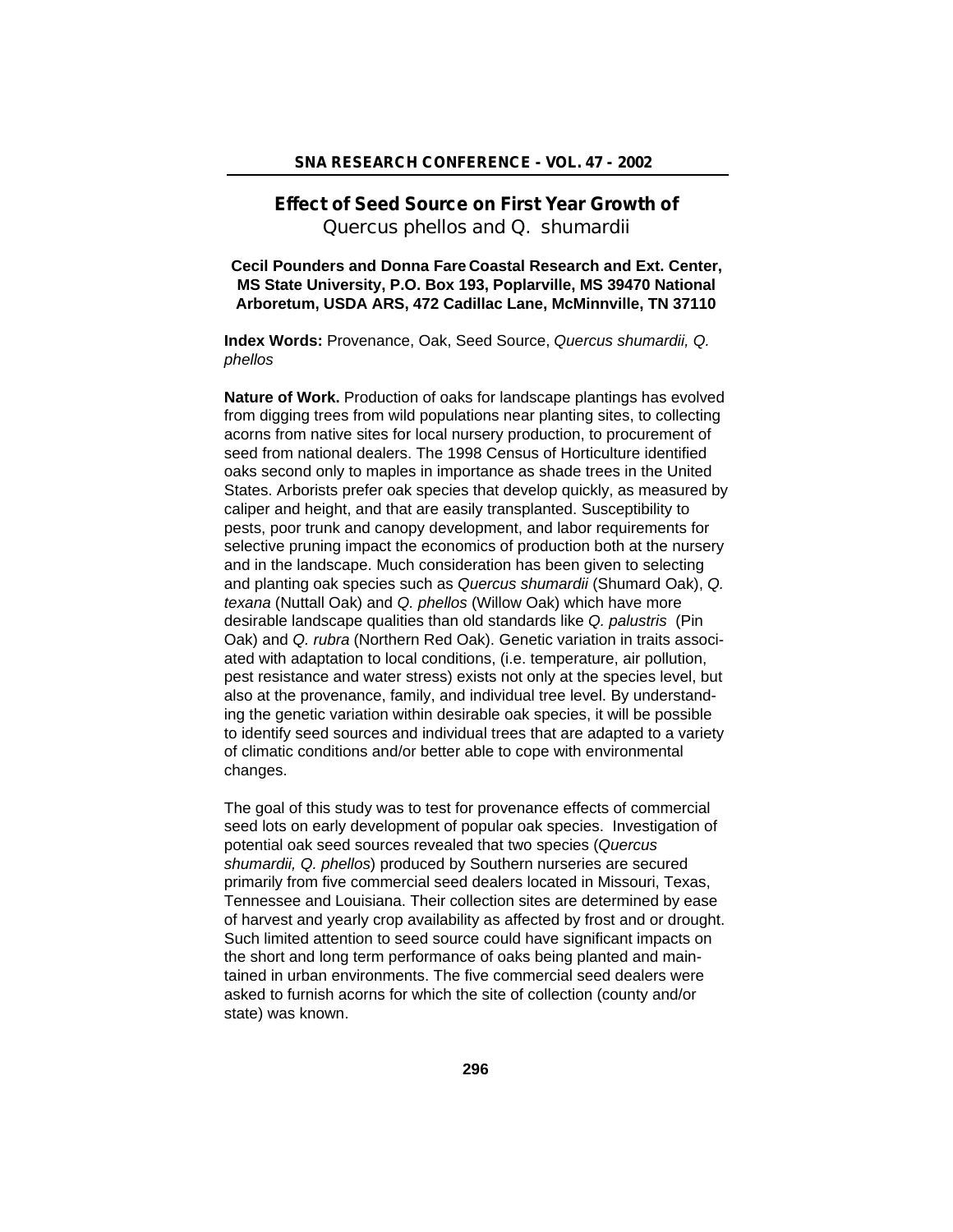Seed from all collections were divided and grown in south Mississippi (cold hardiness zone 8a, and heat zone 9) and middle Tennessee (cold hardiness zone 6b, heat zone 7) using the same nursery practices. Seed were planted in tree bands (3-5/8 x 6-inch tall) with pine bark substrate amended with 1.0 lb. Micromax and 4.0 lbs. Osmocote 15-9-12 (12-14 month) per cubic yard during January 2001. The test was irrigated daily and fed weekly beginning 4 June with 200 ppm nitrogen. In mid-September, height, caliper (at soil line), and quality were recorded for each seedling. Quality rating ranged from 1 to 5, with 5 being the highest. Plants were rated on the straightness of the trunk and canopy development. The experimental design was a randomized complete block in two locations and up to 16 single plant replications depending on germination. Six provenances of Willow Oak and five provenances of Shumard Oak were evaluated.

**Results and Discussion:** Evaluations of first season growth indicated that oaks from the provenances of each species grew differently in Mississippi and Tennessee because there were significant interactions between provenance and location for the three measurements (seedling height, main stem caliper, and quality) used to evaluate growth (Table 1). Most of the differences between the two locations were associated with the worst performing provenances, which grew better in Tennessee than Mississippi. There were only minor differences in height and caliper at the two locations. Since the poorer performance was usually associated with the more northern collection sites, oak seed performance may conform to the same climatic effects observed in pine seed provenances where pine seedlings will survive and grow best if seed come from an area within  $5^{\circ}$ F of the planting site's minimum temperature expectation as reflected in cold hardiness zone maps (2). Seedlings from an area with warmer winters will grow faster than seedlings from local sources; seedlings from an area with cooler winters will grow slower (1).

At the end of one season, differences in provenance performance were evident when evaluating the growth and quality of plants at both locations (Table 1). Willow oak seedlings from acorns collected in Tennessee, Arkansas and North Carolina produced significantly less growth than seed collected from two Louisiana provenances. Shumard oak seed collected from two sites in Tennessee was inferior to seed collected in Missouri and Louisiana. Collection of data will continue to determine if one-year data is a strong indicator of provenance performance during the remainder of the production cycle and under landscape conditions. Statistical models will determine how seed from diverse provenances react to different climatic conditions as reflected in seedling growth and number of culls.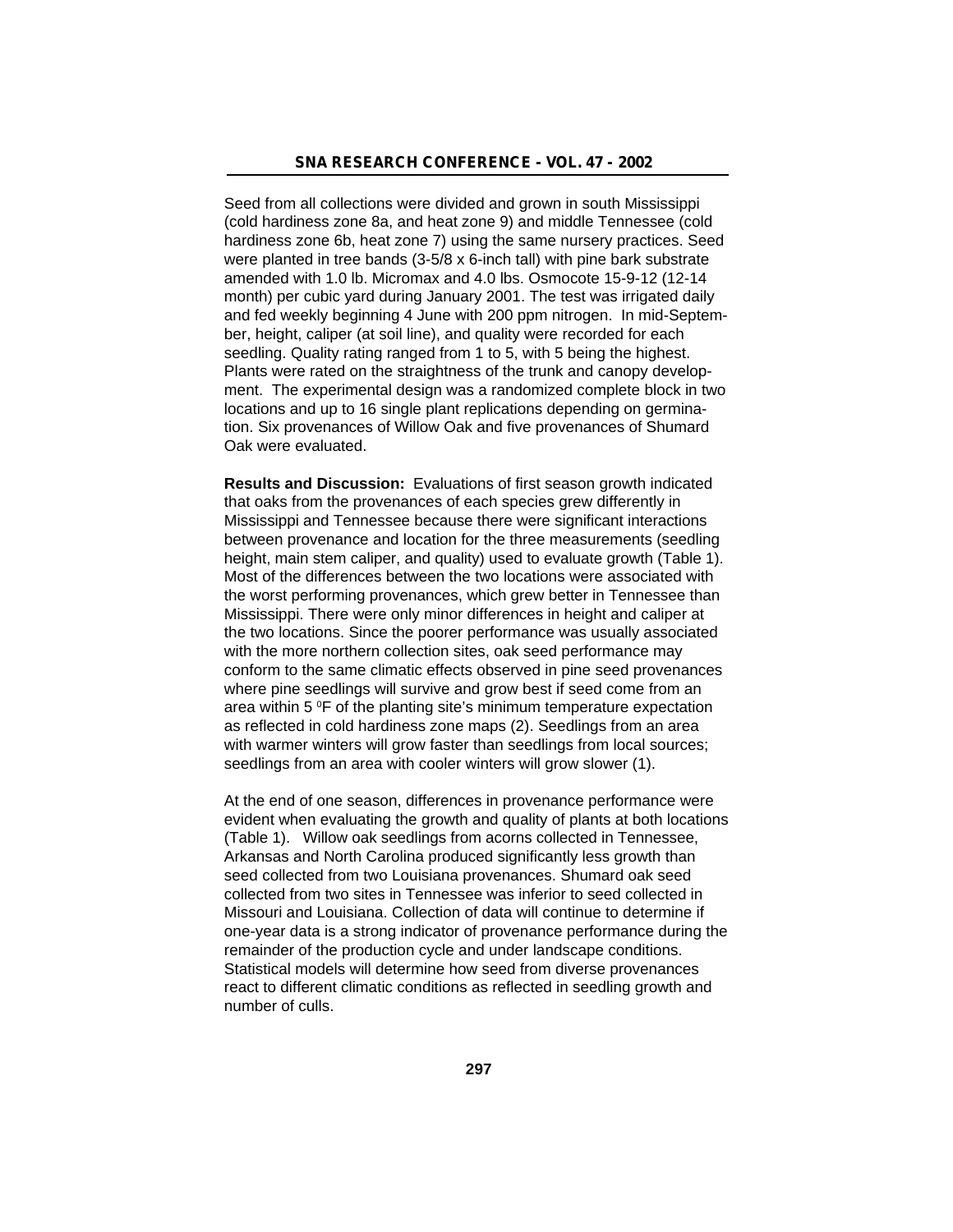**Significance to Industry:** Identification of well-adapted seed sources will facilitate the development of higher quality oaks, better suited to changes in climate and environmental stresses than those currently being produced. Shade trees are not marketed based on board feet or weight; however, plantings are subject to the same laws of genetics that have been used by production forestry to improve forest health and vigor. It has been possible for the landscape industry to select and clone elite, mature individuals of easily propagated genera such as *Acer*. Oaks are generally considered to be difficult to asexually propagate so different strategies must be used to emulate the progress achieved in maple. Identification of superior seed sources and developing a better understanding of the environmental adaptations of a species is the logical first step to improvement of product uniformity, pest resistance, and environmental adaptation. Genetically superior trees reduce costs associated with weather and pest damage and can also have aesthetic traits such as improved seasonal color and texture that make our cities more beautiful. Testing provenances is a relatively inexpensive process for improving long-term shade tree performance. After identification of the widely adapted native sites, seed dealers would be encouraged to collect from the elite provenances. By culling undesirable provenances, families and individual trees, test plantings could serve as a source of elite seed. Material from widely adapted provenances would also serve as the best material to screen for choice individuals and efficient cloning methods to reduce dependence on erratic seed crops.

#### **Literature Cited:**

- 1. Schmidtling, R.C. 1994. Using provenance test to predict response to climatic change: loblolly pine and Norway spruce. Tree Physiology. 14:805-817.
- 2. Schmidtling, R.C. 2001. Southern pine seed sources. Gen. Tech. Rep. SRS-44. Ashville, NC. U.S. Department of Agriculture, Forest Service, Southern Research Station. 25p.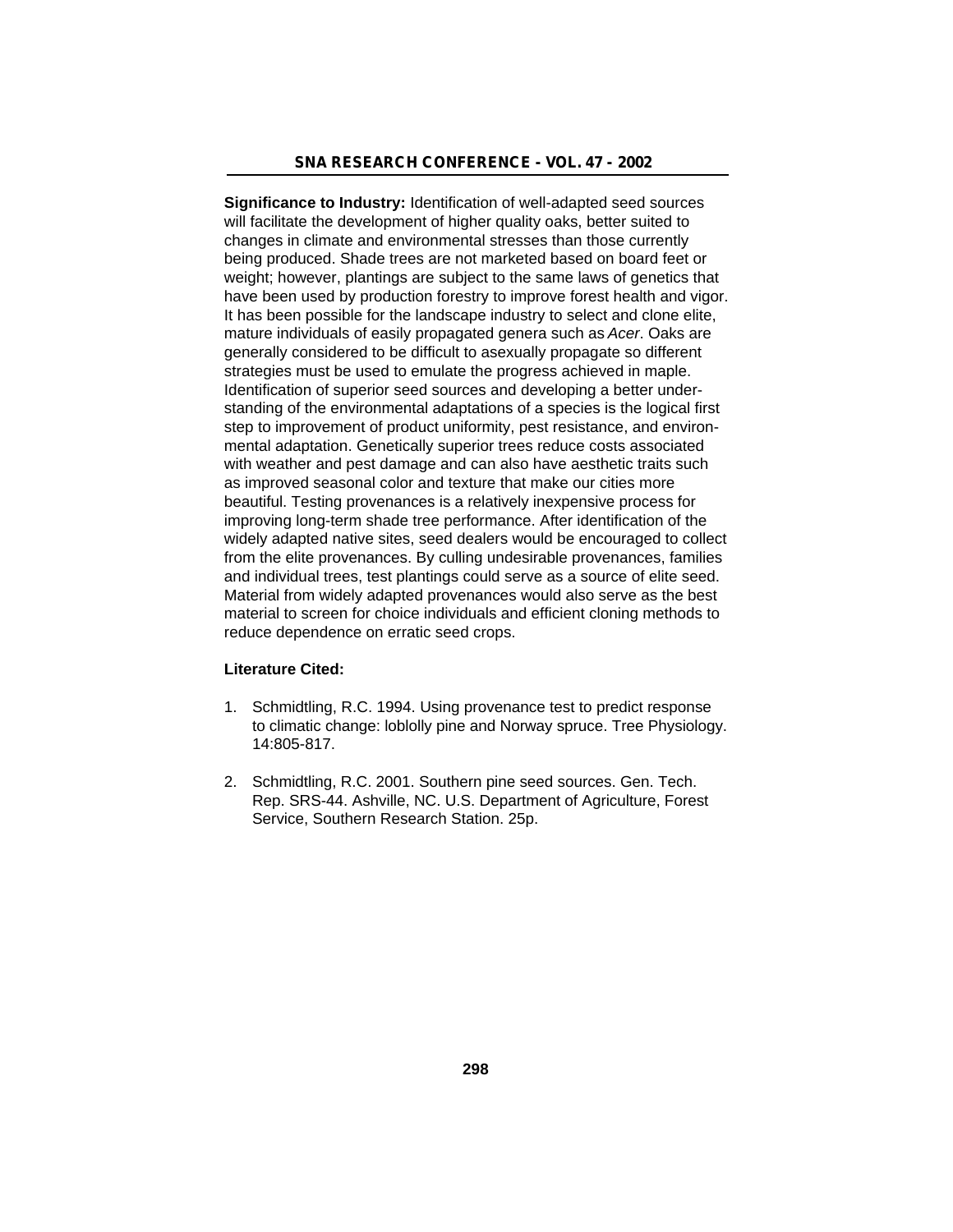# **SNA RESEARCH CONFERENCE - VOL. 47 - 2002**

**Table 1.** Seedling growth of *Quercus phellos*, Willow Oak and *Quercus shumardii*, Shumard Oak, year 1.

| Quercus phellos                                                   |                                  |                                   |                                        |  |
|-------------------------------------------------------------------|----------------------------------|-----------------------------------|----------------------------------------|--|
| <b>Location/Provenance</b>                                        | Height, $cmz$                    | Caliper, cm                       | Quality <sup>Y</sup>                   |  |
| Arkansas 1<br>Arkansas 2                                          | 63.2ab <sup>x</sup><br>51.1c     | 0.68a<br>0.59c                    | 3.8a<br>3.3 <sub>c</sub>               |  |
| Louisiana 1<br>Louisiana <sub>2</sub>                             | 66.3a<br>64.3a                   | 0.71a<br>0.70a                    | 3.5 <sub>b</sub><br>3.7ab              |  |
| <b>North Carolina</b>                                             | 48.6c                            | 0.62 <sub>bc</sub>                | 2.7 <sub>d</sub>                       |  |
| Tennessee                                                         | 60.4b                            | 0.64 <sub>b</sub>                 | 3.5 <sub>bc</sub>                      |  |
| Location<br>Rep (Location)<br>Provenance<br>Location X Provenance | $***W$<br>ΝS<br>$***$<br>$***$   | ΝS<br><b>NS</b><br>$***$<br>نه به | $\star$<br><b>NS</b><br>$***$<br>$***$ |  |
|                                                                   | Quercus shumardii                |                                   |                                        |  |
| <b>Location/Provenance</b>                                        | Height, cm                       | Caliper, cm                       | Quality                                |  |
| Louisiana 1<br>Louisiana <sub>2</sub>                             | 73.4a<br>71.9ab                  | 0.83a<br>0.77 <sub>b</sub>        | 3.8 <sub>b</sub><br>3.9ab              |  |
| Missouri                                                          | 69.0b                            | 0.76 <sub>b</sub>                 | 3.8ab                                  |  |
| Tennessee 1<br>Tennessee 2                                        | 60.8c<br>40.2d                   | 0.85a<br>0.68c                    | 4.0a<br>3.4c                           |  |
| Location<br>Rep (Location)<br>Provenance<br>Location X Provenance | $+ +$<br>$***$<br>$***$<br>$***$ | <b>NS</b><br>ΝS<br>$***$<br>$***$ | $\star$<br><b>NS</b><br>$***$<br>$***$ |  |

<sup>z</sup> Height and caliper were measured in mid-September, 2001.

 $Y$  Shoot and trunk quality was rated in mid-September 2001 on a scale from 1-5, with 5 being highest.

 $\times$  Means within columns followed by the same letter are not significantly different as determined by Duncan's multiple range test at p. 0.05.

W Non-significant (NS) or significant at  $p \quad 0.05$  (\*) or 0.001 (\*\*).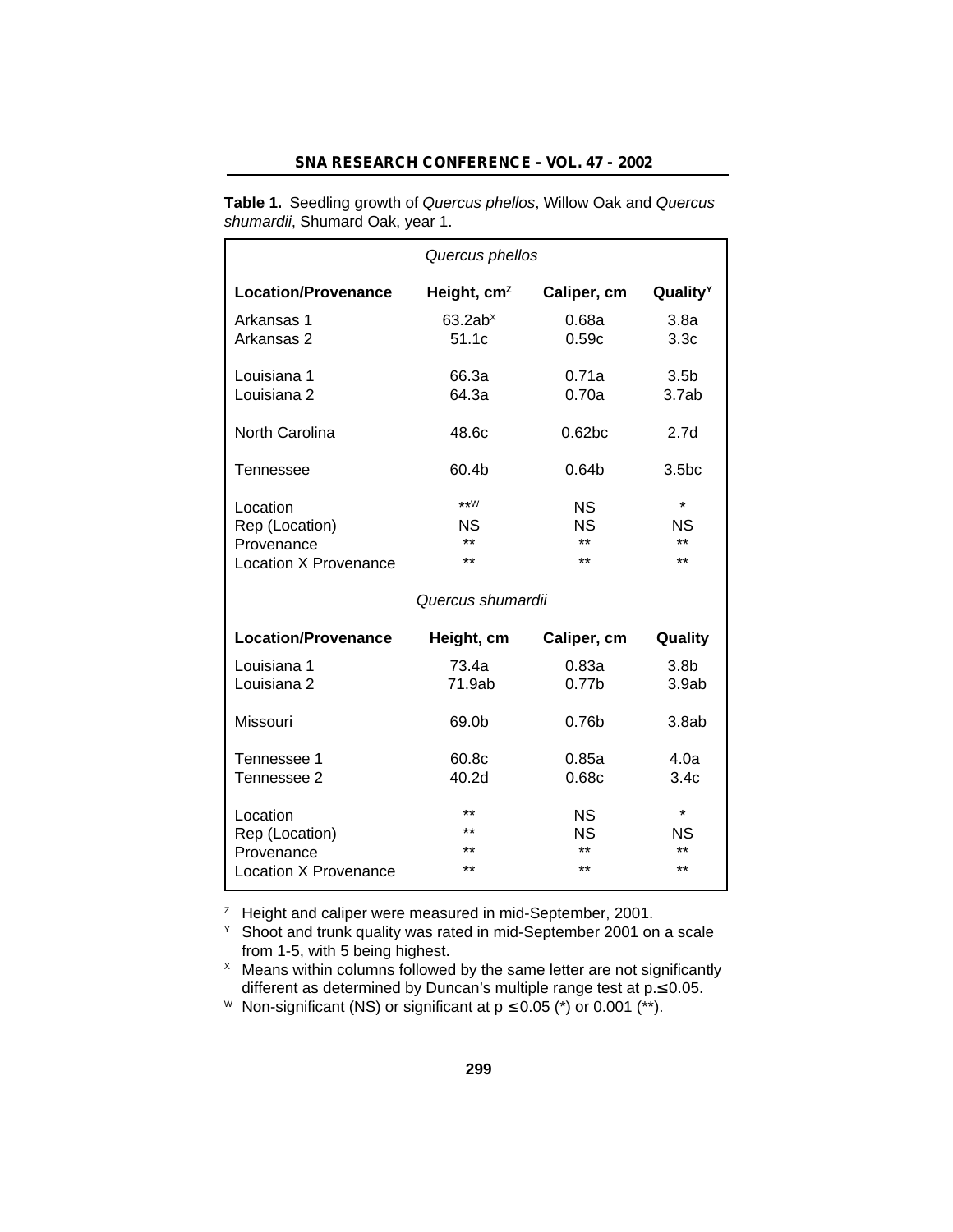# **Effect of Soil Water Potential and Mist on Rooting Stem Cuttings of Loblolly Pine (***Pinus taeda***)**

## **Anthony V. LeBude, Frank A. Blazich, and Barry Goldfarb NC State University, Dept. of Forestry Raleigh, NC 27695-8002**

**Index words:** Vegetative Propagation, Cutting Water Potential, Timber Species, Medium Water Potential

**Nature of Work:** Loblolly pine (*Pinus taeda* L.) is an important timber species in the southeast United States (7). Vegetative propagation of loblolly pine by stem cuttings is used to multiply superior full-sib families (progeny as a result of controlled pollination where both parents are known) and elite clones within superior families. Seedlings are planted more extensively than rooted cuttings (5) though not necessarily due to convention. Rather, rooted cutting technology needs further refinement for wider use. Recent research with loblolly pine has determined adequate stock plant management techniques (6), proper handling and storage of stem cuttings (4), effect of various auxins on rooting and subsequent root growth (1), and propagation systems necessary for optimum planting stock (2).

One important aspect of vegetative propagation by stem cuttings is the rooting environment. During rooting, stem cuttings experience various stresses such as temperature, moisture, and irradiance. Combinations of such stresses can desiccate cuttings decreasing rooting percentage. Typically, mist application lowers leaf temperature caused by high irradiance and increases the humidity surrounding the cuttings. In turn, water loss from foliage decreases, thus cuttings maintain turgidity. Furthermore, uptake of available water through the base of the stem contributes to overall water status of cuttings. The moisture status of cuttings, collectively termed cutting water potential ( cutting), is an important indicator of rooting success (3). Mist application differs with respect to species, physiological status of the cutting, type of propagation system used, climate, and most importantly, the experience of the propagator. Our objective was to determine the relationship between cutting water potential and rooting percentage that would not rely on propagation systems specifically, but could be applied to rooting stem cuttings of loblolly pine in general.

Two studies were conducted to determine the effect of mist and medium water potential ( medium) on cutting and rooting percentage. One study used hardwood cuttings (January) and one used succulent, softwood cuttings (June). The experimental design for both trials was a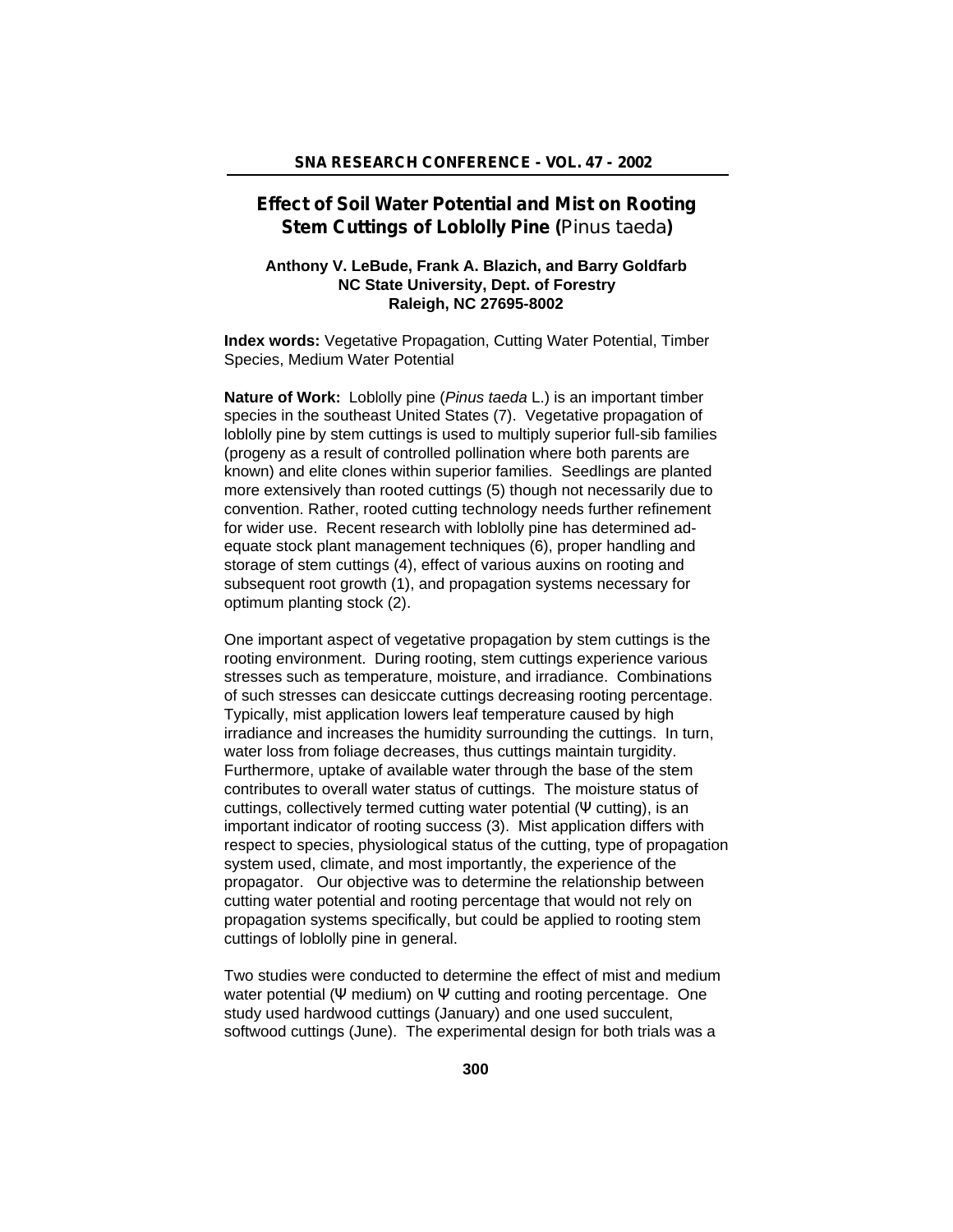split-plot. Two mist regimes, a high ("normal") and a low regime consisting of 40% less mist, were the main plots and four medium treatments were the sub-plots. The medium treatments were -1.8 kPa (wet), - 2.6 kPa (intermediate), - 3.6 kPa (dry), and a control. They were created using containers of various heights filled with coarse builders' sand and maintained with sub-irrigation controlled by a tensiometer. The control medium consisted of 2 peat : 3 perlite (by volume) placed in a container with a height equal to the intermediate medium treatment, but subirrigation was not applied and the medium was not maintained. Mist regime was replicated twice and each replication contained two replications of medium water potential treatments. Stem cuttings were a random mix of two full-sib families consisting of approximately 30 clones from each family. Approximately 60 cuttings were placed in each plot. One, 3, and 5 weeks after setting cuttings, cutting was measured destructively on one cutting per plot at 5 a.m. and 2 p.m. using a pressure bomb. Two and 4 weeks after setting, cutting was measured every 3 hr beginning at 5 a.m. and continuing until 5 a.m. the following morning (nine measurements). cutting was averaged over 5 weeks using just the 5 a.m. and 2 p.m. measurements. medium was also recorded for each plot at 5 a.m. and 2 p.m. for 5 weeks. Values for each plot were averaged over 5 weeks. Rooting percentage was recorded after 10 weeks. Analysis of variance (ANOVA) and regression analysis were used to test the relationships between medium, cutting, and rooting percentage.

**Results and Discussion:** Mean rooting percentage for the January and June experiments was 23% and 48%, respectively. Based on the low rooting percentages and the values of cutting obtained with hardwood cuttings in the January experiment, both mist regimes were decreased for the June experiment. Mist level, medium and their interaction had a significant effect on cutting in January and June (Table 1). In both experiments, cuttings receiving less mist and cuttings in drier media had lower (more negative) cutting (Table 2). In the January experiment, the effect of medium on cutting was strongly dependent on mist level. The increase in stress with drier media was greater in cuttings receiving low mist than in those receiving high mist (Fig. 1). This effect was less obvious in the June experiment, where medium moisture effected cutting equally in the two mist levels (Fig. 2). These results demonstrate that uptake of water from the rooting medium contributes to the water status of nonrooted cuttings.

In the January experiment, the main effects of mist and medium did not significantly affect rooting percentage, however the interaction of the two was significant (Table 1). In the high mist treatment, rooting was highest in the dry medium, but in the low mist treatment, rooting was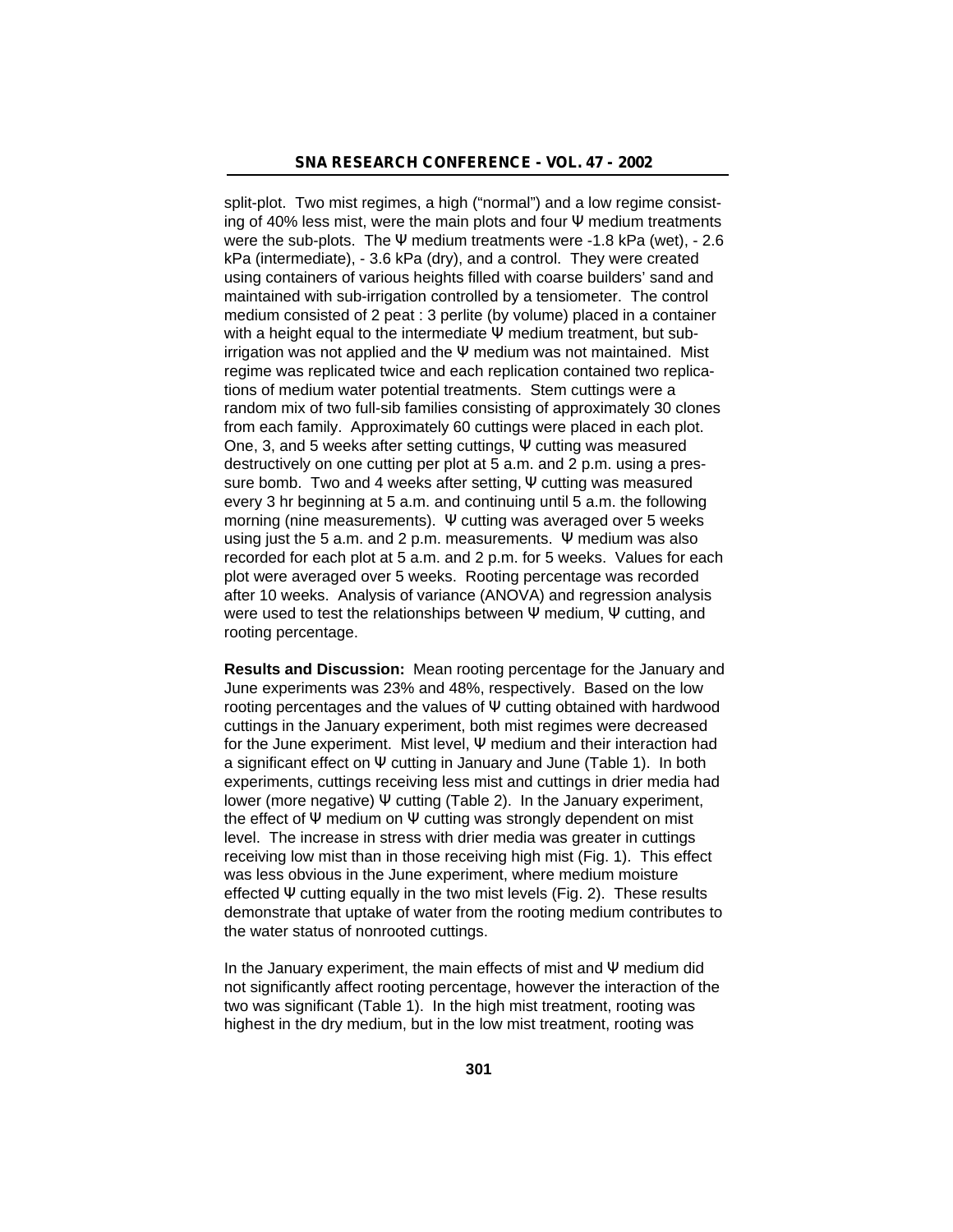highest in the wet medium (Table 2). In contrast, in the June experiment, only mist level significantly affected rooting. Rooting percentage was higher in the high mist treatment, regardless of medium moisture treatment.

The relationship of rooting percentage with cutting depended on the level of moisture stress. Cuttings experiencing moderate to high stress (low mist in winter and both mists in June) showed an increase in rooting as their cutting increased (decrease in stress) (Fig. 3). In contrast, cuttings under little or no stress (high mist in January) actually exhibited an increase in rooting with decreased cutting. This may be an indirect effect. For example, cuttings with no stress may also have been experiencing anaerobic medium conditions. However, no basal rotting was observed in the cuttings in these experiments. Thus, the propagator should not endeavor to eliminate all stress in cuttings by misting excessively. In these experiments, rooting was best between -0.4 and -0.65 MPa and was better in treatments in which the cutting surfaces dried between mist applications.

**Significance to Industry:** Stem cuttings of loblolly pine, regarded as a difficult-to-root species, benefit from a moderate amount of water stress during rooting. Other difficult-to-root conifer species might benefit as well. For example, if the basal portions of hardwood cuttings of *Abies*, *Picea*, or *Chamaecyparus* species rot easily, then a taller container and reduced mist might decrease water-logged conditions, increase survival, and subsequent rooting. On the other hand, if foliage drop occurs frequently due to excessive mist, perhaps a shorter container with infrequent misting might work. As long as adequate moisture is present in the medium, successful rooting of loblolly pine stem cuttings is limited by proper mist application.

#### **Literature Cited:**

- 1. Frampton, L.J., B. Li, and B. Goldfarb. 2000. Nursery rooting and growth of loblolly pine cuttings: Effect of rooting solution and full-sib family. Southern J. Appl. For. 23:108-115.
- 2. Gocke, M.H., B. Goldfarb, and D. Robison. 2001. Effects of three propagation systems on survival, growth, and morphology of loblolly pine and sweetgum rooted cuttings. Proc. 26<sup>t</sup>th Biennial Southern Forest Tree Improvement Conf. Athens, GA, June 26-29, 2001.
- 3. Hartmann, H.T., D. E. Kester, F.T. Davies, Jr., and R. L. Geneve. 1997. Plant propagation: Principles and practices.  $6<sup>th</sup>$  ed. Prentice-Hall, Inc., Upper Saddle River, N.J.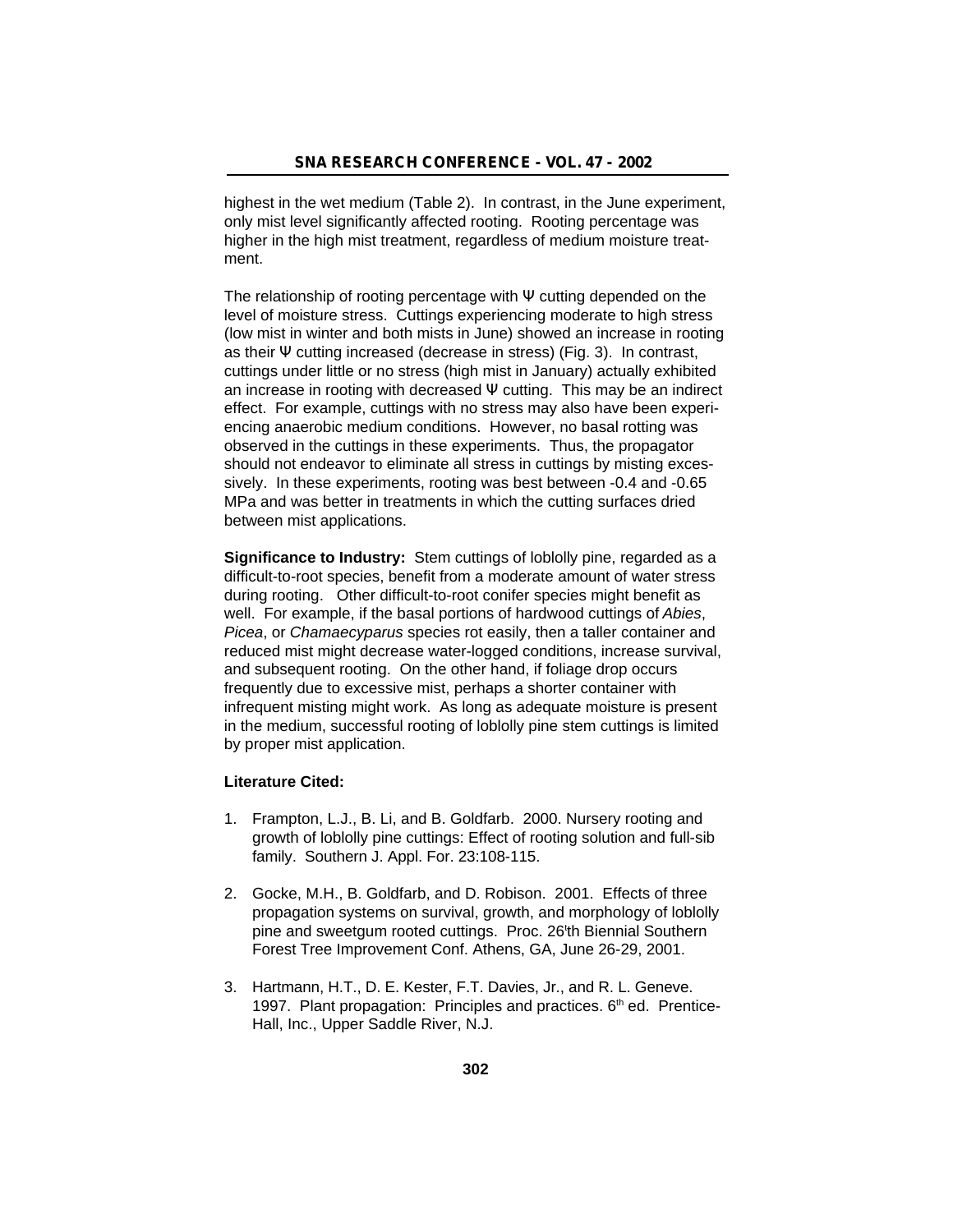- 4. Murthy, R. and B. Goldfarb. 2001. Effect of handling and water stress on water status and rooting of loblolly pine stem cuttings. New Forests 21:217-230.
- 5. Rowe, D.B., F. A. Blazich, and R.J. Weir. 1999. Mineral nutrient and carbohydrate status of loblolly pine during mist propagation as influenced by stock plant nitrogen fertility. HortScience 34:1279- 1285.
- 6. Richie, G.A. 1991. The commercial use of conifer rooted cuttings in forestry: A world overview. New Forests 58:646-647.
- 7. Zobel, B. J. and J.T. Talbert. 1984. Applied forest tree improvement. John Wiley & Sons, Inc., New York.

Table 1. ANOVA for effect of medium water potential (medium) and mist regime on cutting water potential (cutting) and rooting percentage of hardwood and softwood stem cuttings of loblolly pine.

|                  |    | Hardwood<br>(January) |             | Softwood<br>(June) |             |
|------------------|----|-----------------------|-------------|--------------------|-------------|
| Source           | df | cutting               | Rooting (%) | cutting            | Rooting (%) |
| Mist             |    | $\star$               | ΝS          | $\star$            | $\star$     |
| Rep(Mist)        | 6  | $\star$               | <b>NS</b>   | $\star$            | <b>NS</b>   |
| medium           | 3  | $\star$               | ΝS          | $\star$            | <b>NS</b>   |
| Mist x<br>medium | 3  | $\star$               | $\star$     | $\star$            | <b>NS</b>   |

NS,\* Nonsignificant or significant at *P* = 0.05, respectively.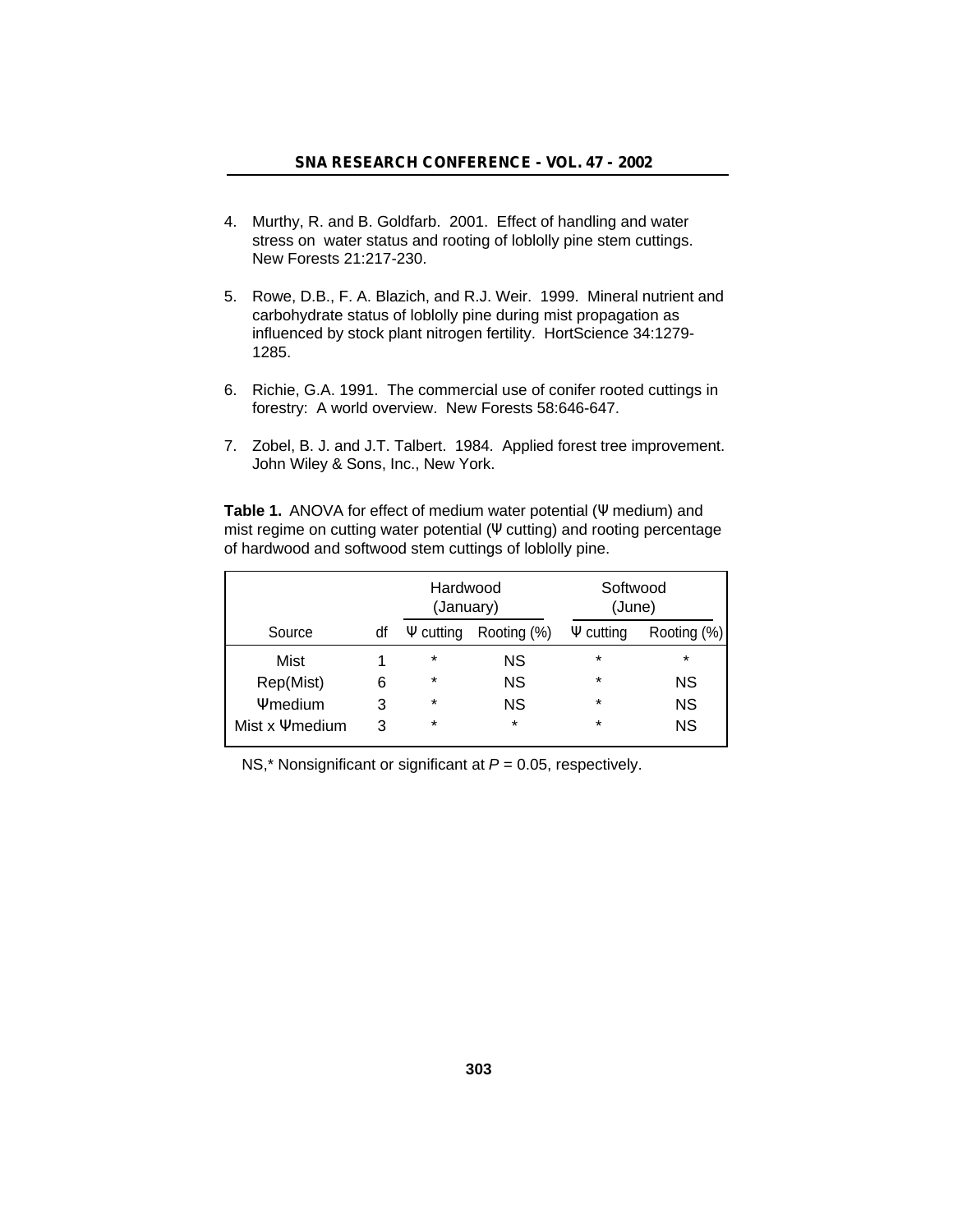|                              | Hardwood<br>(January) |             |  |                                       | Softwood<br>(June)                |                |              |             |
|------------------------------|-----------------------|-------------|--|---------------------------------------|-----------------------------------|----------------|--------------|-------------|
|                              | cutting<br>(MPa)      |             |  | Rooting<br>cutting<br>(MPa)<br>$(\%)$ |                                   | Rooting<br>(%) |              |             |
| Medium moisture<br>treatment | High<br>mist          | Low<br>mist |  | High Low<br>mist mist                 | High<br>mist                      | Low<br>mist    | High<br>mist | Low<br>mist |
| Control                      | $-0.38$               |             |  |                                       | $-0.62$ 21.0 33.6 $-0.43$ $-1.13$ |                | 51.1         | 31.1        |
| Dry                          | $-0.42$               | $-0.81$     |  |                                       | $31.5$ 22.1 $-0.63$ $-1.33$       |                | 62.4         | 35.2        |
| Medium                       | $-0.37$               | $-0.85$     |  |                                       | 18.3 14.7 -0.58 -1.24             |                | 62.2         | 32.9        |
| Wet                          | $-0.24$               | $-0.36$     |  |                                       | $5.0$ 41.7 $-0.41$ $-0.84$        |                | 64.1         | 41.3        |

**Table 2.** Means for cutting water potential ( cutting) and rooting percentage by mist regime and medium water potential treatment for hardwood and softwood stem cuttings of loblolly pine.



**Fig. 1**. Effect of medium water potential ( medium) on cutting water potential ( cutting) in January 2001.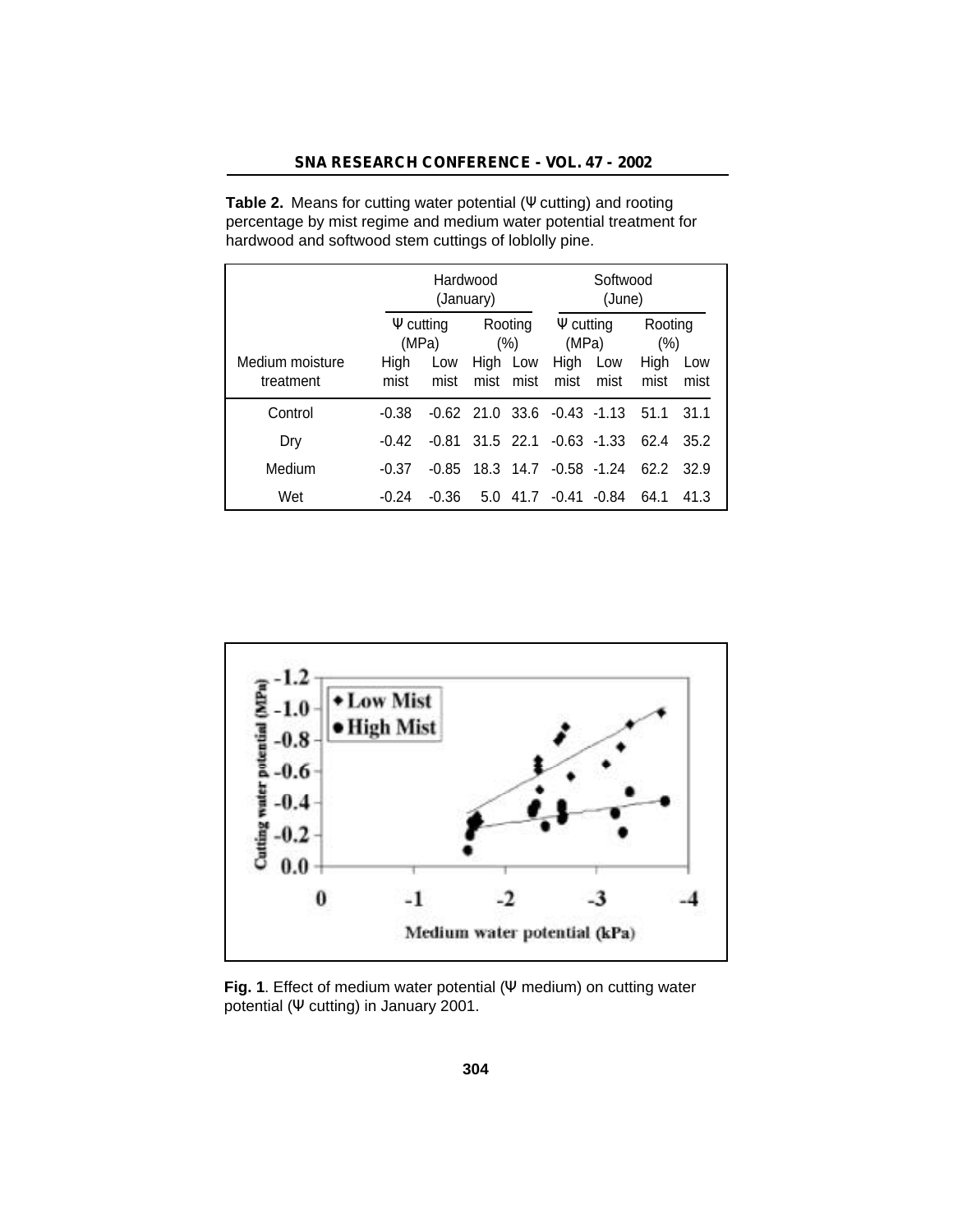

**Fig. 2**. Effect of medium water potential ( medium) on cutting water potential ( cutting) in June 2001.



**Fig. 3.** Effect of cutting water potential (Y cutting) on percentage rooting in two mist regimes in January and June 2001. Symbols are means of four replications of four medium treatments.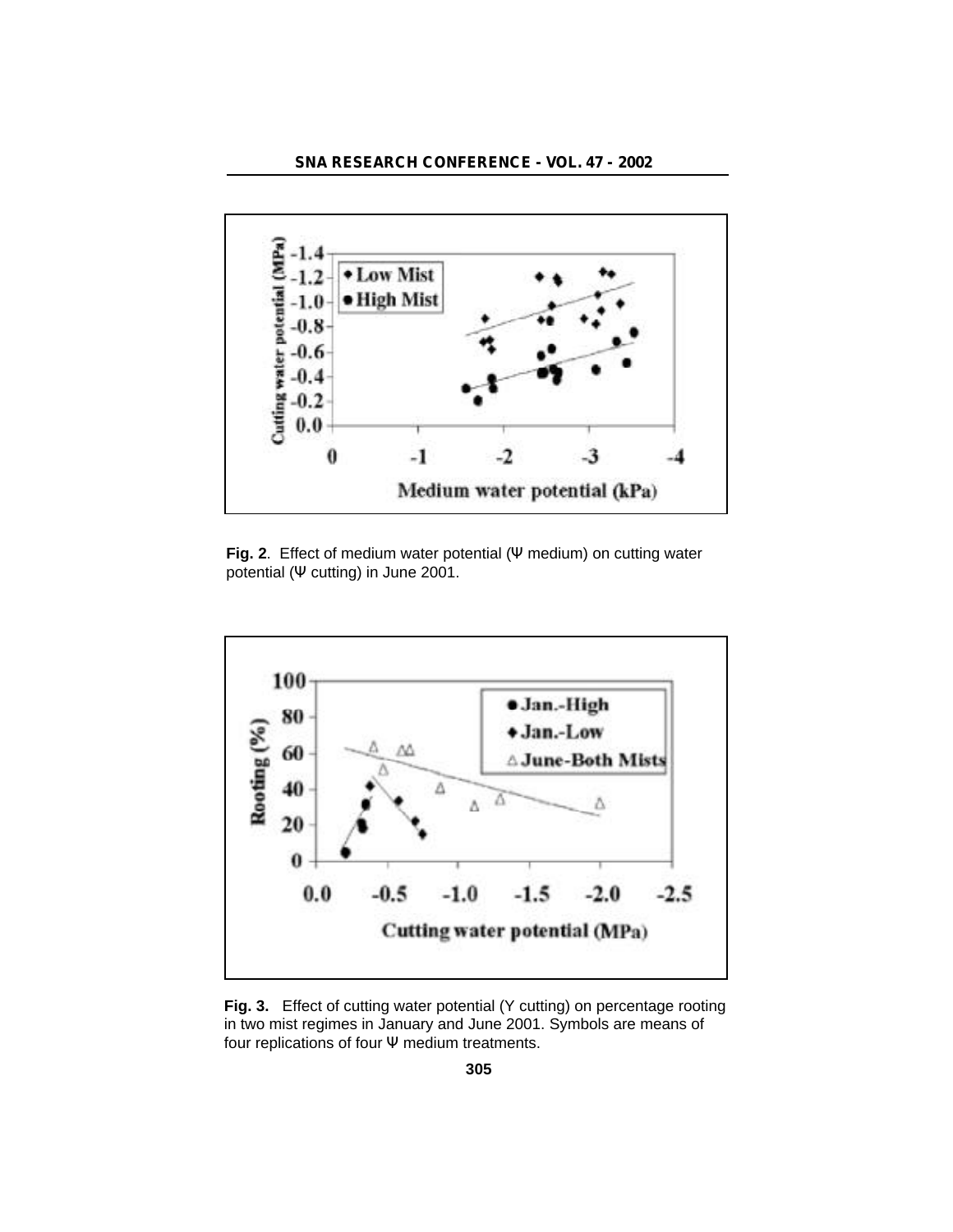# **Propagation Of Spineless Wright Acacias**

Donita L. Bryan<sup>1</sup>, R. Daniel Lineberger<sup>1</sup>, W. Todd Watson<sup>2</sup>, **Charles R. Hall<sup>3</sup> , and Michael A. Arnold<sup>1</sup> <sup>1</sup>Dept. of Horticultural Sciences, Texas A&M University, Mail Stop 2133, College Station, TX 77843-2133 <sup>2</sup>Dept. of Forest Science, Texas A&M University, Mail Stop 2135, College Station, TX 77843-2135 <sup>3</sup>Dept. of Agricultural Economics, University of Tennessee, 2621 Morgan Circle, Room 314H, Knoxville, TN 37996-4518**

**Index Words:** *Acacia wrightii*, Grafting, Rooted Cuttings, Seed Germination, Tissue Culture.

**Nature of Work:** The southwestern USA has a harsh climate. Landscape plants that would be used in this area need to be able to withstand heat, drought, and grow in dry infertile alkaline soils. Several *Acacia spp.* are adapted to a wide range of environments including acidic, alkaline, saline, or infertile soils, and can be readily established and managed (2). *Acacia* frequently make attractive trees, however, many *Acacia spp.* have spines formed from stipules at the base of a compound leaf. This characteristic may constitute a maintenance liability or pedestrian hazard (1). However, a spineless acacia would be perfect for the landscape. *Acacia wrightii* G. Bentham *ex* A. Gray (wright acacia) is a Texas native with several attractive features that forms a large shrub to small tree which is useful in southwestern USA landscapes (1, 3). This *Acacia* has small, bipinnately compound leaves and white to yellow-white cylindrical flowers that peak in the spring with occasional blooming throughout its growth period (1). Unfortunately, the species type of *A. wrightii* has vicious recurved spines (referred to in the trade as thorns) (1). A newfound genetic variant of *A. wrightii* was expressed as a spineless phenotype. In order for the spineless selections of *Acacia wrightii* to be sold in nurseries, a reliable and efficient propagation method must be determined. The objective of these studies was to compare seed germination, rooted cuttings, grafting, and micropropagation as methods of propagating these spineless selections of *A. wrightii*.

Seeds were collected from the three spineless selections of *A. wrightii* in summer 1999. Seeds were scarified by clipping the seed coat with anviltype clippers. Seeds were then planted in 15 in x 21 in x 4 in (38cm x 53cm x 10 cm) flats containing a substrate composed of 60% pine bark, 20% peat, 10% vermiculite, and 10% hadite clay. To test germination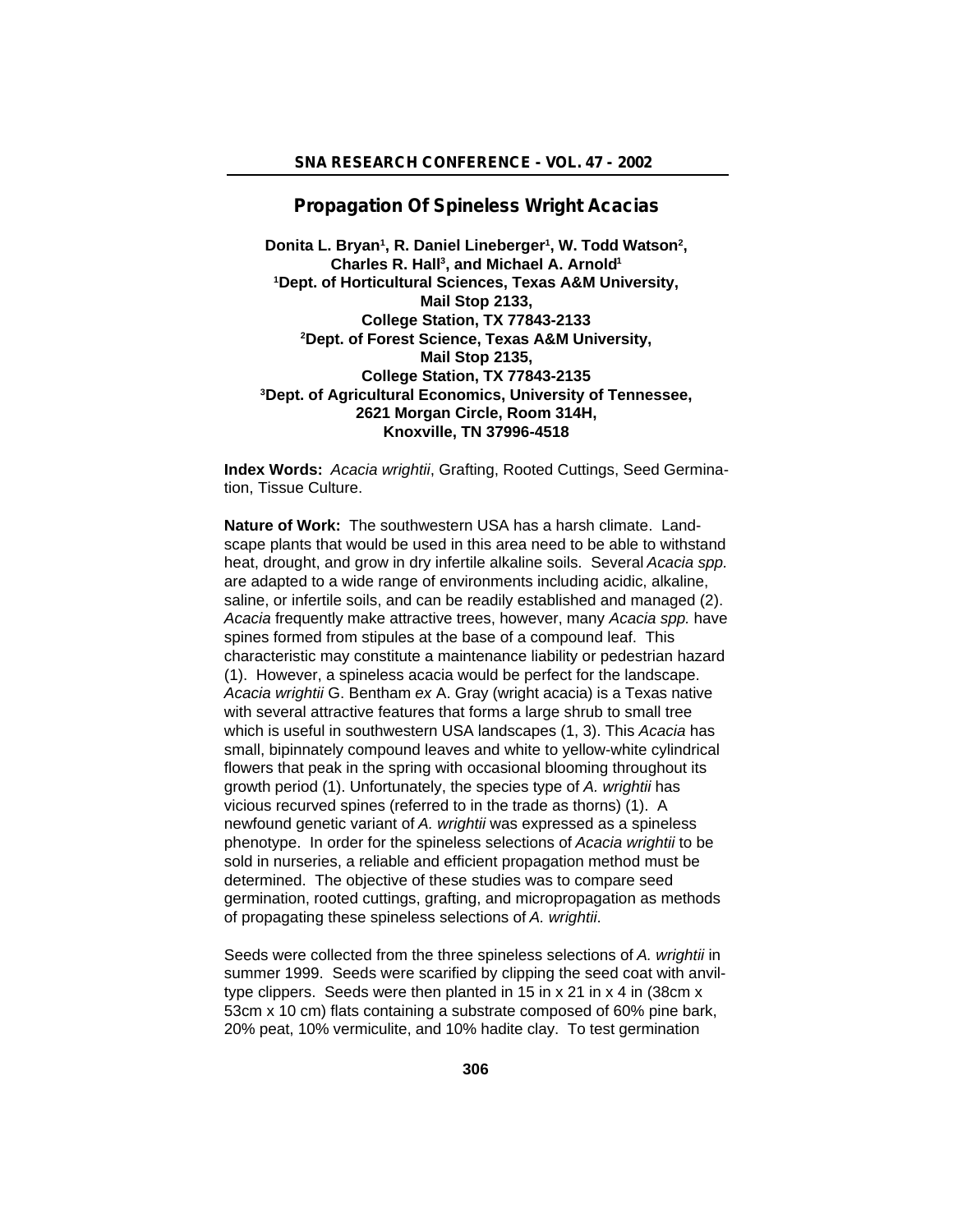and yield of spineless seedlings, in Aug. 1999 69 seeds from *A. wrightii* selection 1, 17 from selection 2, and 290 from selection 3 (max. number of available seeds) were planted, and in May 2001 10 seeds from *A. wrightii* selection 1, 42 from selection 2, and 102 from selection 3 were planted. In both years, germination was recorded after two weeks. Seedlings were then transplanted to 1 gal. (2.8 L) black plastic containers. At seven and ten months after transplanting, plants were observed to confirm the spineless phenotype.

To test for rooting propensity, cuttings of softwood (May 2001), semihardwood (Sept. 2001), and hardwood (Feb. 2001) growth stages of *A. wrightii* were taken from selection 3. The basal 0.5 in (1.25 cm) of the 2 in (5 cm) cuttings were dipped for 5 sec. in auxin (2 IBA : 1 NAA, Dip-n-Grow, Astoria-Pacific, Inc., Clackamas, OR) at the rate of 0, 5,000, 10,000, and 15,000 ppm (mg/L). At each cutting stage, three reps of 10 cuttings per treatment (120 cuttings) were placed in rooting flats as described for the germination studies and located under intermittent mist. After 10 weeks, cuttings were measured to determine if they rooted, how many roots were regenerated, and what was the total root length per cutting.

In April 2001, scions from selection 3 were grafted on seedling rootstocks using three different methods. Grafts of whip-and-tongue (40), T-buds (40), and whip-and-tongue with the scion dipped in auxin (20) (Hormex-3, Brooker Chemical Corp., North Hollywood, CA) were compared. All grafts were wrapped with parafilm (American National Can, Neenah, WI). A total of 100 grafts were performed. Grafts were monitored through May 2001.

In the tissue culture experiment, seeds from the *A. wrightii* spineless selection 3 were soaked in sulfuric acid for 30 minutes and then placed in a 30% bleach solution for 30 minutes. The seeds were placed on water agar under sterile conditions for 7 to 14 days. The seeds were then transferred to Murashige and Skoog (MS) or woody plant media (WPM) after approximately 7 days. Effects of the cytokinins, benzyladenine and zeatin, on shoot proliferation were compared at 0, 5, 10, 15, and 20 µM. Shoot proliferation was assessed after 8 weeks.

**Results and Discussion:** Germination percentages were 33%, 94%, and 58% for selections 1, 2, and 3, respectively in 1999, and 50%, 83%, and 60% for 2001 seeds from selections 1, 2, and 3, respectively. Of these germinated seedlings from 1999, after seven months 30%, 38%, and 14% of the seedlings were spineless for selections 1, 2, and 3, respectively. After ten months, the yields of spineless seedlings were 9%, 13%, and 5%. After losses during container production and delayed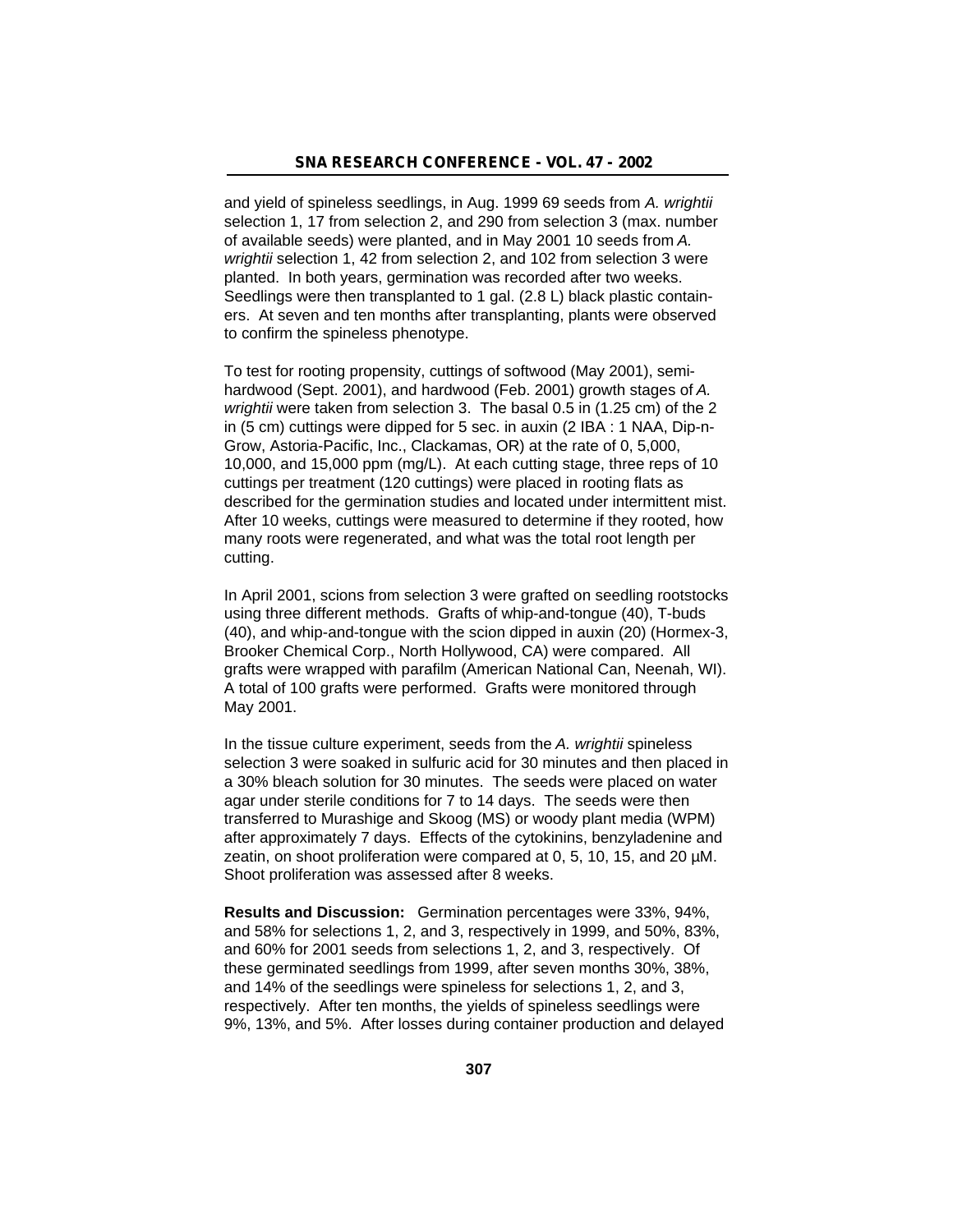expression of thorns, seed propagation did not yield great enough percentages of spineless seedlings to be a commercially viable method.

Although three different grafting procedures were attempted, whip-andtongue, T-bud, and a whip-and-tongue with auxin, none were successful. Not a single scion from forty of each type produced a viable union of the rootstock and scion. The color and condition of the grafts suggested possible production of large concentrations of phenolic compounds.

Rooting of hardwood and semi-hardwood cuttings was very low across auxin concentrations (Fig. 1A). Rooting of softwood cuttings was somewhat greater, particularly at high auxin concentrations (Fig. 1A). On average, those hardwood and semi-hard wood cuttings that did root, regenerated one or fewer roots (Fig. 1B) and total root length per cutting averaged less than 2 cm (Fig. 1C). Softwood cuttings had a linear response to auxin concentration, generating as many as nine roots per cutting at 15,000 ppm, whereas the control (0 ppm) cuttings had two or fewer roots. Mean total root length of softwood cuttings responded in an exponential fashion, ranging from an average of about 4 cm for nontreated cuttings to around 12 cm for those treated with 15,000 ppm auxin (Fig. 1C). While a plateau in root regeneration response was not reached (Fig. 1A-C), the cuttings treated with 15,000 ppm did not regenerate roots from the base of the cutting which was necrotic, but rather roots emerged from further up the stem. This suggests that concentrations greater than 15,000 ppm were likely to be toxic.

Preliminary studies to determine tissue culture protocols for micropropagation of *A. wrightii* were more promising than might initially be expected from the literature on other *Acacia spp.* (2). It was possible to obtain sterile propagules from *in vitro* germinated seeds. Initial experiments indicated that 15 to 20 µM zeatin on MS were the most promising treatments for inducing shoot proliferation *in vitro* (Fig. 2).

**Significance to Industry:** The primary limitation to landscape utilization of *Acacia wrightii* are the presence of vicious thorns. Development of a spineless wright acacia would provide an environmentally friendly adverse site tolerant large shrub or small tree for Texas and the arid southwestern USA. Seed germination, rooted cuttings, and grafting yielded too few of useable spineless plants to be commercially viable. Preliminary tissue culture studies indicated that micropropagation techniques may be useful, and investigations in this area continues.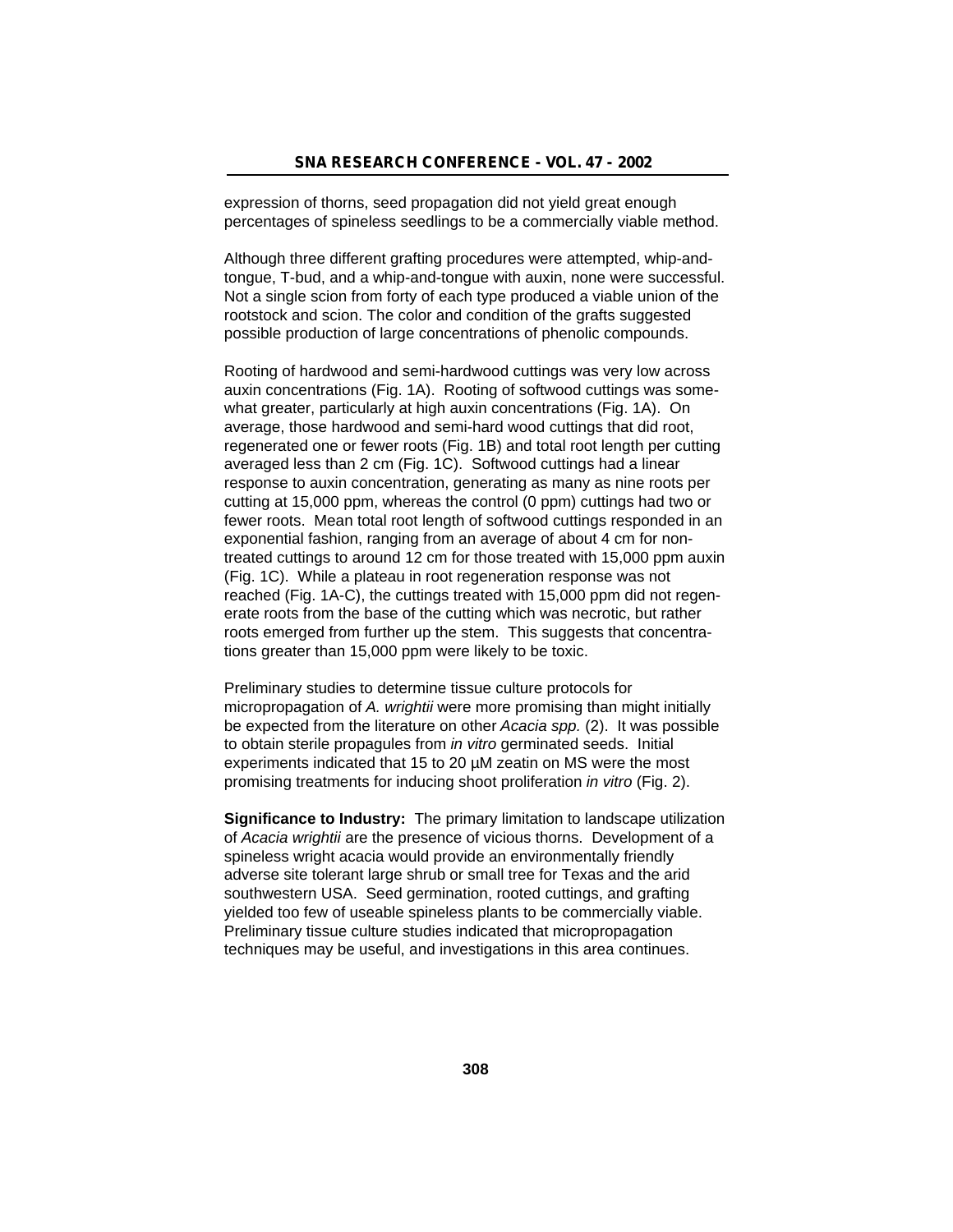## **Literature Cited:**

- 1. Arnold, M.A. 2002. Landscape Plants For Texas And Environs, Sec. Ed. Stipes Publ. L.L.C., Champaign, IL.
- 2. McWilliam, J.R. 1987. Foreword. p. 5. In: J.W. Turnbull (ed.) Australian Acacias in Developing Countries: Proceedings of an International Workshop Held at the Forestry Training Centre, Gympie, Qld., Australia, 4-7 August 1986. Australian Center for International Agricultural Research (ACIAR) Proc. No. 16. ACIAR. Canberra, A.C.T.
- 3. Simpson, B.J. 1988. A Field Guide To Texas Trees. Gulf Publ. Co., Houston, TX.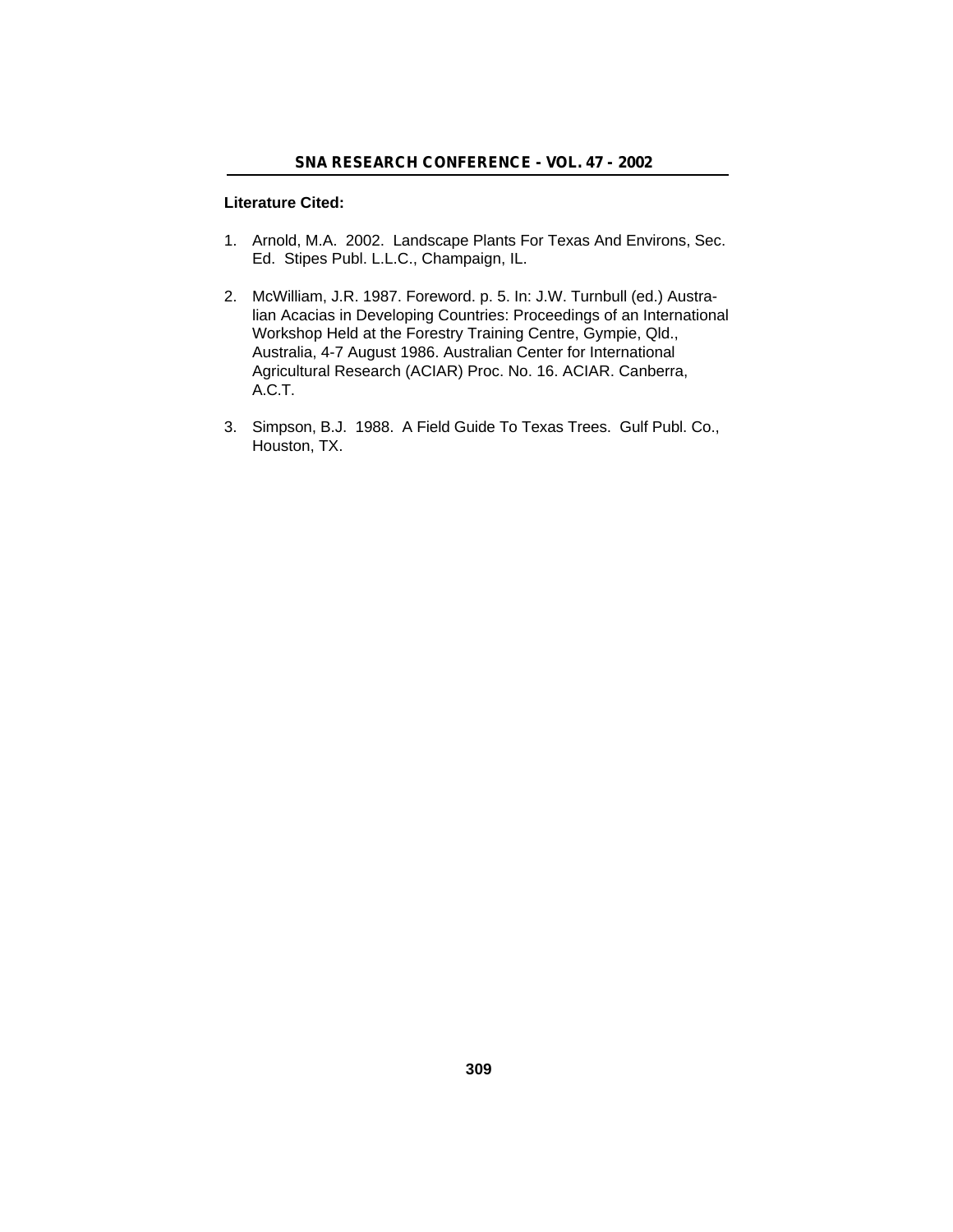

**Figure 1.** Mean (± standard error) rooting percentages (A), number of roots regenerated per cutting (B), and total root length per cutting (C) of softwood, semi-hardwood, and hardwood cuttings of *Acacia wrightii*; number of observation for  $A = 3$ , for B and  $C = 30$ . Regression equations are provided where significant, *P*<0.05.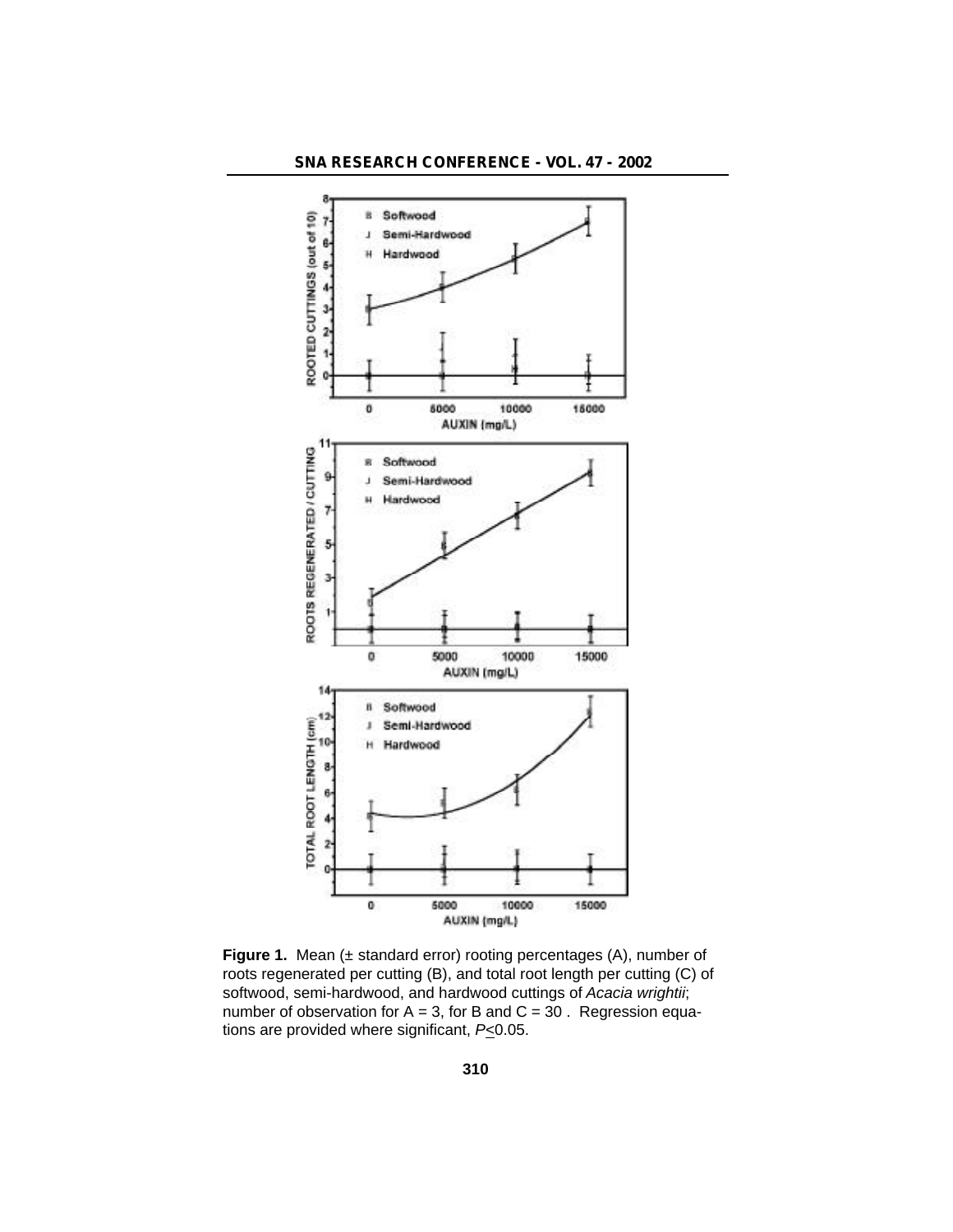

**Figure 2.** Representative *in vitro* cultures of *Acacia wrightii* grown with MS or WPN media containing 0, 5, 10, 15, or 20 µM of zeatin or benzyladenine.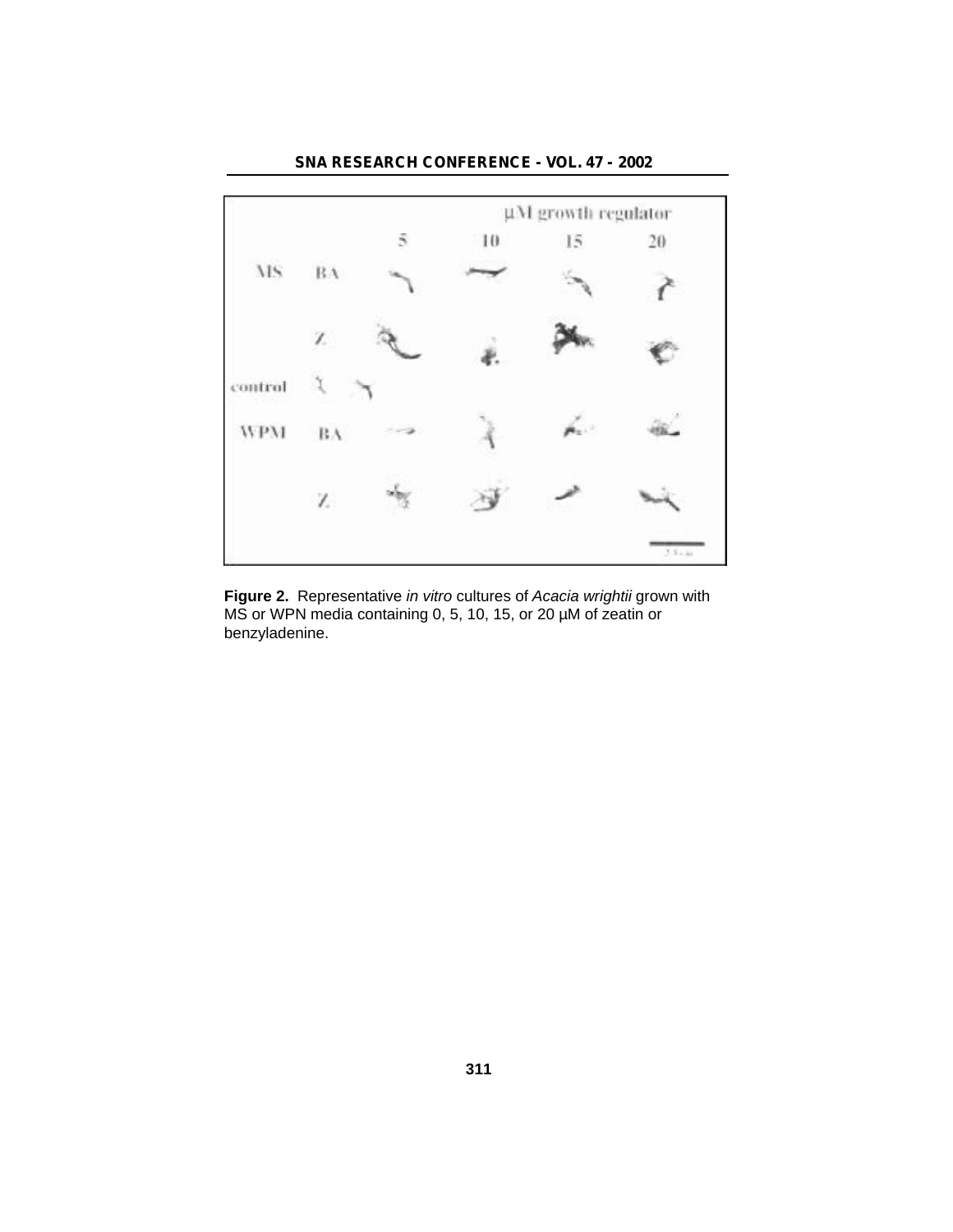# **Influence of Hormone and Timing on Layering Propagation of** *Aesculus parviflora*

# **Robert E. McNiel & Steve Elkins University of Kentucky, Department of Horticulture, Lexington, KY 40546-0091**

**Index Words:** Aesculus parviflora, Bottlebrush Buckeye, Mound Layering, Propagation

**Nature of Work:** *Aesculus parviflora* (Bottlebrush Buckeye) has made many recommended lists during recent times. However, few plants are available on a regular basis in the nursery trade. Seed was the main method of propagation until the 1990's when Bir & Barnes(1994) established a protocol for cutting propagation. Fordham (1987), in his discussion of propagation of Bottlebrush Buckeye, devoted his explanation to seed, except for a final comment that root cuttings and root suckers can be a source. Seed availability, timing or facilities may still limit this plant from being propagated in significant numbers by either seed or cuttings.

Layering has been recommended as a form of propagation for plants forming suckers by several authors during the 1900's (Bailey, 1920; Wells, 1985). While addressing layering in one form or another, neither Mahlstede & Haber (1957), Macdonald (1986), Dirr & Heuser (1987), nor Hartman et al. (1998) defines layering as a technique for Bottlebrush Buckeye. Bailey (1920) addresses the benefits of wounding during the layering process. As a means of producing large numbers of Bottlebrush Buckeye with limited facilities and less dependence upon timing, we looked at mound layering. *Aesculus parviflora* were planted on the University of Kentucky Horticulture Farm during the early 1990's in north/ south rows. During 1998 the plants were bush hogged to the ground. Multi-stem regrowth occurred during 1999 and 2000. In August 2000 research was initiated in order to determine if rapid propagation could occur by mound layering *Aesculus parviflora*. Sawdust was row mounded eighteen inches deep and three feet wide around 41 plants. From August 2000 until May 2001 three stems on ten randomly selected plants were treated each month. Treatments included cutting into nonrooting one or two year old stems near the base, treating with No. 3 Hormex and keeping the stem gapped with a section of toothpick. A drip irrigation system was installed in the plot, and scheduled to run 20 minutes twice a day at 9:00 a.m. and 2:00 p.m.. One-GPH emitters were spaced every two feet along 2 inch diameter lines. Irrigation was turned off during the dormant months.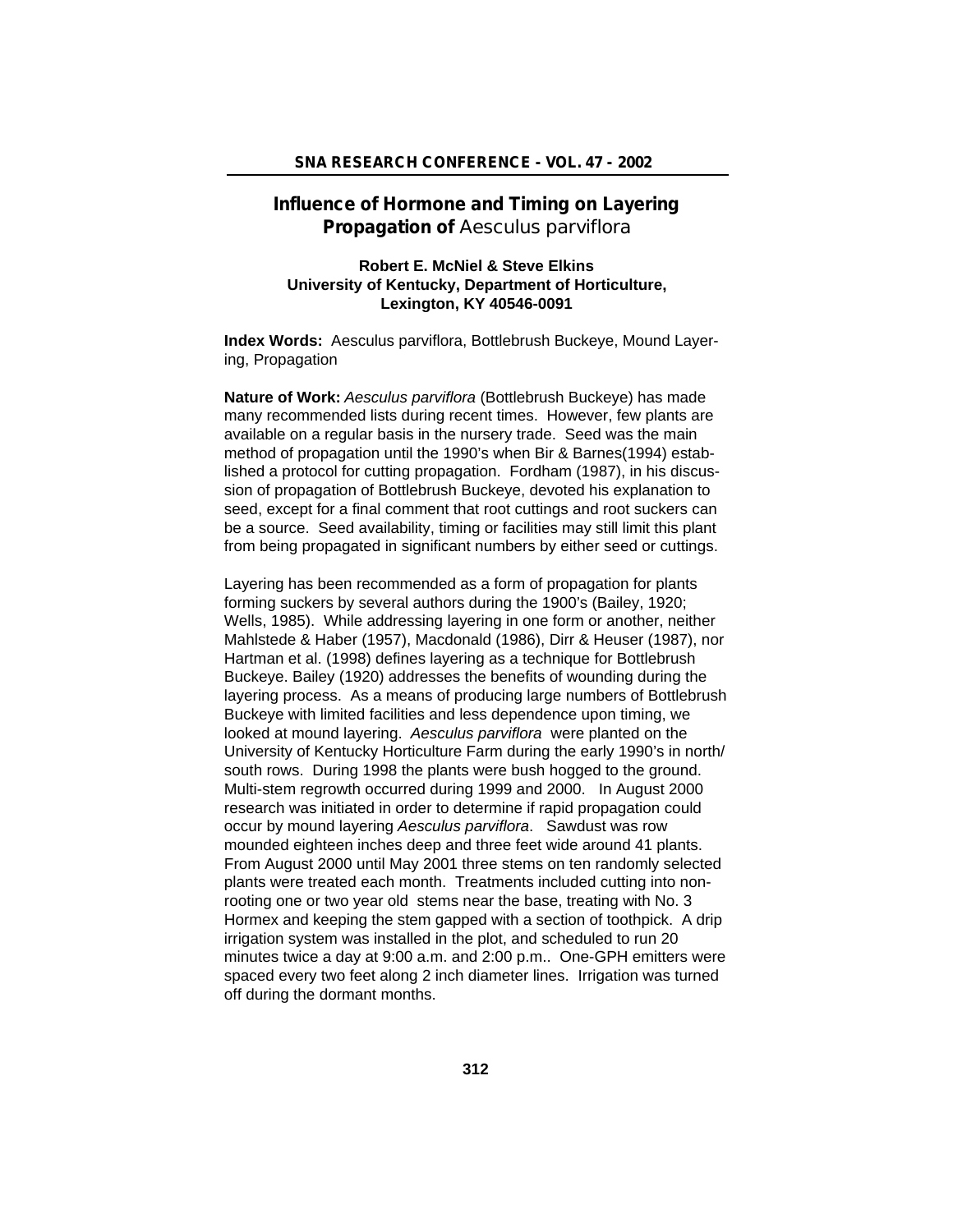**Results and Discussion:** During March 2001, plants treated the previous 7 months were evaluated for rooting. Plants treated August 2000 had roots formed at the wound site on 29 of 30 stems. Plants treated September 2000 had roots formed at the wound site on 8 of 30 stems. No roots were found on stems treated during October through February. During November 2001, plants were again evaluated for rooting. Rooting had occurred on all plants treated through May 2001 (Table 1). The tendency was for more stems rooting (99%) for months (Aug., Sept., April, May) when treatments were on plants which were in active growth than when treated plants (84%) were in their dormant period (Oct. through March). One plant was left untreated and during March 2001 three plants were completely pruned back to within 3 inches of the ground for comparison to the treated plants. At the November, 2001 harvest time, the unpruned plant had fourteen stems which were rooted, and the three pruned plants generated a total of 68 rooted stems on current season growth. No other wounding or hormone treatment occurred on these four plants. Stems on these plants rooted with just the sawdust treatment of mound layering and irrigation. The other thirtyseven original plants were also producing new stems during 2001. Between untreated old growth stems and new growth stems, an additional six hundred seventeen rooted stems were removed from these thirty-seven plants; an average of 16.7 rooted stems per plant.

Rooted stems had either new coarse or fine roots. Coarse roots were most common and it was suspected that stems with fine roots might not survive. This was not tracked as to root type but survival of rooted stems as liners was recorded. Rooted stems were placed in three quart containers and overwintered in an unheated quonset house. Eightythree percent of the stems from treated plants leafed out and developed into the liner stage (Table 1). Ninety-three percent of the stems from untreated plants leafed out and developed into the liner stage.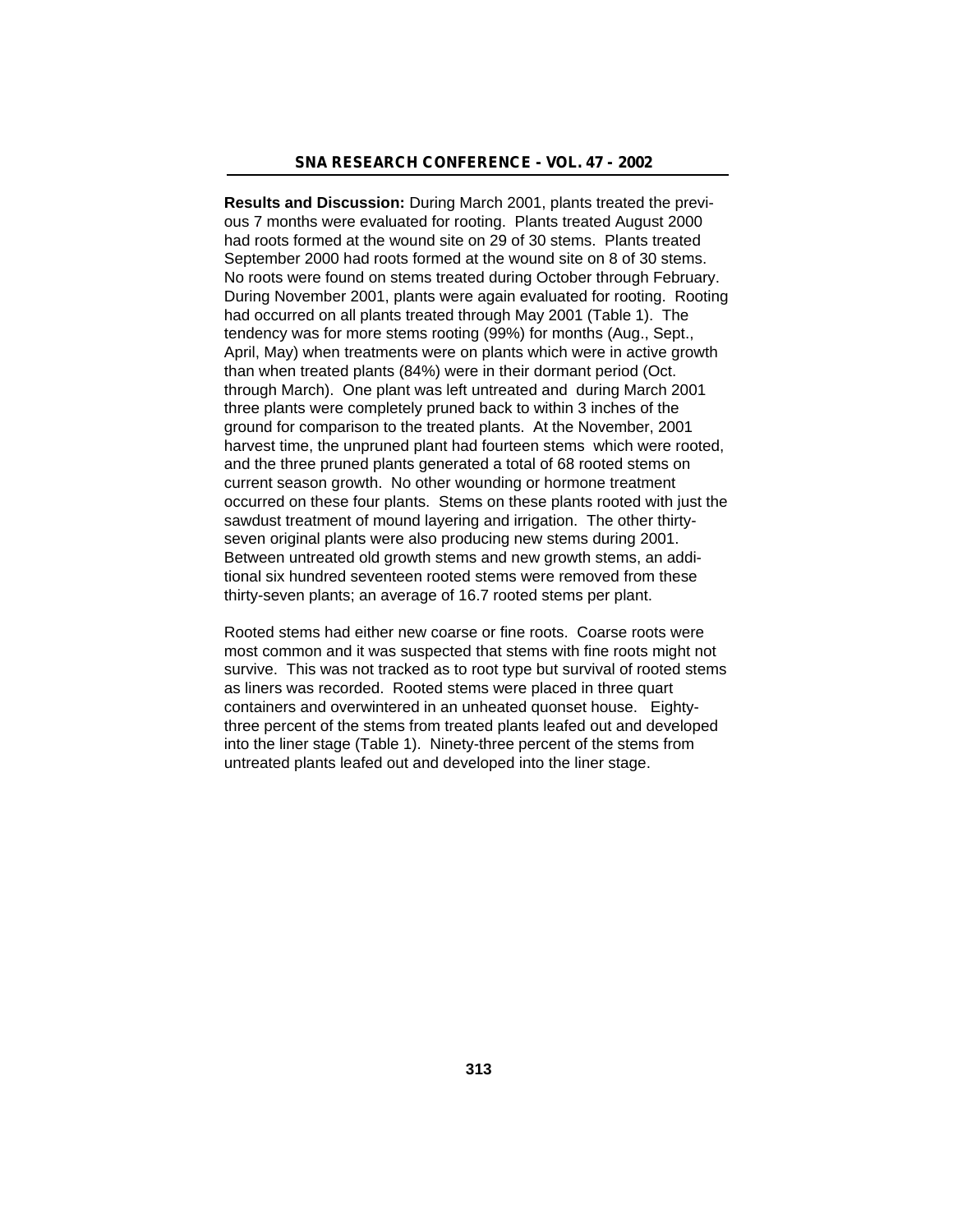#### **Significance to Industry:**

Rapid propagation of *Aesculus parviflora* through mound layering is very feasible. Mound layering without wounding and hormone treatment, will generate rooted shoots. Stems which do not root under normal mound layering techniques will benefit from wounding and hormone treatment.

## **Literature Cited:**

- 1. Bailey, L. H. 1920. The Nursery Manual. Macmillan Pub., New York.
- 2. Bir, R. E. & H. W. Barnes. 1994. Stem cutting propagation of bottlebrush buckeye. Comb. Proc. Intl. Plant Prop. Soc. 44: 499-502.
- 3. Dirr, M. A. & C. W. Heuser, Jr. 1987. The reference manual of woody plant propagation: From seed to tissue culture. Varsity Press, Athens, Georgia.
- 4. Fordham, A. J. 1987. Bottle brush buckeye (*Aesculus parviflora*) and its propagation. Comb. Proc. Intl. Plant Prop. Soc. 37: 345-347.
- 5. Hartmann, H. T., D. E. Kester, F. T. Davies, Jr., & R. L. Geneve. 1998. Plant propagation principles and practices, 6<sup>th</sup> ed. Prentice Hall, New Jersey.
- 6. Macdonald, B. 1986. Practical woody plant propagation for nursery growers. Timber Press, Portland, Oregon.
- 7. Mahlstede, J.P. & E. S. Haber. 1957. Plant propagation. Wiley & Sons, New York.
- 8. Wells, J. S. 1985. Plant propagation practices. Amer. Nurseryman Pub., Chicago.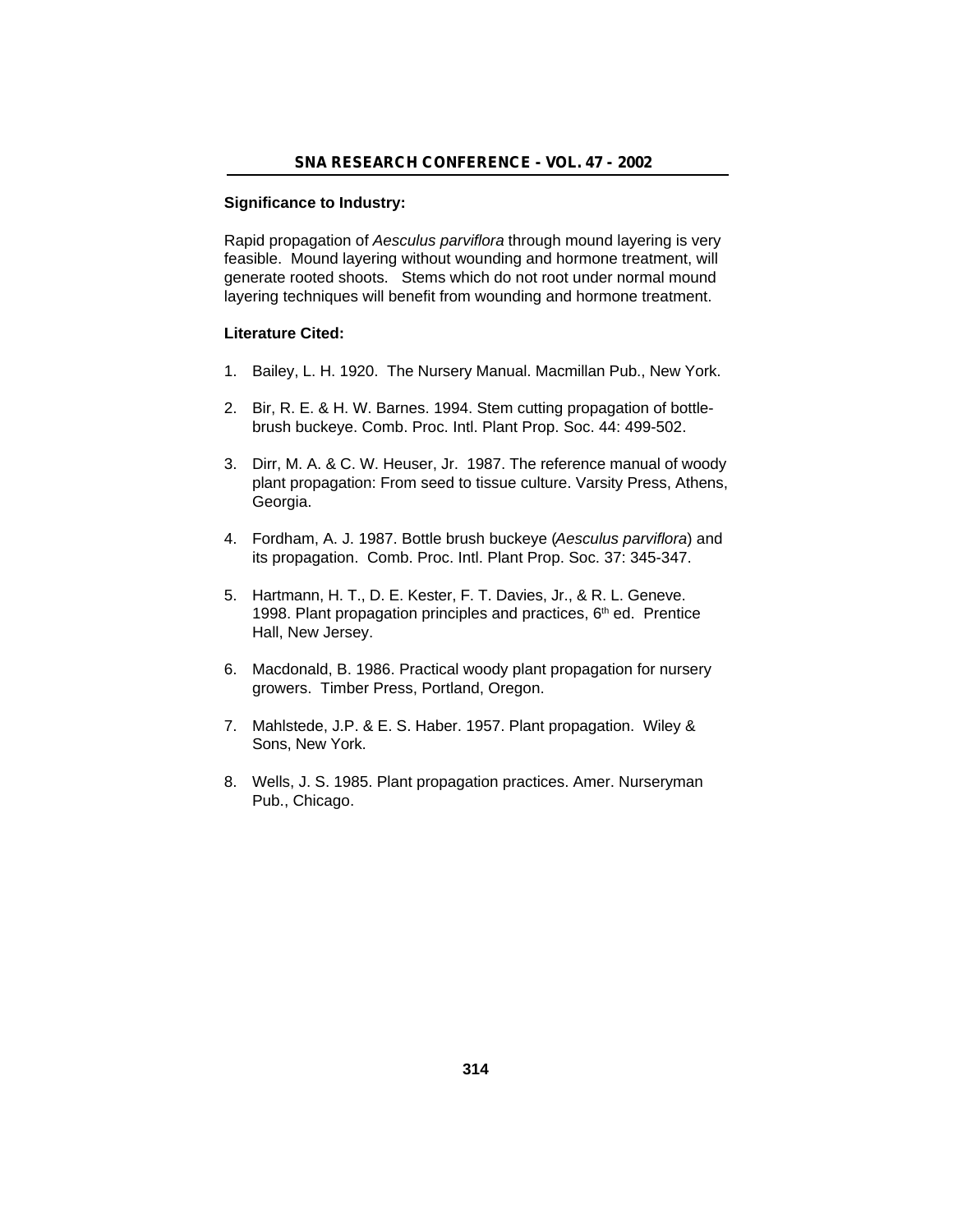| SNA RESEARCH CONFERENCE - VOL. 47 - 2002 |  |  |  |
|------------------------------------------|--|--|--|
|------------------------------------------|--|--|--|

| Month         | Rooted stems,<br>Nov. 2001 | Survival in the<br>liner stage, June<br>2002 |
|---------------|----------------------------|----------------------------------------------|
| August, 00    | 30                         | 28                                           |
| September, 00 | 30                         | 25                                           |
| October, 00   | 25                         | 22                                           |
| November, 00  | 26                         | 19                                           |
| December, 00  | 25                         | 19                                           |
| January, 01   | 27                         | 16                                           |
| February, 01  | 25                         | 23                                           |
| March, 01     | 23                         | 21                                           |
| April, 01     | 30                         | 27                                           |
| May, 01       | 29                         | 24                                           |

**Table 1.** Stems rooted and successfully established as a liner during month by month treatment, August 2000 – May 2001.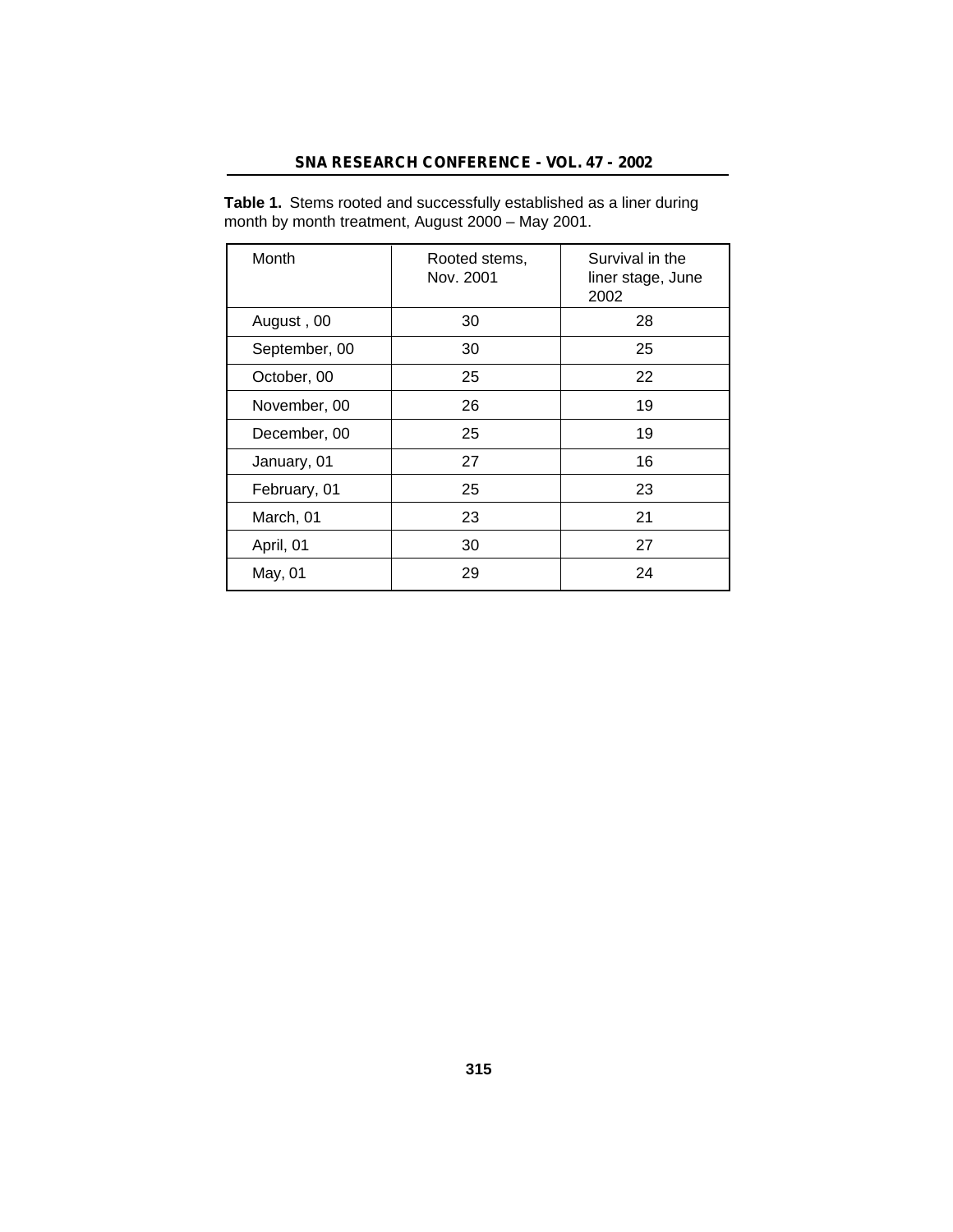# **Influence of Selected Surface Disinfestants, Fungicides, and Temperature on Seed Germination of Southern Seaoats (***Uniola paniculata***)**

## **Tyler L. Burgess, Frank A. Blazich, David L. Nash, and Betsy Randall-Schadel Dept. of Horticultural Science, North Carolina State University, Raleigh, NC 27695-7609**

**Index Words:** Sand Dune Species, Beach and Dune Restoration, Sexual Propagation, Poaceae

**Nature of Work:** Two experiments were conducted to investigate the influence of selected surface disinfestants, fungicides, and temperature on seed germination of southern seaoats (*Uniola paniculata* L.)

In the first experiment, seeds of southern seaoats were removed from storage at 4°C (39°F) and treated with the following surface disinfestants and/or fungicides: nontreated (control), 1.3% sodium hypochlorite [NaOCl (chlorine bleach)] 2.6% sodium hypochlorite, RTU®-PCNB (pentachloronitrobenzene), RTU® (thiram + thiabendazole), combinations of 1.3% sodium hypochlorite and RTU®, 2.6% sodium hypochlorite and RTU®, 1.3% sodium hypochlorite and RTU®-PCNB, and 2.6% sodium hypochlorite and RTU®-PCNB. Following treatment, seeds were germinated at an 8/16 hr thermoperiod of 35/20°C (95/68°F). The seed treatments and germination thermoperiod utilized were based on three previous trials that investigated the influence of selected surface disinfestants, fungicides, and temperature on seed germination of the species. Germination was recorded every 3 days for 30 days.

In the second experiment, seeds were removed from storage and treated with the following surface disinfestants and/or fungicides: nontreated (control), 2.6% sodium hypochlorite, RTU®-PCNB, combinations of 1.3% sodium hypochlorite and RTU® , 2.6% sodium hypochlorite and RTU®, 1.3% sodium hypochlorite and RTU®-PCNB, and 2.6% sodium hypochlorite and RTU®-PCNB. Following treatment, seeds were sown in containers filled with a peat-based medium and the containers placed in a growth chamber maintained at an 8/16 hr thermoperiod of 35/20°C (95/ 68°F) with long day conditions. Emergence data were recorded every 3 days for 45 days. Seedlings were fertilized with a complete nutrient solution which was applied daily after seedling emergence and once the first leaf was visible. After 45 days, the study was terminated and additional data recorded to include plant height (height of main stem), leaf number, length and width of the two longest leaves, and top and root dry weights.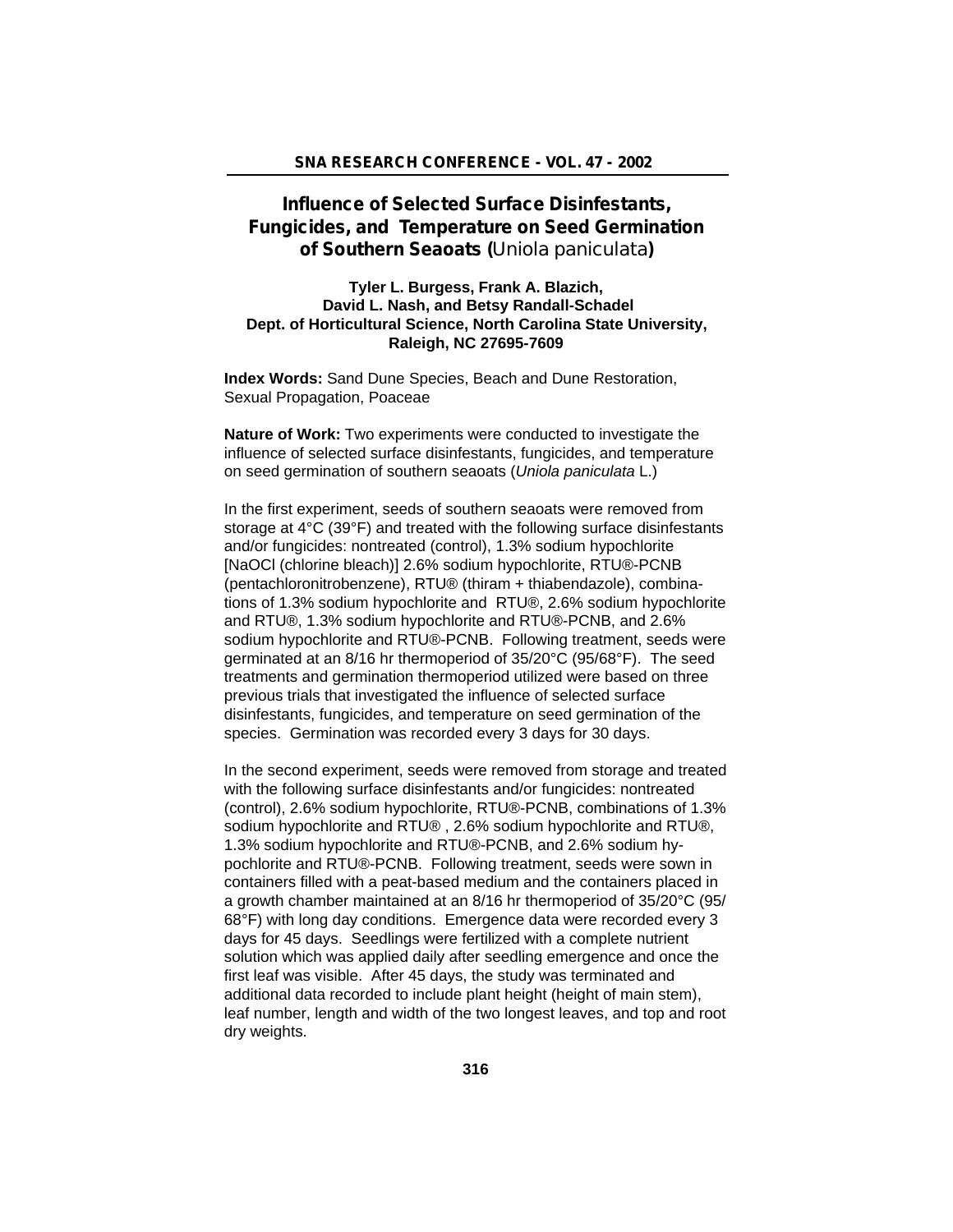**Results and Discussion:** Results of the first experiment indicated that seed treatment was highly significant ( $P = 0.0001$ ) for both total percentage germination and total percentage of decayed seeds. Germination of nontreated seeds was 45% and four treatments resulted in germination >80% [RTU®-PCNB (81%), 2.6% sodium hypochlorite and RTU® (83%), 1.3% sodium hypochlorite and RTU® (87%), and 1.3% sodium hypochlorite and RTU®-PCNB (89%)].

Data of the second experiment indicted that surface disinfestant and/or fungicide treatments were highly significant (*P*=0.0004). Percentage emergence of the nontreated seeds was 35% and five of the seven treatments resulted in emergence 75% [2.6% sodium hypochlorite (75%), 1.3% sodium hypochlorite and RTU® (75%), 1.3% sodium hypochlorite and RTU®-PCNB (76.2%), 2.6% sodium hypochlorite and RTU®-PCNB (81.0%), and 2.6% sodium hypochlorite and RTU® (83.3%)] with negligible effects on subsequent seedling growth. There were significant treatment differences regarding some of the variables used to evaluate seedling growth. These differences in most cases were due to seedlings from nontreated seeds having lower values for each measured variable than values for the same variables from nontreated seeds.

**Significance to Industry:** Seedling transplants of southern seaoats are in great demand for beach and sand dune restoration and stabilization. However, seed decay is a problem that reduces germination and seedling emergence during production of transplants. Results of this research demonstrate the importance of seed treatment of the species and identify surface disinfestant and/or fungicide treatments that will inhibit decay and permit emergence >75% without adverse effects on subsequent seedling growth.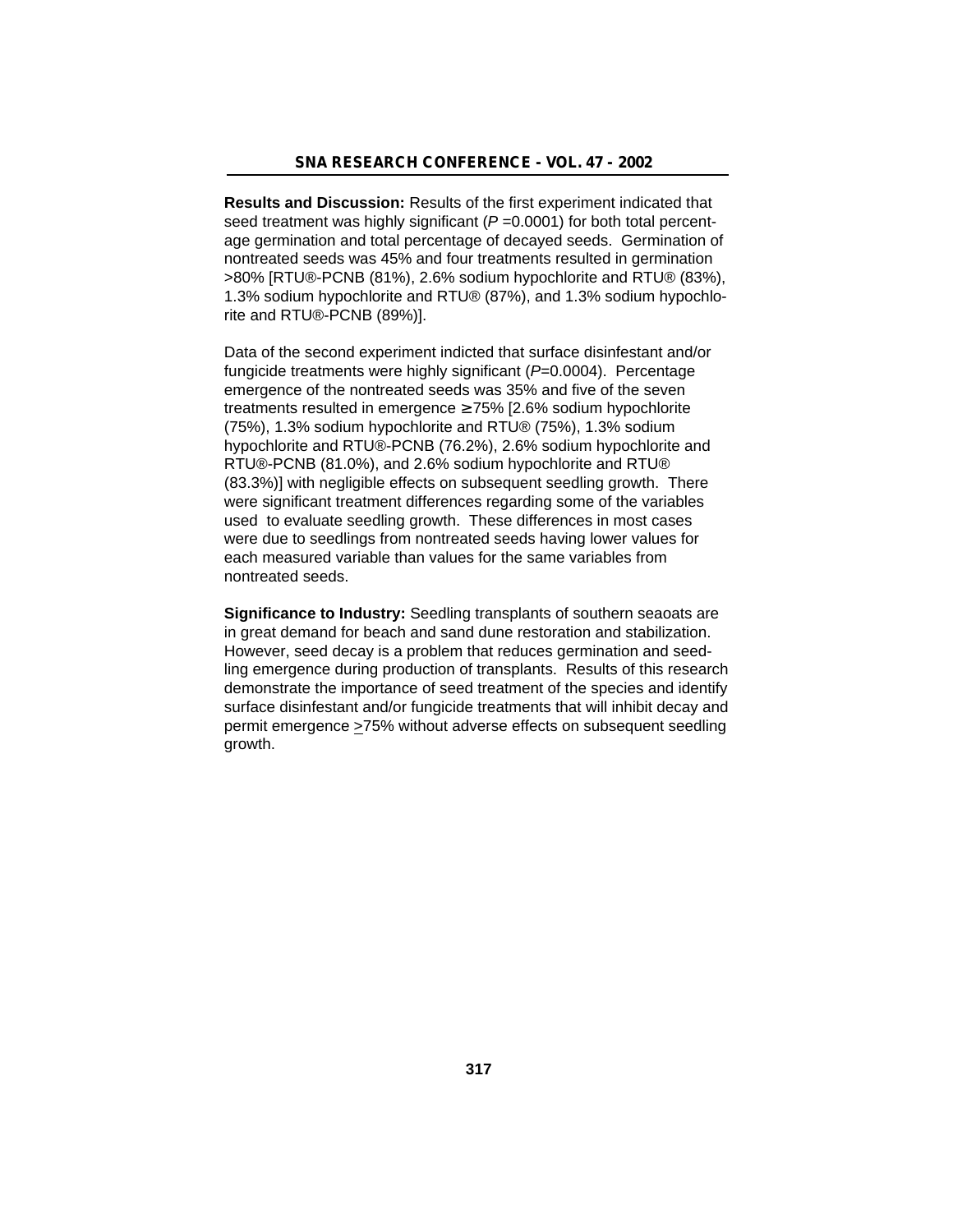# **In Vitro Organogenesis of the Tennessee Coneflower from Hypocotyl, Cotyledon, Leaf and Flower Stalk**

# **Roger J. Sauve and Jing-Tian Ling Cooperative Agricultural Research Program, Tennessee State University 3500 J. A. Merritt Blvd, Nashville, TN 37209-1561**

**Index Words:** *Echinacea tennesseensis*, Organogenesis, Tissue Culture

**Nature of Work:** The US Fish and Wildlife Service has listed the Tennessee coneflower (*Echinacea tennesseensis* Small) as a protected endangered plant species. It is estimated that there are only 146,000 plants remaining in its native habitat (1). This drought resistant native plant is found exclusively in central Tennessee where it grows on open, welldrained hills, barrens and glades (2). It is the only species of coneflowers that possess petals that do not droop or bend back but spread outward to form an inverted cup-shaped corolla. Flowers ranging in color from purple, rose to white appear in June to September (3). The Tennessee Coneflower can be propagated with seeds or by crown divisions. But, these methods are slow and not productive. This study was undertaken to develop an *in vitro* regeneration system for possible mass production of this rare plant. This report describes a successful regeneration system for *E. tennesseensis*.

Stock plants collected in Middle Tennessee were maintained in a greenhouse at TSU, Nashville campus. Seeds were collected from these stock plants and stored at room temperature until used. Seeds were germinated on a medium containing only 1.0% agar. Hypocotyls and cotyledons for 2 weeks-old seedlings, fully expanded leaves, and flower stalk from stock plants were used as explants. All explants were surfacesterilized by immersion in a 1.0% by volume of sodium hypochloride followed by a 10 sec dip in 70% ethyl alcohol. After 3 rinses in sterile deionized water, hypocotyls and flower stalks were sectioned into 0.8 cm segments and leaves into 1.5 x 1.5 cm sections. All explants were plated onto Murashige and Skoog's medium (4) supplement with 3% sucrose (w/v) and solidified with 0.8% agar (w/v) in disposable Petri dishes. Cultures were maintained at 24C under cool white fluorescent lights (16/ 8 hr photoperiod at 17 \_mol m<sup>-2</sup>s<sup>-1</sup> light intensity). To induce shoot formation media with factorial combinations of naphthaleneacetic acid (NAA) ranging from 0.05 to 5.0 mg/l and 6-benzylaminopurine (BA) ranging from 0.05 to 5.0 mg/l were evaluated. The percentage of explants with shoots and shoots per explant were recorded after 2 months of incubation. Shoots were rooted on MS medium supplemented with 2% sucrose (w/v) and 0.05 mg/l indole-3-buteric acid.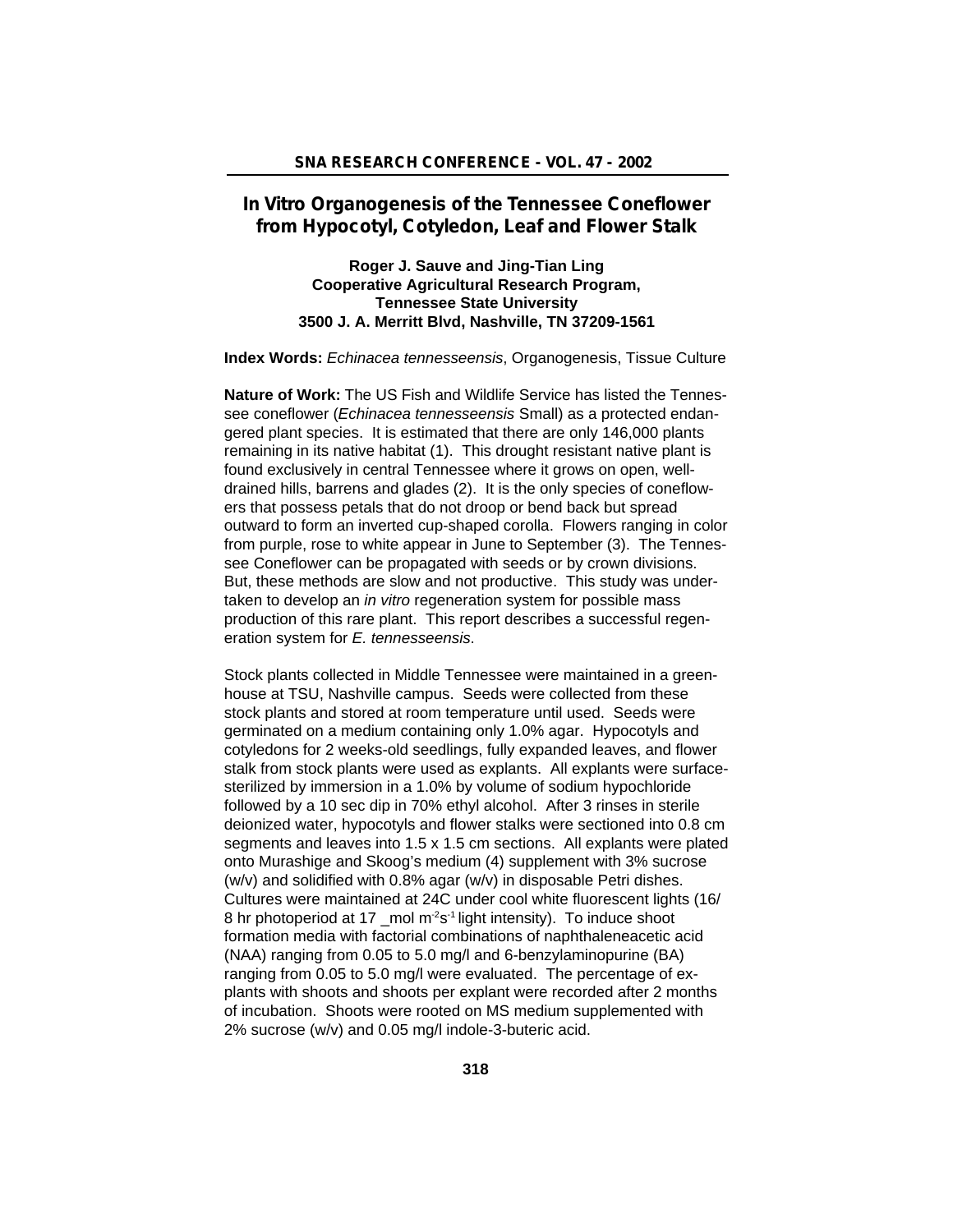Results and Discussion: During the first week of culture, hypocotyl explants expanded and develop a green coloration and within 1 month, adventitious shoot buds and shoots appeared on hypocotyls. Initially buds were reddish in color but turned green as young leaves began to unfold. Shoot formation occurred only in media that contained 0.1 and 0.5 mg/l NAA. BA at 5 mg/l significantly increased the frequency of explants that regenerated shoot buds and the number of shoots per explant. At the low concentration level of 0.05 mg/l NAA, no shoot regeneration was observed regardless of BA concentrations. In media containing higher levels of NAA (1.0 to 5.0 mg/l). calli were formed but no shoot was regenerated. The best frequency for shoot regeneration and number of shoots per explant was obtained with the medium containing 0.1 mg/l NAA and 5 mg/l BA (Table 1).

Results of experiments with cotyledon (Table 2) and flower stalk (Table 3) explants were similar to those obtained with hypocotyls. Fourteen to 54% of cotyledon explants regenerated shoots and the number of shoots per explant ranged from 1.4 to 3.5 when cultured on media containing 0.1 and 0.5 mg/l NAA. With flower stalk explants, the numbers of shoots were twice those obtained from hypocotyl or cotyledon explants. Shoots regenerated from flower stalks grew faster than those regenerated from other tissue.

Leaf explants began to expand in size after 2 weeks in culture in all media. After 3 weeks in culture, adventitious shoot buds formed on leaf edges were visible. Leaf explants responded to a wider range of NAA concentrations than other explants. Shoots regenerated at NAA concentrations ranging from 0.05 to 1.0 mg/l and the best medium for shoot regeneration contained 0.1 mg/l NAA and 5.0 mg/l BA in which 88% of explants produced an average of 12.0 shoots each (Table 4).

To compare the effectiveness of cytokinins on shoot regeneration from leaf explants, 5.0 mg/l BA was replaced with 5.0 mg/l kinetin, zeatin or thidiazuron (TDZ). The frequency of adventitious shoot bud formation was not affected by the different cytokinins. However, the number of shoots per explant was affected. Zeatin slightly increased the number of shoots per explant while TDZ increased it by almost 3 fold as compared with to BA (Table 5). Shoots cultured on MS medium supplemented with 0.05 mg/l IBA initiated roots within 4 weeks of culture. Rooted plants were transplanted into pots containing a mixture of field soil, peat, and perlite (1:1:1) and grown to maturity in the greenhouse.

**Significance to the Industry:** Tennessee Coneflowers can be regenerated using hypocotyls, cotyledons, flower stalks and leaf sections. MS medium containing 0.1 to 0.5 mg/l NAA and 5.0 mg/l BA or TDZ can be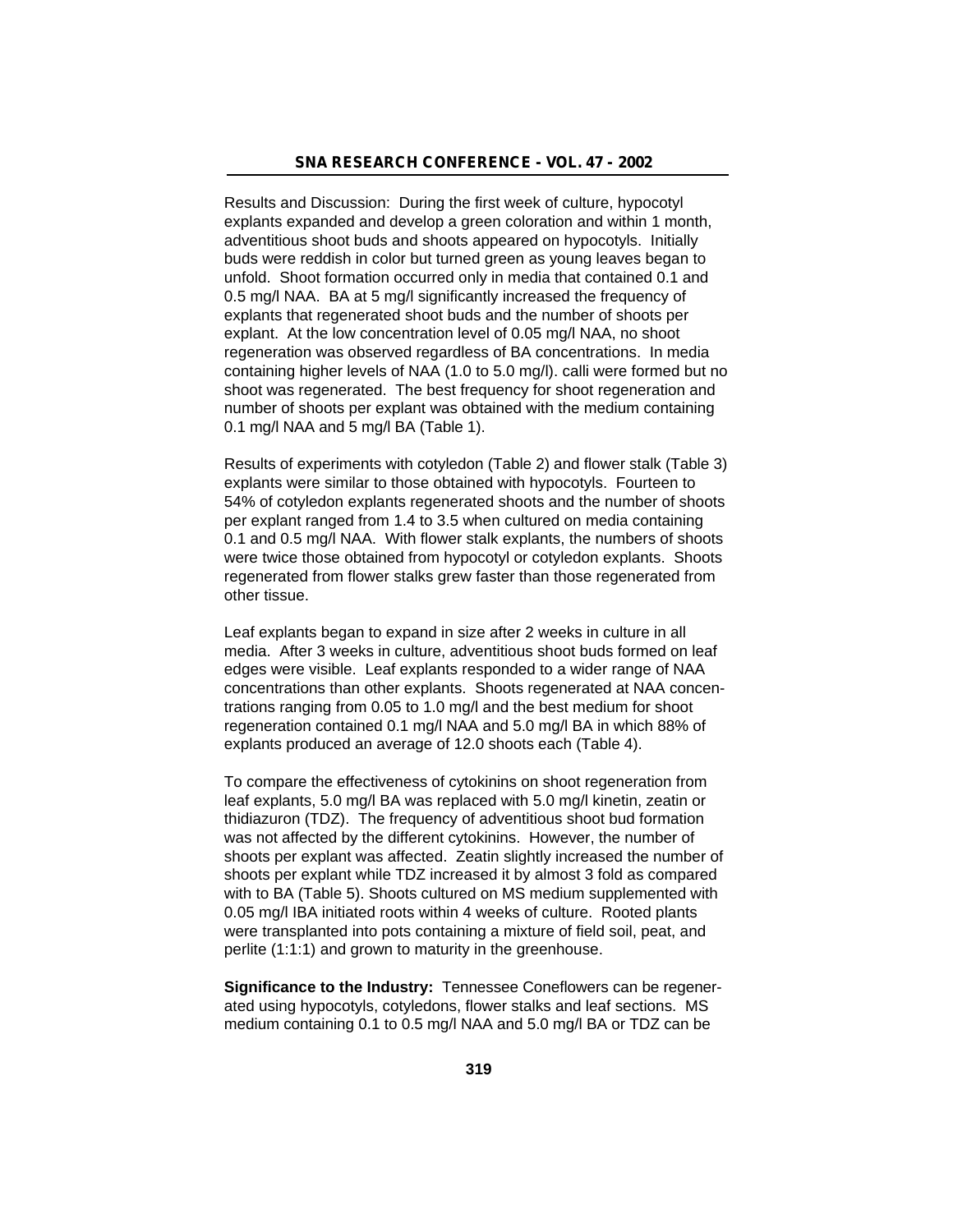used for mass propagation of this endangered plant. This plant species has ornamental potential due to its unique persistent flowers, growth habits and drought tolerance. These unique traits can be used for producing new types of inter-specific hybrids.

#### **Literature Cited:**

- 1. Drew, M. and E. E. C Clebsch. 1985. Studies on the endangered *Echinacea tennesseensis* (Asteraceae): Plant community and demographic analysis. Castanea 60:60-69.
- 2. Hemmerly, E. T. 1986. Life history strategy of the highly endemic cedar glade species *Echinaceae tennesseensis*. ASB Bulletin 33(4):193-199.
- 3. McKeown, K. A. 1999. A review of taxonomy of the genus Echinacea. In Perspectives on new crops and new uses. Ed by Jules Janick. Purdue University. USA
- 4. Murashige, T. and F. Skoog. 1962. A revised medium for rapid growth and bioassay with tobacco tissue cultures. Physiol. Plant. 15:473-479.

**Acknowledgement:** This study was conducted using Evans-Allen funds.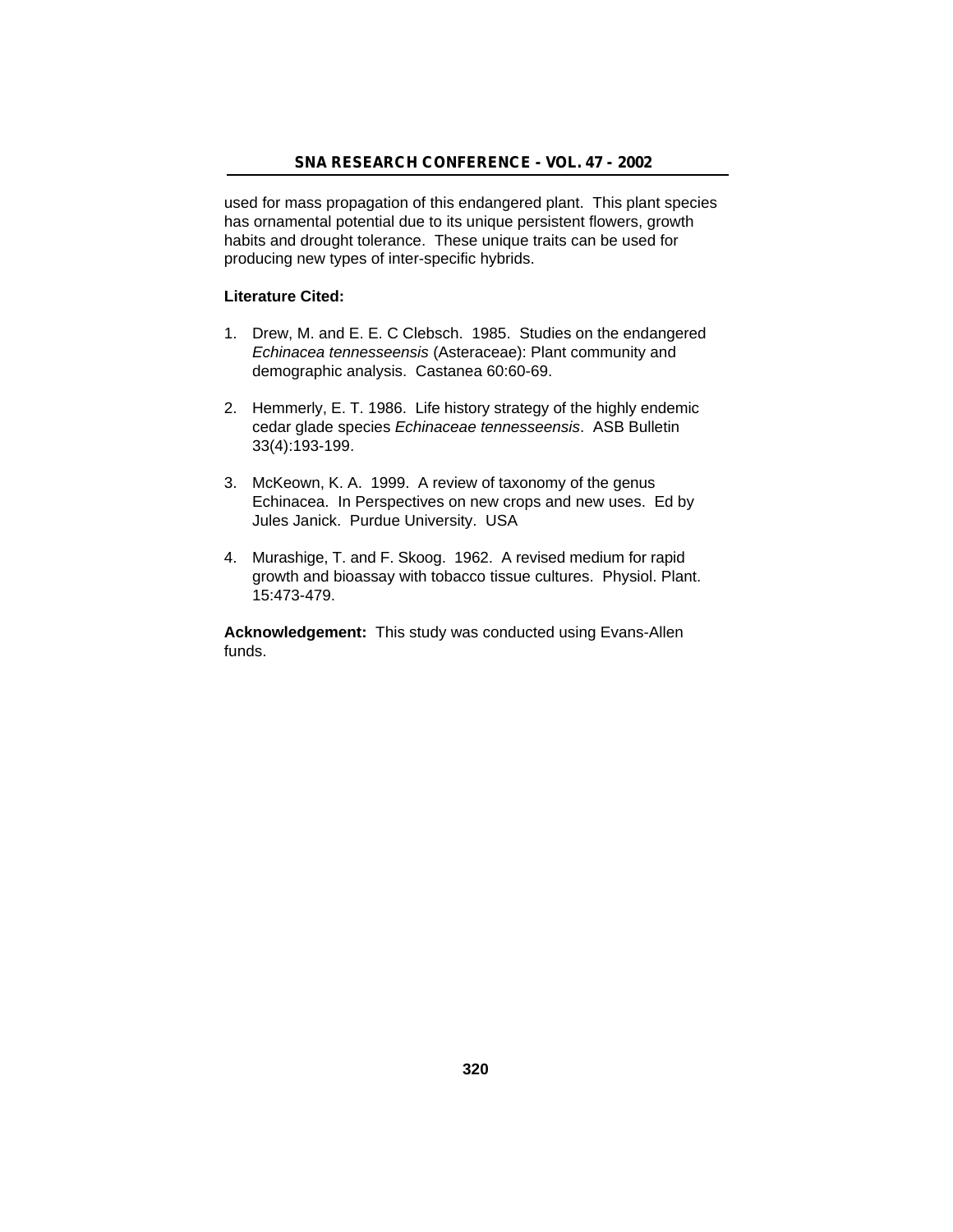## **SNA RESEARCH CONFERENCE - VOL. 47 - 2002**

| <b>NAA</b><br>(mg/l) | BA<br>(mg/l) | <b>Explants with</b><br>shoots $(\%)^1$ | Number of<br>shoots/explant <sup>1</sup> |
|----------------------|--------------|-----------------------------------------|------------------------------------------|
| 0.1                  | 0.05         | 11.46b                                  | 1.8 <sub>b</sub>                         |
| 0.1                  | 0.1          | 17.1 <sub>b</sub>                       | 2.2 <sub>b</sub>                         |
| 0.1                  | 0.5          | 14.3b                                   | 1.8 <sub>b</sub>                         |
| 0.1                  | 1.0          | 28.6ab                                  | 2.4ab                                    |
| 0.1                  | 5.0          | 45.7a                                   | 3.6a                                     |
| 0.5                  | 0.05         | 14.3b                                   | 2.2ab                                    |
| 0.5                  | 0.1          | 14.3b                                   | 1.6 <sub>b</sub>                         |
| 0.5                  | 0.5          | 22.8ab                                  | 2.1ab                                    |
| 0.5                  | 1.0          | 34.3ab                                  | 2.6ab                                    |
| 0.5                  | 5.0          | 37.1a                                   | 3.2a                                     |

**Table 1.** Effect of NAA and BA on Shoot Formation from *Echinacea tennesseensis'* Hypocotyl Explants.

<sup>1</sup>Means within a column followed by different letters are significantly different according to Duncan's Multiple Range Test (P=0.05)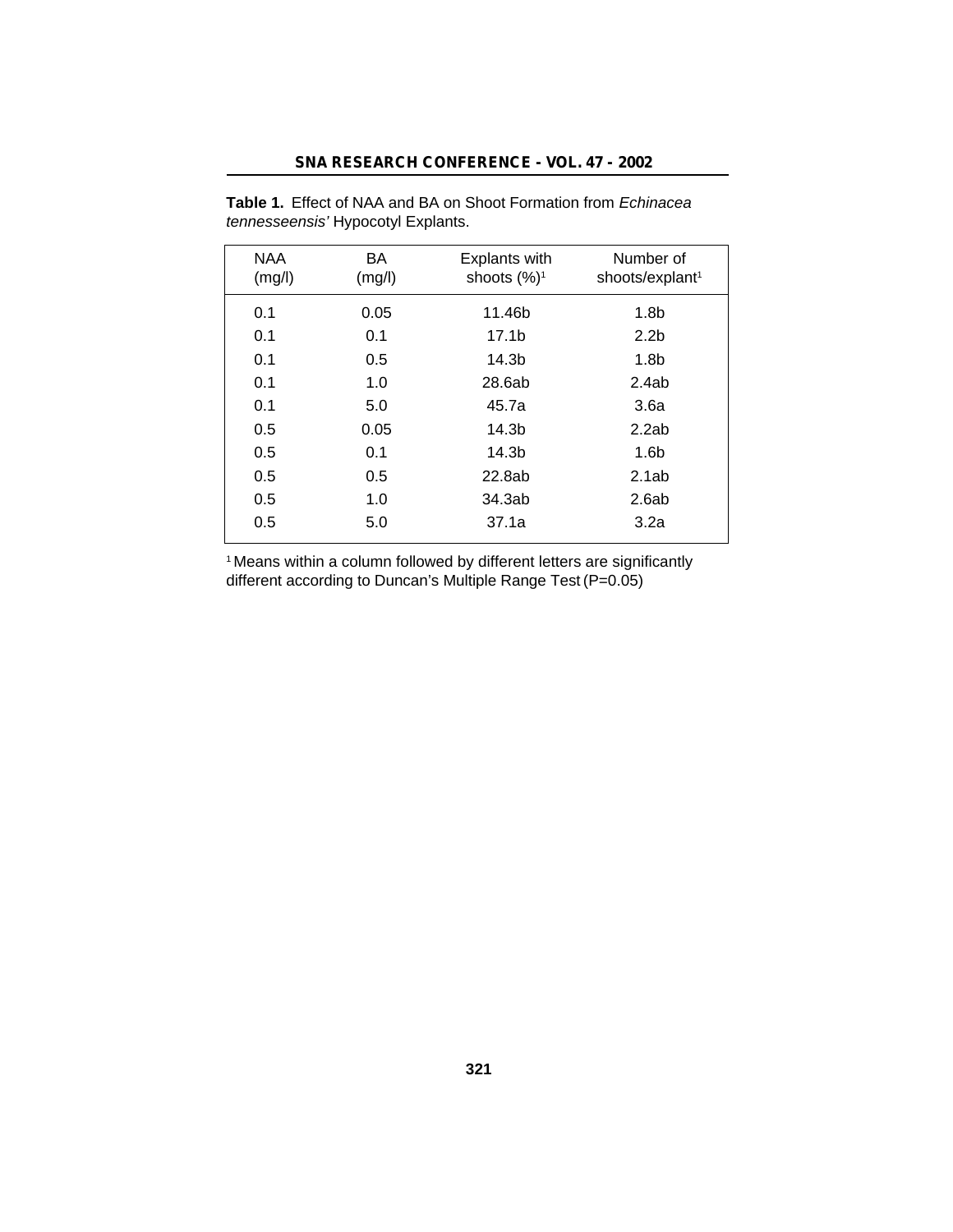| <b>NAA</b><br>(mg/l) | BA<br>(mg/l) | Explants with<br>shoots (%) <sup>1</sup> | Number of<br>shoots/explant <sup>1</sup> |
|----------------------|--------------|------------------------------------------|------------------------------------------|
| 0.1                  | 0.05         | 14.3c                                    | 1.4 <sub>b</sub>                         |
| 0.1                  | 0.1          | 20.0 <sub>c</sub>                        | 1.9 <sub>b</sub>                         |
| 0.1                  | 0.5          | 20.0 <sub>c</sub>                        | 2.1 <sub>b</sub>                         |
| 0.1                  | 1.0          | 34.3ab                                   | 3.2a                                     |
| 0.1                  | 5.0          | 54.3a                                    | 3.5a                                     |
| 0.5                  | 0.05         | 17.1c                                    | 2.0 <sub>b</sub>                         |
| 0.5                  | 0.1          | 20.0 <sub>c</sub>                        | 2.0 <sub>b</sub>                         |
| 0.5                  | 0.5          | 25.7bc                                   | 1.9 <sub>b</sub>                         |
| 0.5                  | 1.0          | 31.4b                                    | 1.9 <sub>b</sub>                         |
| 0.5                  | 5.0          | 40.1ab                                   | 2.3ab                                    |

**Table 2.** Effect of NAA and BA on Shoot Formation from *Echinacea tennesseensis'* Cotyledon Explants.

<sup>1</sup> Means within a column followed by different letters are significantly different according to Duncan's Multiple Range Test (P=0.05)

| <b>NAA</b><br>(mg/l) | BA<br>(mg/l) | Explants with<br>shoots (%) <sup>1</sup> | Number of<br>shoots/explant <sup>1</sup> |
|----------------------|--------------|------------------------------------------|------------------------------------------|
| 0.1                  | 0.05         | 11.4d                                    | 2.0 <sub>c</sub>                         |
| 0.1                  | 0.1          | 20.0d                                    | 1.9c                                     |
| 0.1                  | 0.5          | 20.0d                                    | 2.1c                                     |
| 0.1                  | 1.0          | 34.3c                                    | 5.7b                                     |
| 0.1                  | 5.0          | 72.5a                                    | 7.3а                                     |
| 0.5                  | 0.05         | 17.1d                                    | 2.9c                                     |
| 0.5                  | 0.1          | 42.9 <sub>bc</sub>                       | 3.1 <sub>c</sub>                         |
| 0.5                  | 0.5          | 57.1b                                    | 2.4c                                     |
| 0.5                  | 1.0          | 31.4c                                    | 6.1 <sub>b</sub>                         |
| 0.5                  | 5.0          | 40.1 <sub>bc</sub>                       | 8.4a                                     |

**Table 3.** Effect of NAA and BA on Shoot Formation from *Echinacea tennesseensis'* Flower Stalk Explants.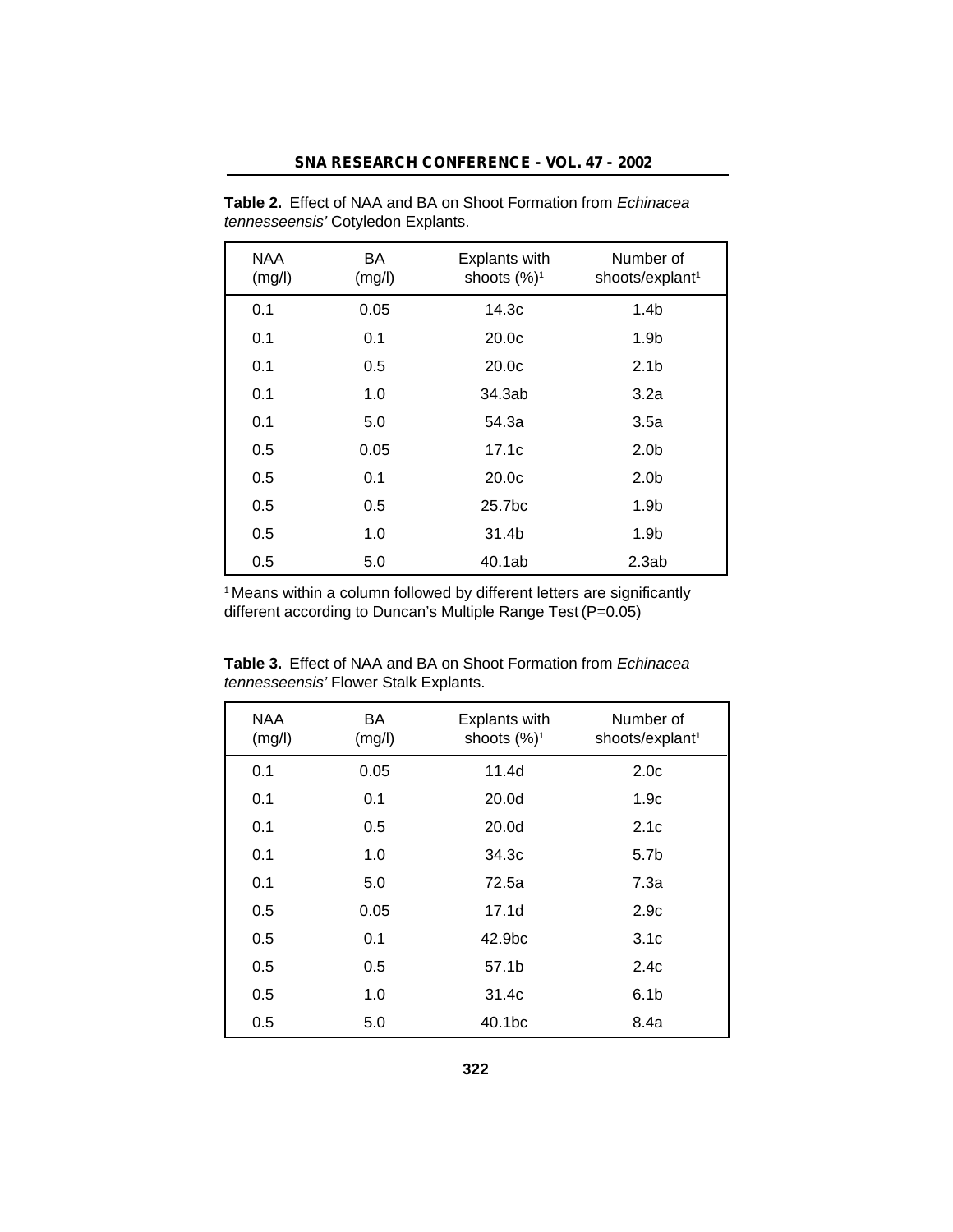| SNA RESEARCH CONFERENCE - VOL. 47 - 2002 |  |
|------------------------------------------|--|
|------------------------------------------|--|

| <b>NAA</b><br>(mg/l) | BA<br>(mg/l) | <b>Explants with</b><br>shoots $(\%)^1$ | Number of<br>shoots/explant <sup>1</sup> |
|----------------------|--------------|-----------------------------------------|------------------------------------------|
| 0.05                 | 0.05         | 0.0f                                    | 0.0e                                     |
| 0.05                 | 0.1          | 0.0f                                    | 0.0e                                     |
| 0.05                 | 0.5          | 14.4e                                   | 3.2 <sub>d</sub>                         |
| 0.05                 | 1.0          | 11.4e                                   | 3.8 <sub>d</sub>                         |
| 0.05                 | 5.0          | 28.6cd                                  | 3.7 <sub>d</sub>                         |
| 0.1                  | 0.05         | 40.0c                                   | 6.4c                                     |
| 0.1                  | 0.1          | 45.7bc                                  | 7.9bc                                    |
| 0.1                  | 0.5          | 54.3b                                   | 10.1ab                                   |
| 0.1                  | 1.0          | 65.7ab                                  | 8.3 <sub>b</sub>                         |
| 0.1                  | 5.0          | 88.6a                                   | 12.0a                                    |
| 0.5                  | 0.05         | 34.3cd                                  | 5.7c                                     |
| 0.5                  | 0.1          | 48.6bc                                  | 8.4b                                     |
| 0.5                  | 0.5          | 51.4bc                                  | 8.4b                                     |
| 0.5                  | 1.0          | 40.0c                                   | 9.1ab                                    |
| 0.5                  | 5.0          | 28.6cd                                  | 7.0bc                                    |
| 1.0                  | 0.05         | 14.4e                                   | 3.8 <sub>d</sub>                         |
| 1.0                  | 0.1          | 8.6ef                                   | 1.7 <sub>d</sub>                         |
| 1.0                  | 0.5          | 0.0f                                    | 0.0e                                     |
| 1.0                  | 1.0          | 0.0f                                    | 0.0e                                     |
| 1.0                  | 5.0          | 0.0f                                    | 0.0e                                     |

**Table 4.** Effect of NAA and BA on Shoot Formation from *Echinacea tennesseensis'* Leaf Explants

**Table 5.** Effect of Cytokinin on Shoot Formation from Leaf Explants of *Echinacea tennesseensis.*

| Cytokinin<br>$(5.0 \text{ mg/l})$ | Explant with<br>Shoots $(\%)^1$ | Number of<br>Shoots/Explant <sup>1</sup> |
|-----------------------------------|---------------------------------|------------------------------------------|
| BA                                | 85.7a                           | 11.1c                                    |
| Kinetin                           | 80.0a                           | 11.0 <sub>c</sub>                        |
| TDZ.                              | 88.6a                           | 32.4a                                    |
| Zeatin                            | 91.4a                           | 13.5 <sub>b</sub>                        |

<sup>1</sup> Means within a column followed by different letters are significantly different according to Duncan's Multiple Range Test (P=0.05)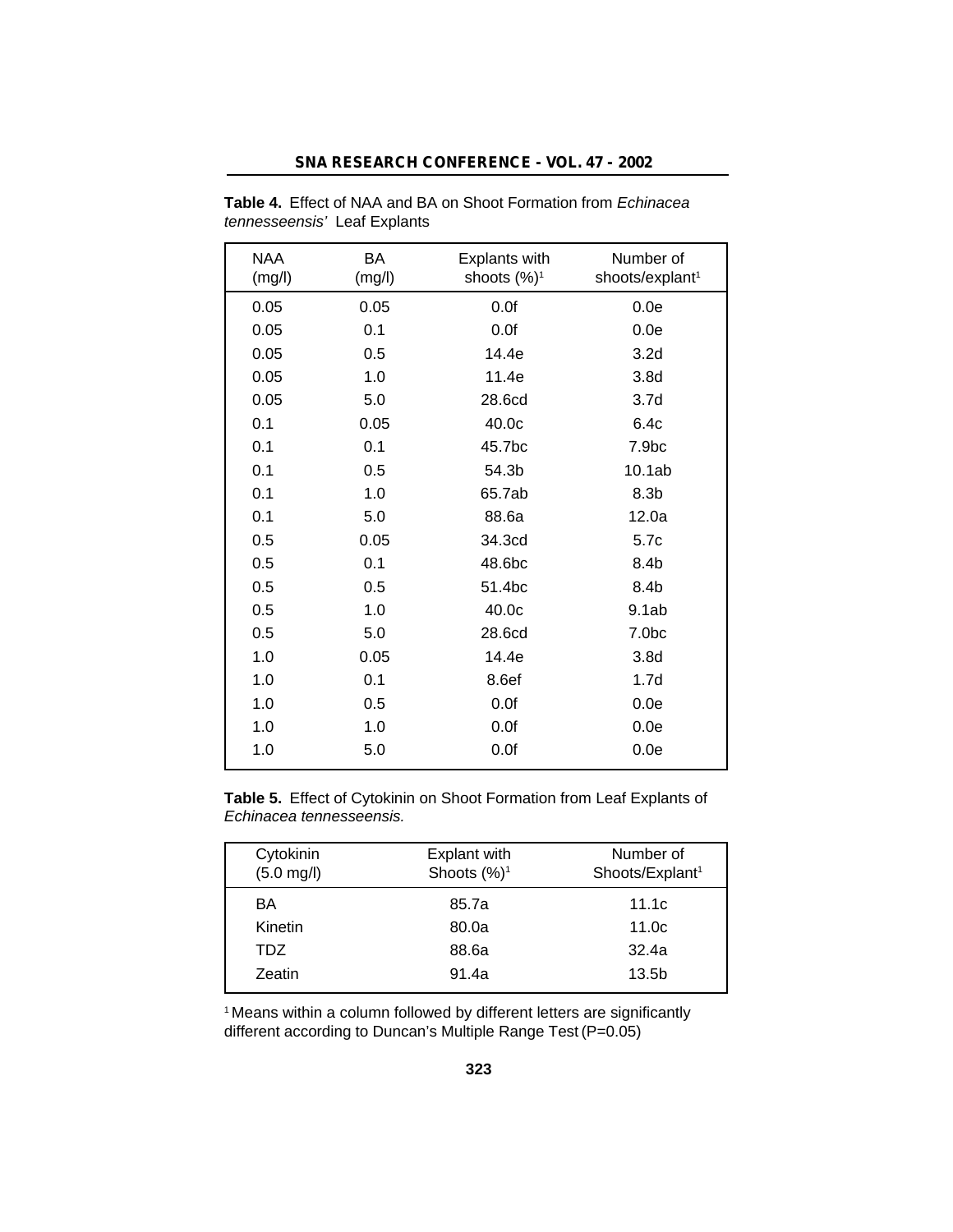# **Effect of Fungicides on Rooting of Three Ornamental Species**

## **L. J. Simmons and K. L. Bowen, Auburn University, Dept. Entomology and Plant Pathology, Auburn, AL 36849-5409**

**Index Words:** Fungicide, Rooting, Inhibition, Benlate, Benomyl, Captan, Chipco 26019, Iprodione, Daconil, Chlorothalonil, Cleary's 3336, Thiophanate-methyl, Eagle, Myclobutanil, Heritage, Azoxysrtrobin, Terraclor, PCNB, Terrazole, Etridiazole, Reeve's Spiraea, *Spiraea cantoninenses*, Azalea "Pride of Mobile", *Rhododendron indica*, *Viburnum prunifolium*, Blackhaw Viburnum.

**Nature of Work:** Various fungicides have been shown to inhibit rooting during propagation and this has also been shown to be species specific (2-4). Many species and cultivars have unique characteristics and can be multiplied only by asexual propagation. During cutting propagation, high humidity and mist irrigation are crucial; because these conditions are conducive to many pathogens, common propagation manuals call for the use of foliar fungicides (1). Previous work has been done in this field to a limited extent in the past, mainly focusing on poinsettias (2,4). Unfortunately, little recent work has been and many species, varieties, and cultivars have not been studied in trials, leaving huge gaps in the literature. Since the facts are: some fungicides inhibit rooting, fungicide labels are currently changing rapidly, and many new fungicides are becoming available, a propagator may not know what fungicides are safe on what species.

This project was conducted at Auburn University and studied the effects of nine fungicides and a non-fungicide water treatment on commonly cutting-propagated woody ornamental species. The species *Rhododendron indica* "Pride of Mobile", *Spiraea cantoniensis*, and *Viburnum prunifolium* were chosen due to their common usage in ornamental landscapes, their means of propagation and propagation requirements are all similar, and yet they are all from different families allowing us to explore species specificity. The cuttings were taken early in June and stuck in 2:1 peat and perlite medium and then placed under mist irrigation for ten weeks. Foliar treatments were applied until run-off beginning the afternoon of the first full day of irrigation and repeated weekly; the treatments were the labeled rates of Benlate (Benomyl), Captan (Captan), Chipco 26019 (Iprodione), Daconil (Chlorothalonil), Cleary's 3336 (Thiophanate-methyl), Eagle (Myclobutanil), Heritage (Azoxysrtrobin), Terraclor (PCNB), Terrazole (Etridiazole), and a non-fungicide water treatment. Each treatment for each species was replicated four times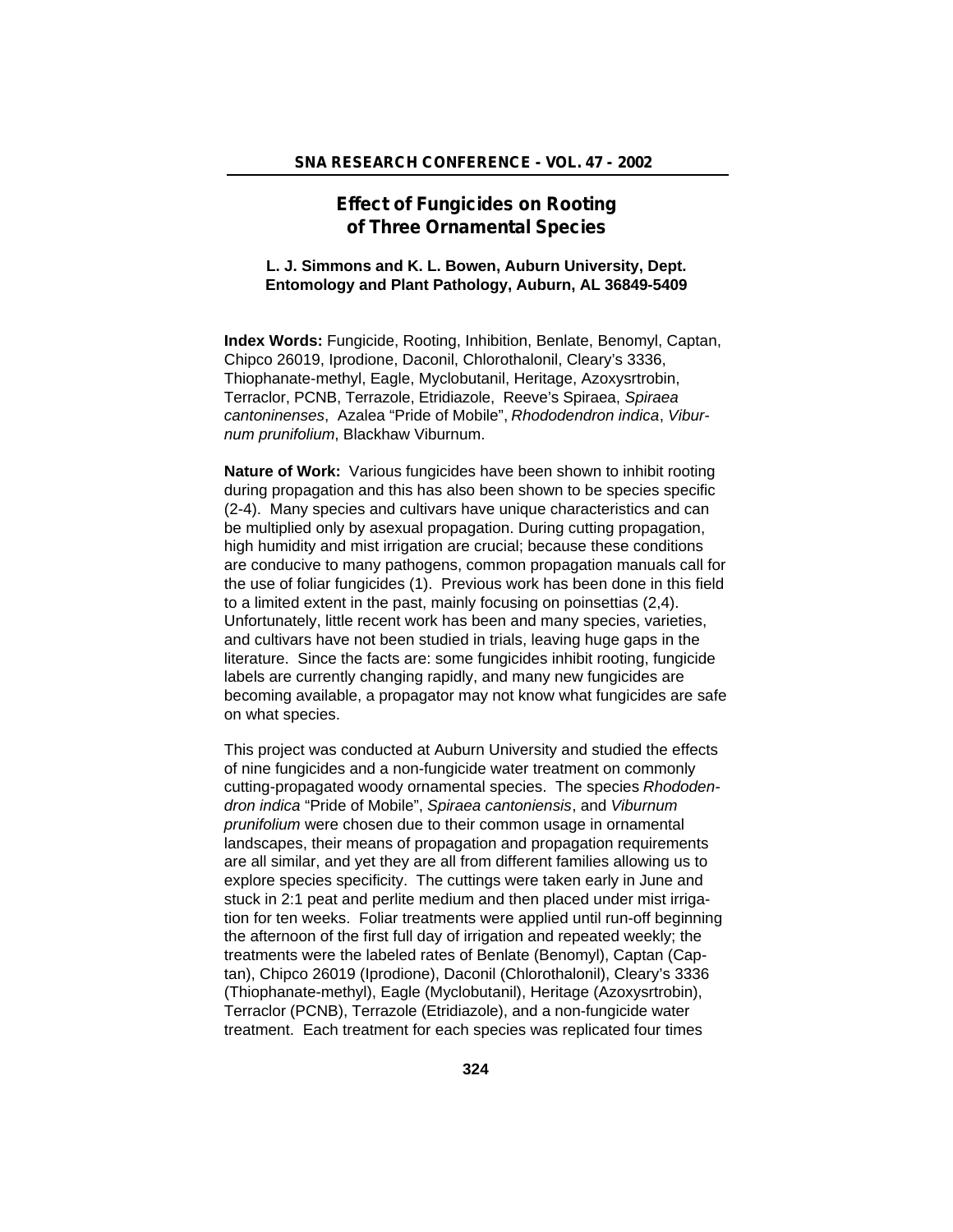with six samples per treatment. The experiment was repeated twice for a total of three trials over time, totaling 2160 cuttings evaluated.

**Results and Discussion:** Analysis of the trial, without separating species, showed that Terraclor and Terrazole had significantly fewer rooted cuttings than the other treatments (Fig 4). Individual species analysis showed that azalea rooting was inhibited by Terraclor (Fig 1) and the spiraeas were inhibited by Terraclor and Terrazole (Fig 2). There was no significant difference between treatments for the viburnums (Fig 3), this reiterating the fact that treatments effect species differently.

**Significance to Industry:** For propagators to make intelligent and proper decisions for disease control using foliar fungicides, they must know about both the species propagated and the fungicide(s) chosen. This study shows that there are large gaps of information in the area of how fungicides effect rooting. Many fungicides may be labeled for ornamental crops that they may inhibit the rooting of. Growers should test the fungicide(s) they plan to use on a small trial crop of the chosen species if better information cannot be found.

#### **Literature Cited:**

- 1. Byrne, J.M., M.K. Hausbeck, and B.D. Shaw. 2000.Plant Disease, October 2000 Vol. 84(10) pgs 1089-1095.
- 2. Lee, L.W., K.C. Sanderson, and J.G. Williams. 1983. Effeccts of Fungicides Applied to Polyurethane Propagation Blocks on Rooting of Poinsettia Cutings. HortScience 18(3):359-360.
- 3. Morgan, D.L. and P.F. Colbaugh. 1982. Influence of Soil Fungicides on Mist Propagation of Japanese Boxwood. Texas Agricultural Experiment Station Publication, PR-4030 Dec, 1982.
- 4. Peterson, J.C. 1981. More Perspectives on the use of Fungicides During Poinsettia Propagation. Ohio Florists' Assn. Bulletin No. 622, August, 1981.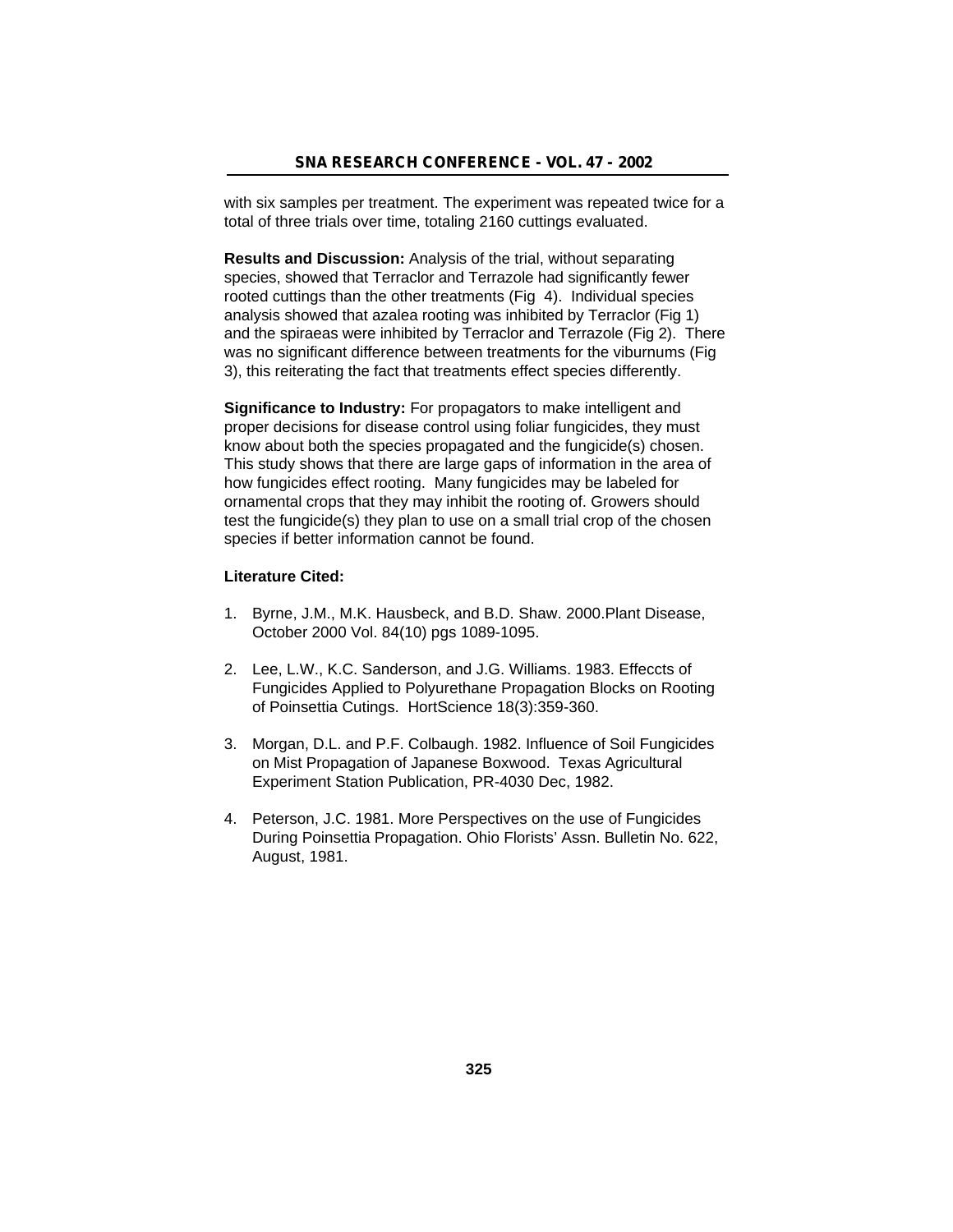



**Fig 1**–Azalea Rooting Results



\* Indicates significanty fewer rooted cuttings to the 0.01% level **Fig 2**–Spiraca Rooting Results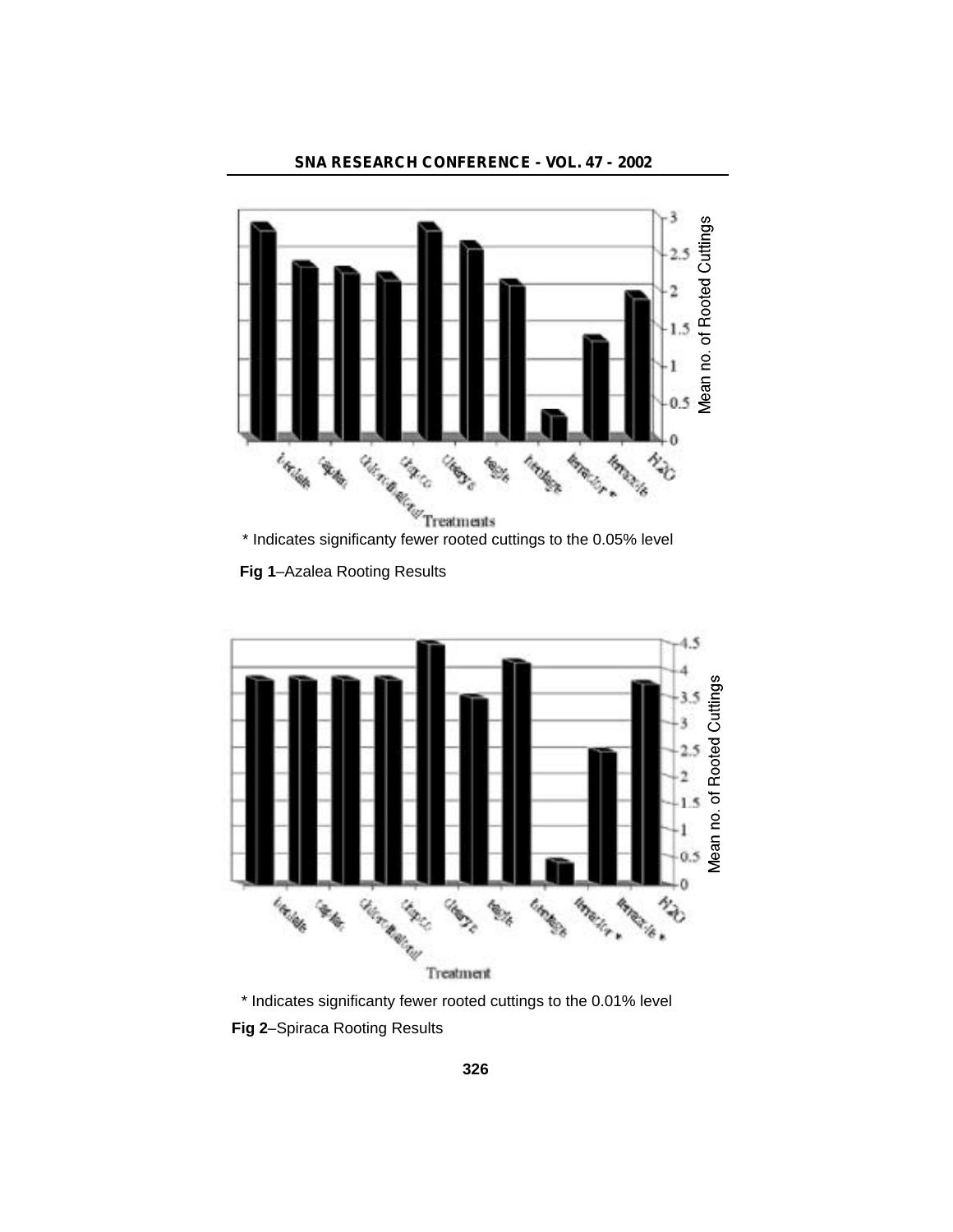

**SNA RESEARCH CONFERENCE - VOL. 47 - 2002**

**Fig 4**–Pooled Trial Results

\* Indicates significanty fewer rooted cuttings to the 0.01% level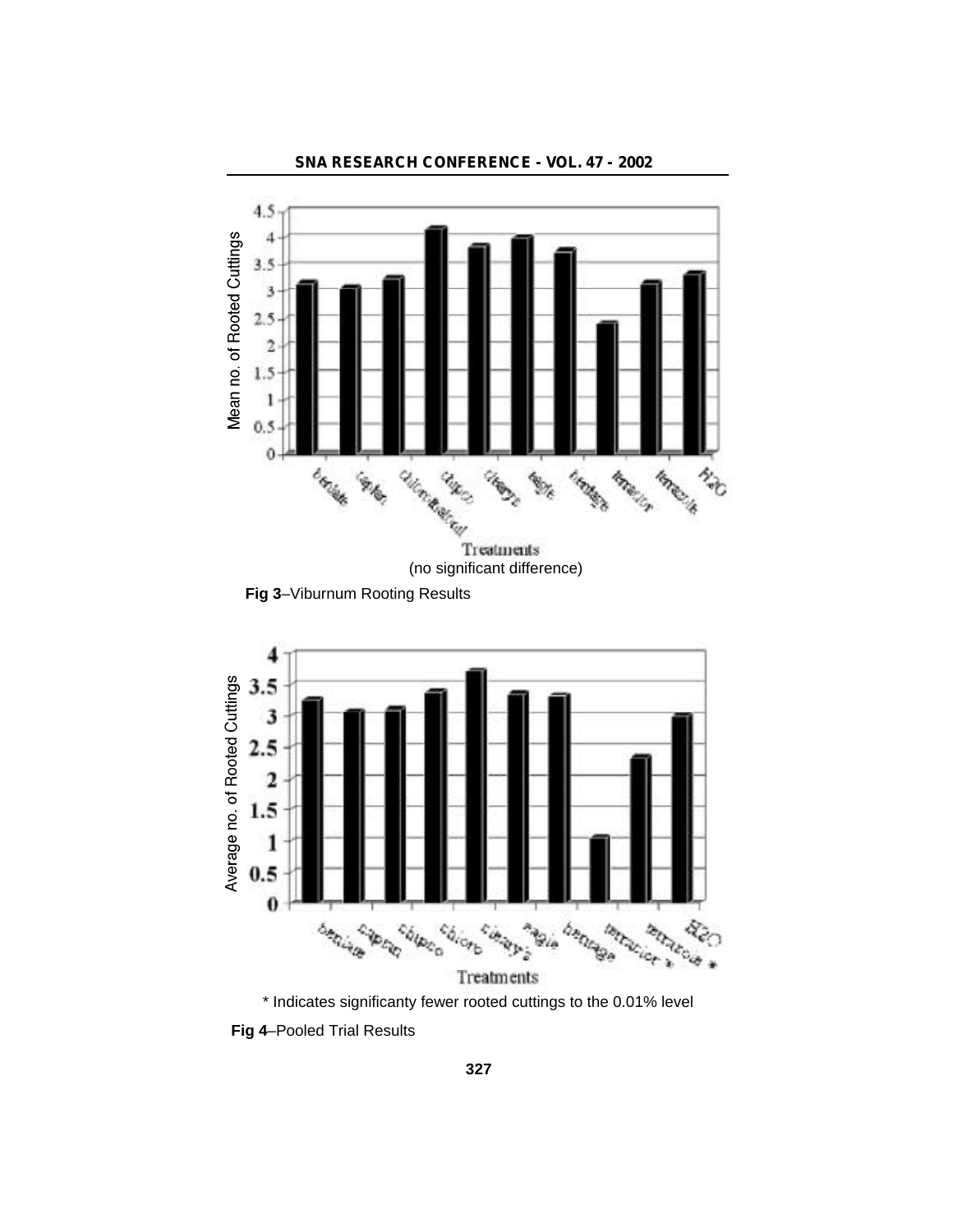# **Factors Affecting Rooting of** *Vinca minor* **Single-Node Cuttings**

# **Amelia Landon and Thomas J. Banko Virginia Tech, Hampton Roads Agricultural Research and Extension Center Virginia Beach, VA 23455**

**Index Words:** Vegetative Propagation, Indolebutyric Acid, Naphthalene Acetic Acid

**Nature of work:** *Vinca minor* is a trailing, evergreen groundcover. The funnelform flowers, about 2 cm in diameter, appear in early spring and are usually blue-lavender or rarely white (1, 2). *V. minor* roots readily from the nodes in the landscape, however there has been mixed success in greenhouse production. This study was undertaken to determine if cultivar, cutting position, hormone concentration, and the time of year the cuttings were taken affected the rooting success of *V. minor*. The cultivars 'Bowles', 'Dart's Blue' and 'Sterling Silver' were used. Single-node cuttings taken from the distal portion of the stems (distal 10cm) and from sections proximal to this were compared. On January 25, March 20, July 15, and October 7, 2001,160 cuttings (80 distal and 80 proximal) were obtained from each cultivar. Rooting hormone solutions were applied as a quick dip (5 seconds) at indolebutyric acid/naphthalene acetic acid (IBA/NAA) concentrations of: 0 (control), 1000/500, 2000/1000, or 3000/ 1500 ppm. After the hormone treatments, the cuttings were allowed to dry and were then inserted into a rooting medium (MetroMix 360, The Scotts Co., Marysville, OH) in flats. The cuttings were placed under intermittent mist (5 seconds every 5 minutes) during daylight hours, and after seven weeks, evaluated for root numbers, root lengths, and rooting percentages. In general, root number and length responses corresponded closely with rooting percentages unless otherwise stated; therefore, only percentage data are shown here (Tables 1-4). The experiment was a 3x2x4 factorial (3 cvs., 2 stem positions, 4 hormone treatments) arranged in a randomized complete block design with 5 replications, 4 cuttings per treatment per block, on each of the 4 cutting dates. Data were analyzed using ANOVA with mean separation by LSD. Cutting collection dates were analyzed separately.

**Results and Discussion:** *January cuttings***:** There was a significant cultivar by hormone level interaction for rooting percent, root numbers and root lengths. 'Darts Blue' rooted well over all three IBA/NAA concentrations, from 75 to 80%. Only the control (0 IBA/NAA) had significantly lower rooting success (43%) (Table 1). 'Bowles' rooted well (80%) only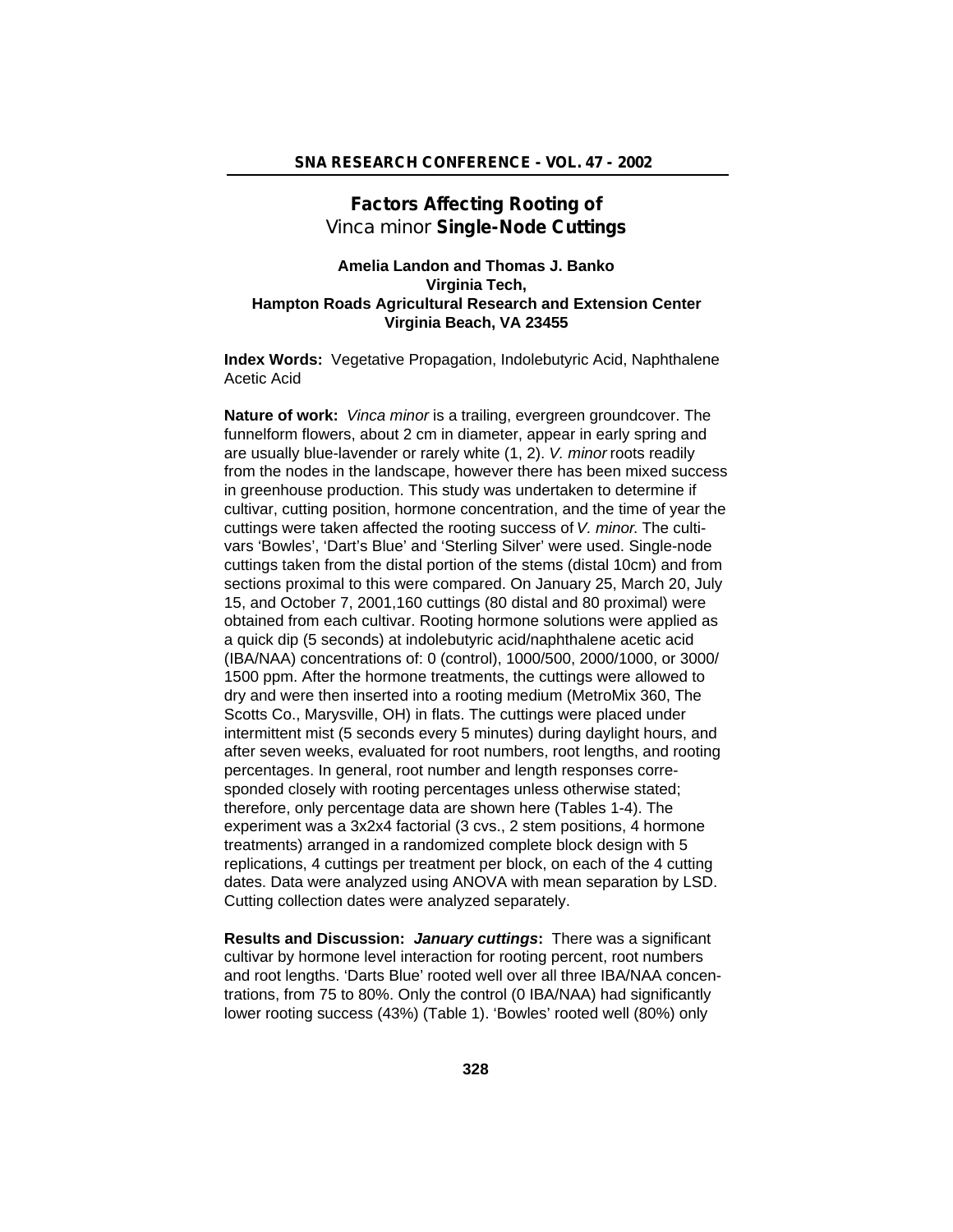with IBA/NAA at 1000/500 ppm. 'Sterling Silver' rooted poorly over all hormone treatments in January. Rooting responses for this cultivar increased as hormone concentration increased, with the highest rooting percentage occurring with the 3000/1500 hormone concentration at only 40%. There was little effect on rooting responses due to cutting position in January.

*March cuttings***:** The highest rooting over all treatments for this date occurred with 'Sterling Silver', which had 89% rooting as opposed to 33% and 28% respectively for 'Bowles' and Darts' Blue'. Best rooting for 'Sterling Silver' occurred with IBA/NAA treatments of 1000/500 ppm and 2000/1000 ppm, both of which provided 98% rooting (Table 2). However, even the control (no hormone) provided rooting at 88% although it resulted in fewer roots per cutting (about 2) than the hormone treatments (about 5). 'Bowles' and 'Darts Blue' both rooted poorly with the March cuttings and both cultivars responded almost identically to the hormone treatments (Table 2).

*July cuttings:* 'Sterling Silver' again had the best rooting performance, with 71% rooting over all treatments and cutting positions. Best rooting percentages for 'Sterling Silver' occurred with no hormone or with the 1000/500 ppm IBA/NAA treatment (about 85%, Table 3), but the low hormone treatment provided more roots per cutting than the no hormone control (7.8 vs. 2.6). Over all cultivars and hormone treatments, more roots per cutting were produced on cuttings from the proximal part of the stem than from the distal portion (4.3 vs 2.6, Table 6). There were also significant cutting position by hormone treatment interactions for root numbers and percentages. The interaction effects were that for proximal cuttings, there were significant increases in root numbers and rooting percentages due to the hormone treatments, but for distal cuttings, there were no increases in these responses due to the hormones (Table 5).

*October cuttings:* In October, all three cultivars rooted about equally well in terms of rooting percentages (Table 4). All three cvs. with no hormone or treated with 1000/500 ppm IBA/NAA rooted at between 85 and 98%. However, the hormone treatments averaged more roots per cutting than the untreated controls over all cultivars (2.9 vs. 1.3). The higher hormone rates generally gave lower rooting percentages than the 1000/500 ppm rate, with the exception of the 2000/1000 ppm treatment on 'Bowles' which resulted in 90% rooting, equal to the lower hormone rate. Over all cultivars and treatments, the proximal cuttings generally rooted slightly better than the distal cuttings in October (Table 6).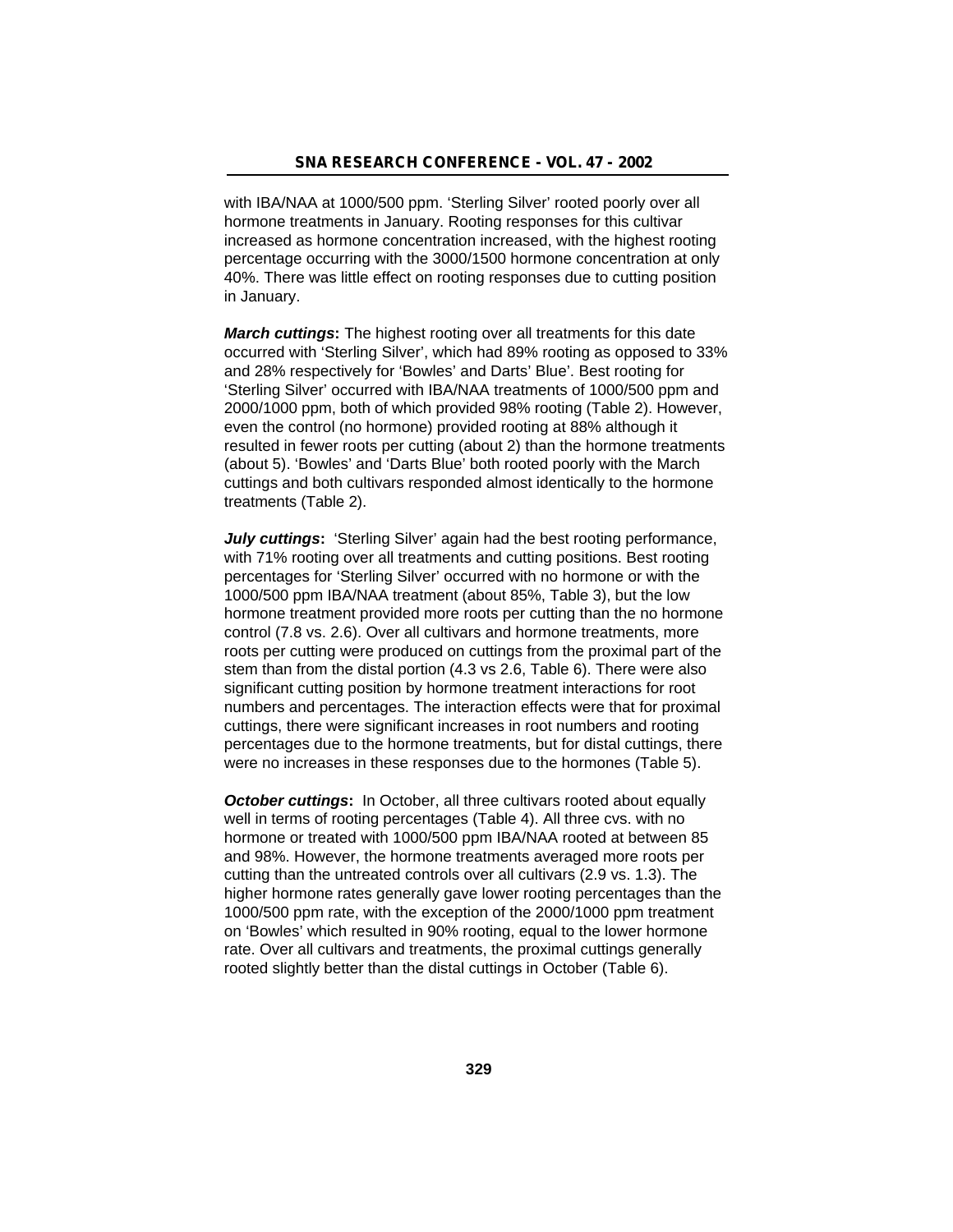**Significance to Industry:** The time of year the cuttings were taken and the rooting hormone concentration affected the rooting success of the three cultivars of *Vinca minor* differently. In most cases, optimal hormone concentrations were either 1000/500 ppm or 2000/1000 ppm IBA/NAA depending on cultivar and cutting date. However, in October, all three cultivars rooted in high percentages with the lowest hormone concentration or with no hormones. The root numbers and root lengths were generally consistent with the rooting percentages. There were some differences in rooting due to cutting position on the stem, depending upon cutting date.

**Acknowledgements:** The authors thank Hanover Farms Nursery, Rockville, VA, for their support of this study.

#### **Literature Cited:**

- 1. Fernald, M. L. 1993. *Gray's Manual of Botany*. Dioscorides Press, Portland, OR, pp. 1167-1168.
- 2. Halfacre, R. G., and Shawcroft, A. R. 1989. *Landscape Plants of the Southeast*. Sparks Press, Inc., Raleigh, NC, p. 28.

| <b>IBA/NAA</b><br>conc. (ppm) | <i>Vinca minor</i> cultivars |               |                   |  |
|-------------------------------|------------------------------|---------------|-------------------|--|
|                               | 'Bowles'                     | 'Dart's Blue' | 'Sterling Silver' |  |
| 0/0                           | $20c^2$                      | 43b           | 18a               |  |
| 1000/500                      | 80a                          | 75a           | 28a               |  |
| 2000/1000                     | 53 <sub>b</sub>              | 80a           | 33a               |  |
| 3000/1500                     | 50b                          | 75a           | 40a               |  |

**Table 1.** Rooting percentages of *Vinca minor* single-node cuttings taken January 25, 2001

<sup>z</sup> Means with the same letter within a column are not significantly different  $(P= 0.05)$ .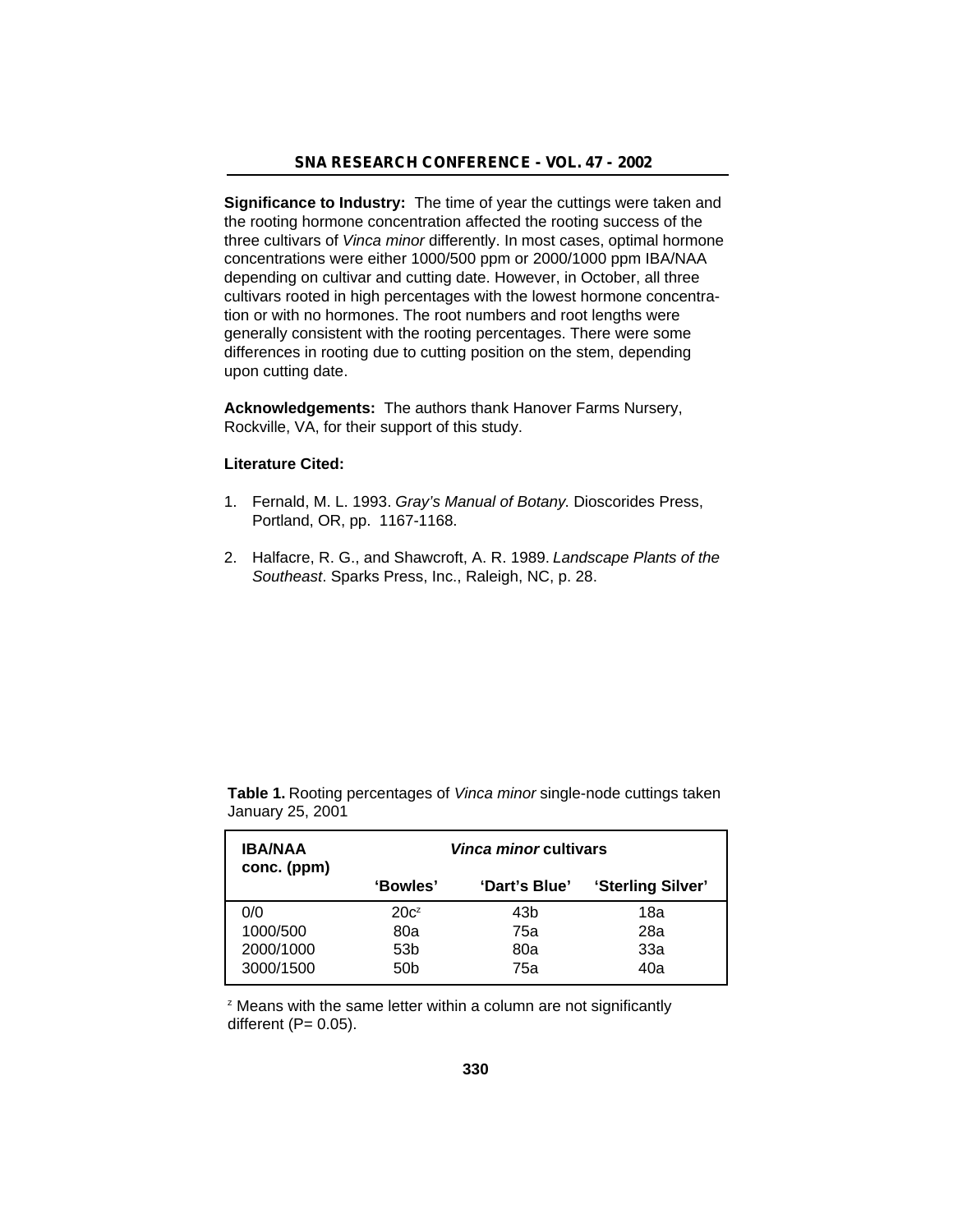**Table 2.** Rooting percentages of *Vinca minor* single-node cuttings taken March 10, 2001

| <b>IBA/NAA</b><br>conc. (ppm) | <i><b>Vinca minor cultivars</b></i> |                 |                   |
|-------------------------------|-------------------------------------|-----------------|-------------------|
|                               | 'Bowles'                            | 'Dart's Blue'   | 'Sterling Silver' |
| 0/0                           | $18h^2$                             | 15b             | 88ab              |
| 1000/500                      | 58a                                 | 50a             | 98a               |
| 2000/1000                     | 35ab                                | 30 <sub>b</sub> | 98a               |
| 3000/1500                     | 23 <sub>b</sub>                     | 15b             | 75b               |

<sup>z</sup> Means with the same letter within a column are not significantly different  $(P= 0.05)$ .

**Table 3.** Rooting percentages of *Vinca minor* single-node cuttings taken July 13, 2001

| <b>IBA/NAA</b><br>conc. (ppm) | Vinca minor cultivars |               |                   |
|-------------------------------|-----------------------|---------------|-------------------|
|                               | 'Bowles'              | 'Dart's Blue' | 'Sterling Silver' |
| 0/0                           | 35b <sup>z</sup>      | 60            | 85a               |
| 1000/500                      | 68a                   | 70            | 83а               |
| 2000/1000                     | 45b                   | 53            | 63ab              |
| 3000/1500                     | 50ab                  | 58            | 55 <sub>b</sub>   |
|                               |                       | <b>NS</b>     |                   |

z Means with the same letter within a column are not significantly different  $(P= 0.05)$ .

| <b>IBA/NAA</b><br>conc. (ppm) |          | <i><b>Vinca minor cultivars</b></i> |                   |
|-------------------------------|----------|-------------------------------------|-------------------|
|                               | 'Bowles' | 'Dart's Blue'                       | 'Sterling Silver' |
| 0/0                           | $85ab^z$ | 85ab                                | 98a               |
| 1000/500                      | 90a      | 95a                                 | 93a               |
| 2000/1000                     | 90a      | 73а                                 | 68b               |
| 3000/1500                     | 70b      | 70a                                 | 60b               |

**Table 4.** Rooting percentages of *Vinca minor* single-node cuttings taken October 7, 2001

<sup>z</sup> Means with the same letter within a column are not significantly different  $(P= 0.05)$ .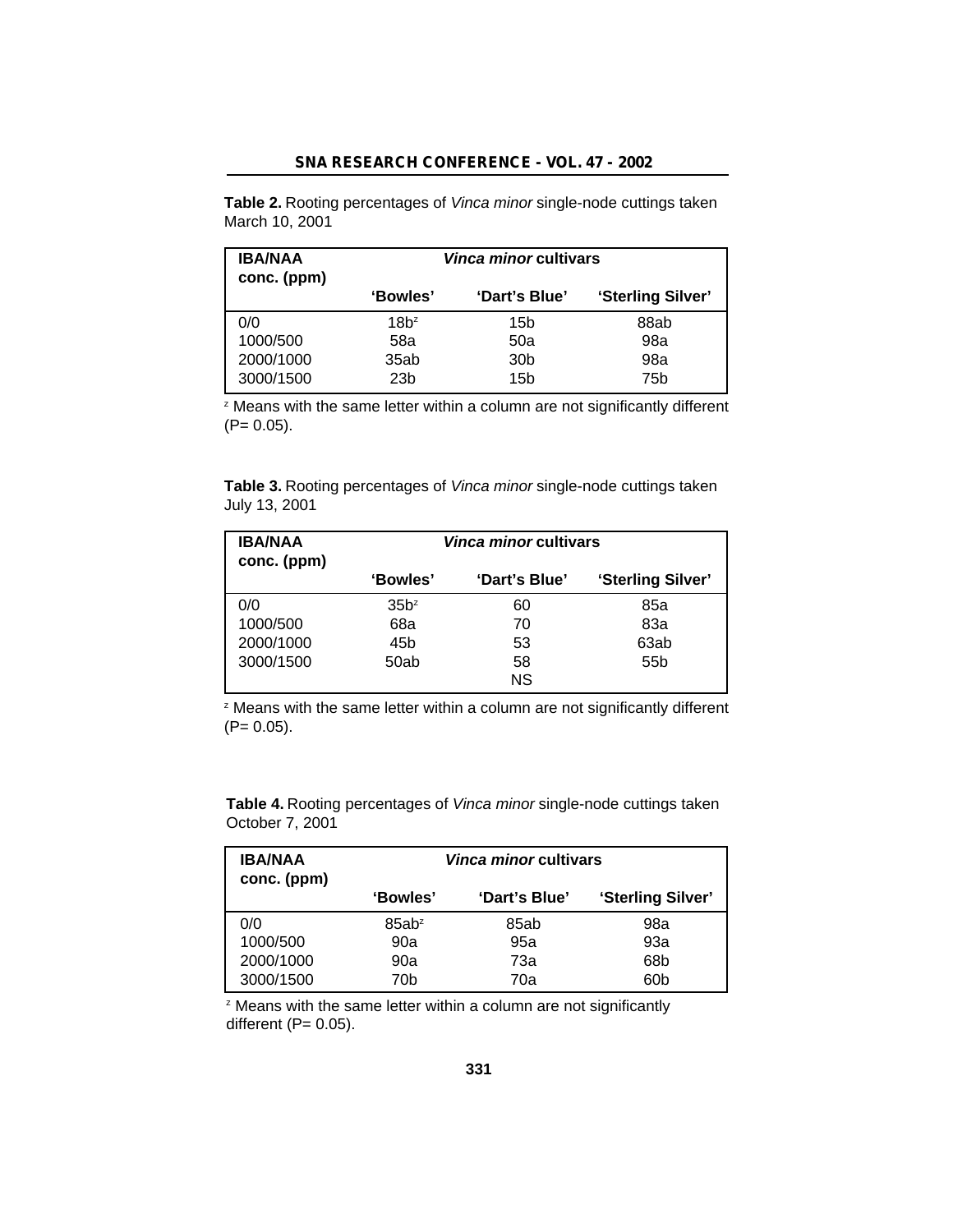| <b>IBA/NAA</b><br><b>Concentration</b> | Root<br>number               | <b>Percent</b><br>rooting |
|----------------------------------------|------------------------------|---------------------------|
|                                        | Distal cuttings <sup>z</sup> |                           |
| 0                                      | 1.7                          | 68                        |
| 1000/500                               | 3.6                          | 63                        |
| 2000/1000                              | 2.6                          | 43                        |
| 3000/1500                              | 2.6                          | 50                        |
|                                        | <b>NS<sup>y</sup></b>        | <b>NS</b>                 |
|                                        | <b>Proximal cuttings</b>     |                           |
| 0                                      | 1.1c                         | 52 <sub>b</sub>           |
| 1000/500                               | 7.2a                         | 83a                       |
| 2000/1000                              | 5.1 <sub>b</sub>             | 63 <sub>b</sub>           |
| 3000/1500                              | 4.1b                         | 58b                       |

**Table 5.** Rooting response interaction effects of cutting position on rooting hormone response for cuttings taken in July.

<sup>z</sup> Distal cuttings were single-node cuttings from the distal 10 cm of the stem. Proximal cuttings were taken proximal to the distal 10 cm of the stem.

y Means with the same letter within a column are not significantly different  $(P= 0.05)$ . NS= no significant difference within a column.

**Table 6.** Comparison of rooting response of *Vinca minor* cuttings taken from the distal 10 cm or proximal to that on the stem, as affected by time of year. Results are combined over three *V. minor* cultivars.<sup>2</sup>

| <b>Cutting</b><br>position | Root<br>number          | <b>Percent</b><br>rooting |
|----------------------------|-------------------------|---------------------------|
|                            | <b>July cuttings</b>    |                           |
| <b>Distal</b>              | 2.6 <sup>y</sup>        | 56                        |
| Proximal                   | 4.3a                    | 64                        |
|                            |                         | <b>NS</b>                 |
|                            | <b>October cuttings</b> |                           |
| <b>Distal</b>              | 2.4 <sub>b</sub>        | 77b                       |
| Proximal                   | 2.8a                    | 85a                       |

<sup>z</sup> *Vinca minor* cultivars included 'Bowles', 'Dart's Blue', and 'Sterling Silver'.

y Means with the same letter within a column are not significantly different  $(P= 0.05)$ . NS= no significant difference within a column.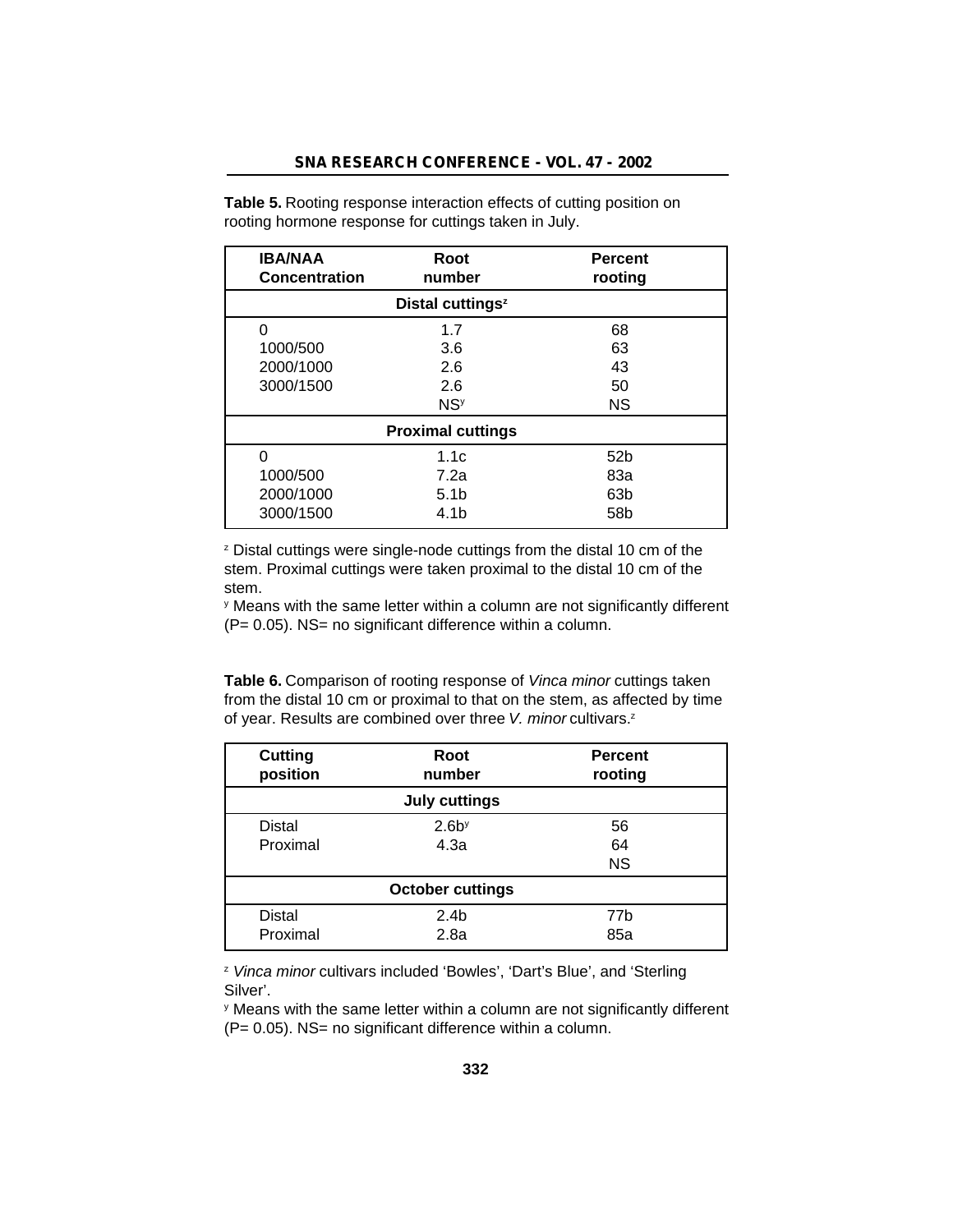## **Live Stakes for Erosion Control**

### **R. Bir, J. Calabria and J. Conner, NC State University, 455 Research Drive, Fletcher, NC 28732**

**Index Words:** Erosion, Estuary, Live Stakes, *Acer, Alnus, Betula, Cornus, Physocarpus, Platanus, Salix, Sambucus*

**Nature of Work:** Reducing or preventing erosion along estuaries requires minimal disturbance of adjacent land (1). One solution to this problem is to use live stakes which are " . . . woody plant cuttings capable of quickly rooting in the streamside environment. The cuttings need to be large and long enough to be tamped as stakes" which is usually \_ to 2 inches in diameter and 2 to 3 feet long. "Stakes are used on streambanks of moderate slope (4:1) in original soil, not on fill." (2)

**The objectives were:** 1. to evaluate the influence of IBA treatments on the percentage of stakes surviving in this challenging environment. 2. determine which species are locally adapted to this technique. The site was Codorus loam along a spring fed stream located on the Mountain Horticultural Crops Research Station, Fletcher, NC. Soil was not tilled or fertilized nor was weed or other pest management implemented at any time during the test.

**Test 1:** Stakes of *Alnus serrulata*, *Cornus amomum* and *Salix nigra* were locally collected on December 18, 2001 and kept moist overnight. On December 19, 2001 stakes were graded for uniformity and cut to length on a table saw. The bottom was pointed and the top cut perpendicular to the stem to facilitate soil penetration and to ensure that proper polarity of the cutting was maintained. Immediately after making a fresh cut, IBA treatments were applied. Treatments were a quick dip of K-IBA/water solution at 0, 1250, 2500 or 5000 ppm IBA with 5 stakes per treatment and 3 replicates. After IBA treatment stakes were driven into the soil at the test site such that at least 6 inches of the stake was above the soil surface and at least one node was below the soil surface. Stakes were on 6 inch centers with treatments randomized within replicates. Replicates were parallel to the stream such that any soil moisture gradients due to flooding or drought would likely occur within replicates.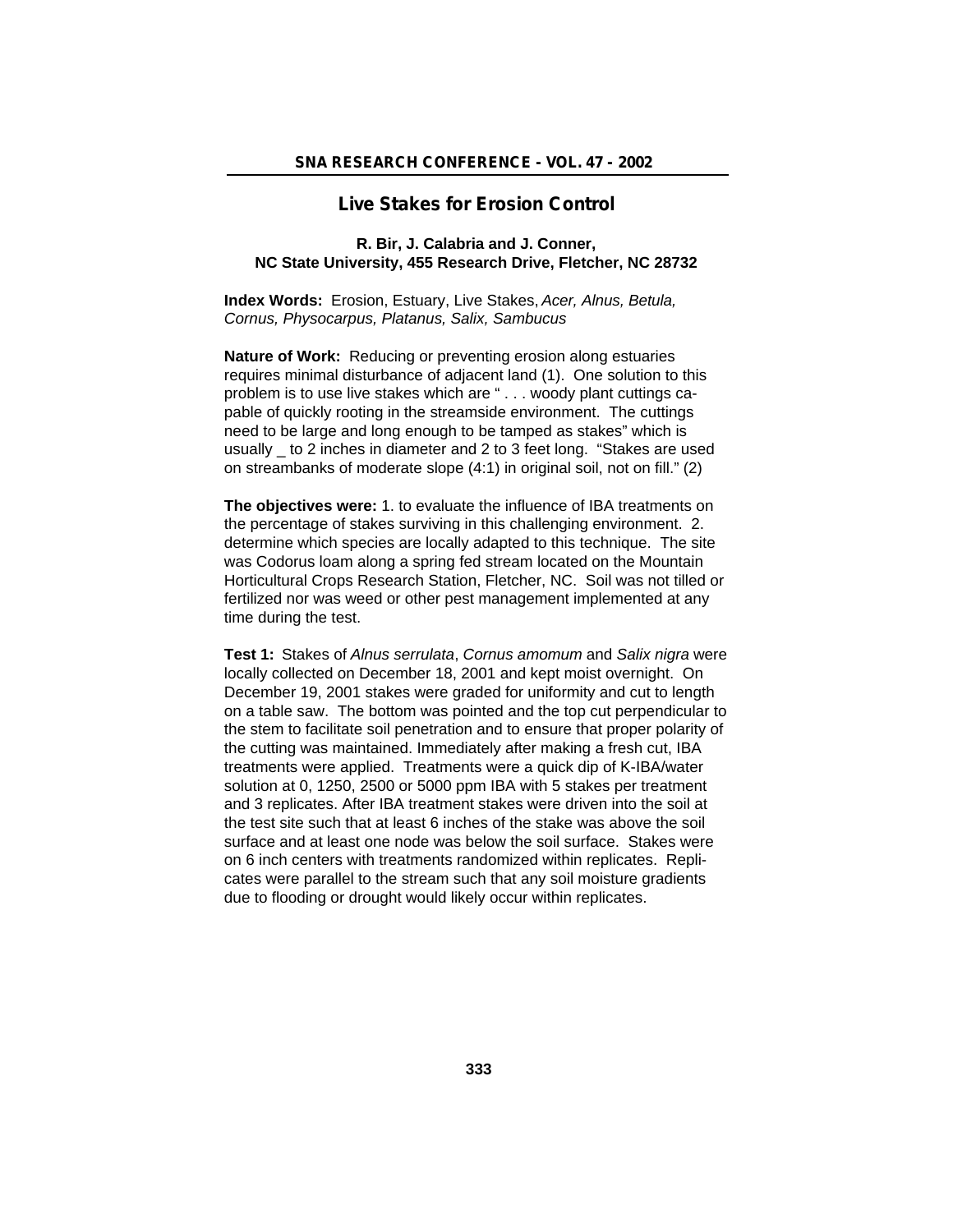**Test 2:** Stakes *of Acer negundo, Betula nigra, Physocarpus opulifolius, Platanus occidentalis,* and *Sambucus canadensis* were prepared as described previously but not treated with IBA. Twelve stakes per replicate with three replicates were employed in the test. Otherwise procedures were similar. Survival was determined by bud break from these dormant deciduous shrub cuttings. Data was collected on April 27, 2002 and again on June 6, 2002.

#### **Results and Discussion:**

**Test 1:** In the IBA test, percentage of plants with living foliage in June was lower than those in April suggesting that some buds broke without a root system to support growth so plants died. No significant difference in the number of stakes with living foliage existed due to treatments. *Alnus serrulata*, a non-recommended estuarine species, had from 13 to 20% of stems with living foliage on June 4, 2002*. Cornus amomum* had from 87 to 100% and *Salix nigra* had from 93 to 100% of stakes with living foliage in June.

**Test 2:** *Betula nigra, Physocarpus opulifolius, Platanus occidentalis* and *Sambucus canadensis* had 47 % or greater stakes with living foliage on June 4 (Table 1). There was no living foliage on Acer negundo at that date. The change in percentages from April readings to June reflects the differing rates of bud break and survival in these species. The percentage of stakes with foliage breaking continued to increase in *Platanus occidentalis* while it remained essentially the same from April to June in *Physocarpus opulifolius* and *Sambucus canadensis*. The percentage of stakes with living foliage in *Acer negundo* and *Betula nigra* decreased from April to June suggesting that buds broke but that the stakes were unable to support this growth.

**Significance to the Industry:** 1. There was no benefit to treating live stakes with the concentrations of IBA used in this test. 2. USDA recommended species *Cornus amomum, Salix nigra* and *Sambucus canadensis* all survived at greater than 50%. USDA recommended species *Acer negundo* did not live. 3*. Betula nigra, Physocarpus opulifolius* and *Platanus occidentalis* survived in high percentages and should be added to suggest species lists for the region. *Alnus serrulata* survived at about 20%.

#### **Literature Cited:**

- 1. Sauer, Leslie Jones. I998. The Once and Future Forest. Island Press. Washington, DC. P. 249-251.
- 2. USDA-Soil Conservation Service. 1984. Engineering Field Handbook. Washington, DC USDA. 8:7-11.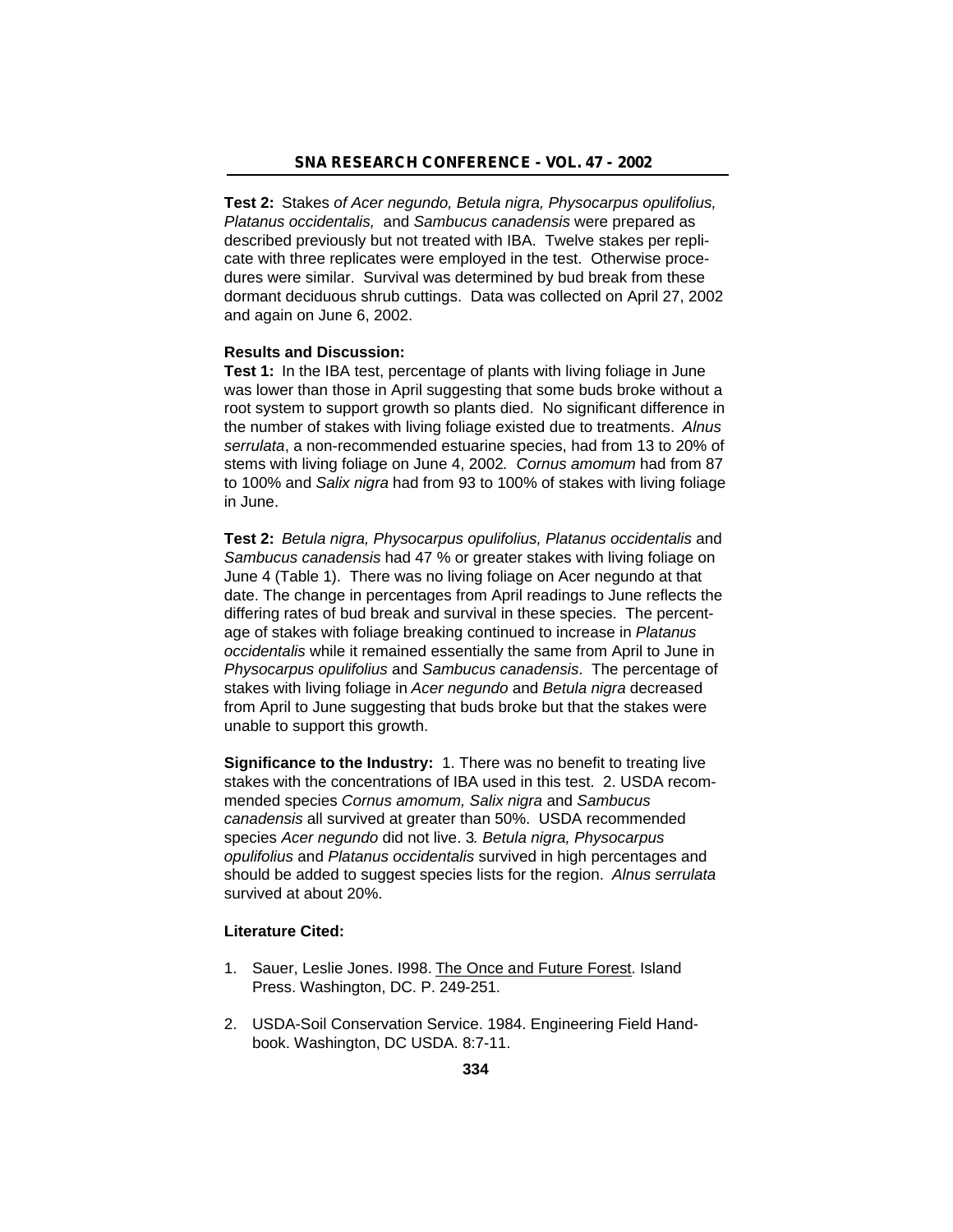# **SNA RESEARCH CONFERENCE - VOL. 47 - 2002**

|                         |                | Date         |
|-------------------------|----------------|--------------|
| <b>Plant</b>            | April 27, 2002 | June 4, 2002 |
| Acer negundo            | 8              | 0            |
| Betula nigra            | 72             | 47           |
| Physocarpus opulifolius | 94             | 94           |
| Platanus occidentalis   | 53             | 56           |
| Sambusus canadensis     | 53             | 56           |

**Table 1.** Percentage of live stakes with living foliage.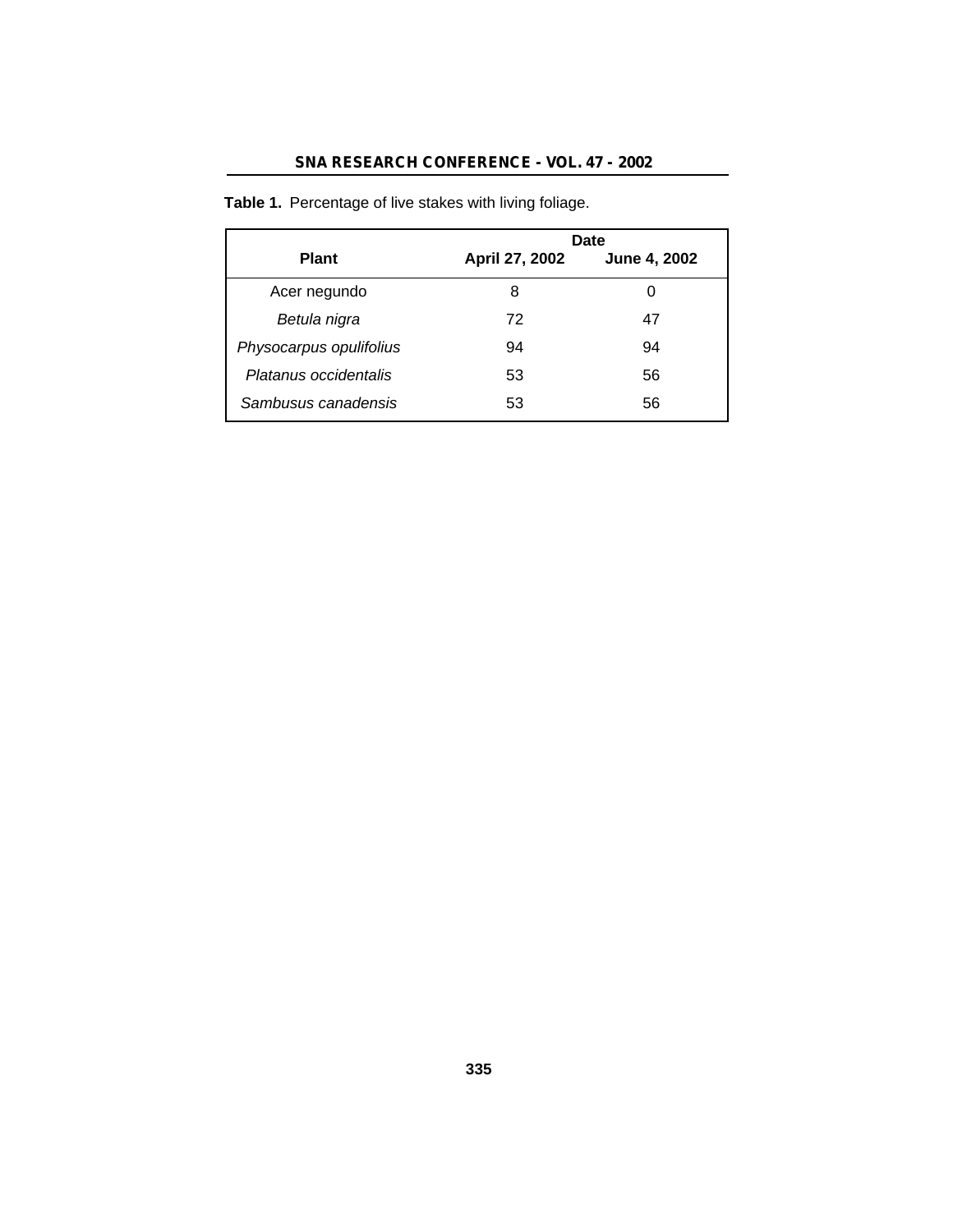# **Evaluation of Four Different Propagation Mats and Thermostats Temperature Fluctuation Performance And Cost Effectiveness**

### **Anthony W. Kahtz and Nick J. Gawel Tennessee State University, Nursery Crop Research Station McMinnville, TN 37110**

**Index Words:** Propagation

**Nature of Work:** Medium temperature plays a significant role in successful propagation of many plants. Propagation mats are designed to aid with indoor propagation by keeping the medium consistently warm. Furthermore, it can be greatly influenced by water from mist systems and/or ambient air temperature (1). It may be more cost efficient to control the temperature of the medium with propagation mats at the bench level as opposed to heating an entire propagation house. Every species has an ideal temperature range to initiate roots on cuttings. Just as low medium temperatures may inhibit rooting, excessively high temperatures can cause cuttings to fail. Generally speaking, the optimum medium temperature for propagation of temperate climate plants is 18 to 25 C (65 to 77 F) (1). Not maintaining temperatures at an appropriate level for root initiation may result in slow and/ or poor root development, low rooting percentages or complete failure of cuttings (2).

Eight propagation mats and recommended thermostats were purchased from 4 different manufacturers (2 identical mats and thermostats from each manufacturer). Hydrofarm, Olson, Pro-Gro and Redi-Heat were the four brands that were selected for this research. The propagation mats and thermostats were randomly placed on mist benches inside a polyhouse. To simulate a cutting propagation experiment, flats were filled with moistened Morton's Grow Mix #4. One flat was centrally placed on each of the 8 mats (see Table 1 for mat dimensions). Intermittent mist operated for 5 seconds every 10 minutes during daylight hours. A natural photoperiod was provided. Heating and cooling thermostats in the polyhouse were set to maintain the ambient air temperature at 21.1 C (70 F)  $+/- 2.9$  F ( $+/- 5$  F). Propagation mat thermostats were set to maintain a constant 25 C (77 F) temperature. Medium temperature was allowed to regulate for 1 day (24 hours) before data were collected. Spectrum Data Loggers (3) were used to record actual medium temperatures on a continuous hourly basis. Spectrum Temperature Sensors were placed at a depth equivalent to the rooting zone of cuttings.

**Results and Discussion:** Data were collected for 339 consecutive hours beginning December 7, 2001 and terminating December 21, 2001 (14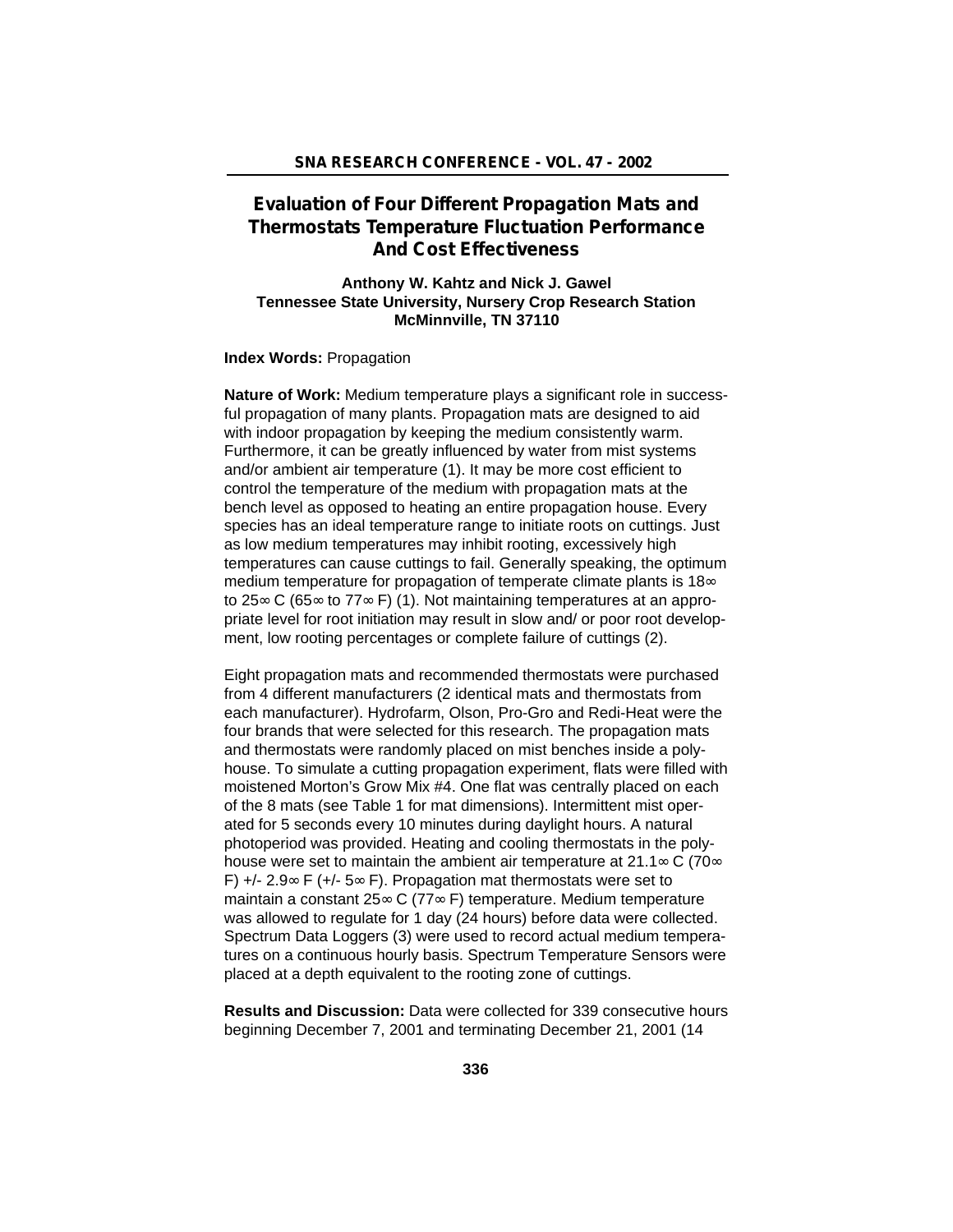days and 3 hours). All data were subjected to an Univariate ANOVA and means were further analyzed using Duncan's multiple range test (4). The main effect was significant at the p<0.05 level (Table 2). Mean separation indicated that the temperature of each set of mats were significantly different from one another. Results indicated that the Pro-Gro mats and thermostats maintained a  $25$  C (77 F) medium temperature more consistently over the test period than the other 3 mats and thermostats (Table 3). Hydrofarm, Olson and Redi-Heat followed in respective order. Means for the Pro-Gro and Hydrofarm products fell within the manufacturers stated temperature accuracy claims.

Temperature fluctuations will occur in a poly-house environment. Ambient air temperature influenced all four manufacturer's mats, or medium temperature. As ambient air temperatures decreased at night, so did mat/ medium temperatures; and as ambient air temperatures increased during the day, mat/medium temperatures increased (data not presented). Temperature accuracy claims varied with each manufacturer (Table 4). Only the Redi-Heat brand maintained the medium temperature at a level that did not decrease below its stated fluctuation claim. However, the Redi-Heat products consistently increased the medium temperature well above the claimed level of temperature fluctuation (Table 4). Excessive heat may not be beneficial to root cuttings (1). The Pro-Gro brand maintained a medium temperature high that did not exceed its stated fluctuation claim, while allowing the medium temperature to decrease below the stated fluctuation claim. Hydrofarm and Olson products each allowed medium temperatures to increase and decrease beyond the stated fluctuation claims.

Hydrofarm retailed at the highest total price of the four brand names with Pro-Gro being the second most expensive (Table 5). However, the suggested thermostat for the Pro-Gro mat has a single electrical outlet capable of regulating one mat, while the suggested thermostat for the Hydrofarm mat has dual electrical outlets capable of regulating two mats. The addition of purchasing two Pro-Gro thermostats to control separate mats makes the total cost of the Pro-Gro and Hydrofarm equipment virtually identical if more than one mat is purchased. The Redi-Heat thermostat was the most expensive of the 4 brands and is capable of regulating 4 mats at once. Redi-Heat mats are the least expensive of the 4 brands. The Olson thermostat was the least expensive and was capable of regulating 1 mat at a time.

**Significance to the Industry:** Results show that temperature differences exist from one brand of mat and thermostat to the next. Plant propagators typically focus upon rooting hormone compounds, light intensity, medium type and moisture retention. A number of factors can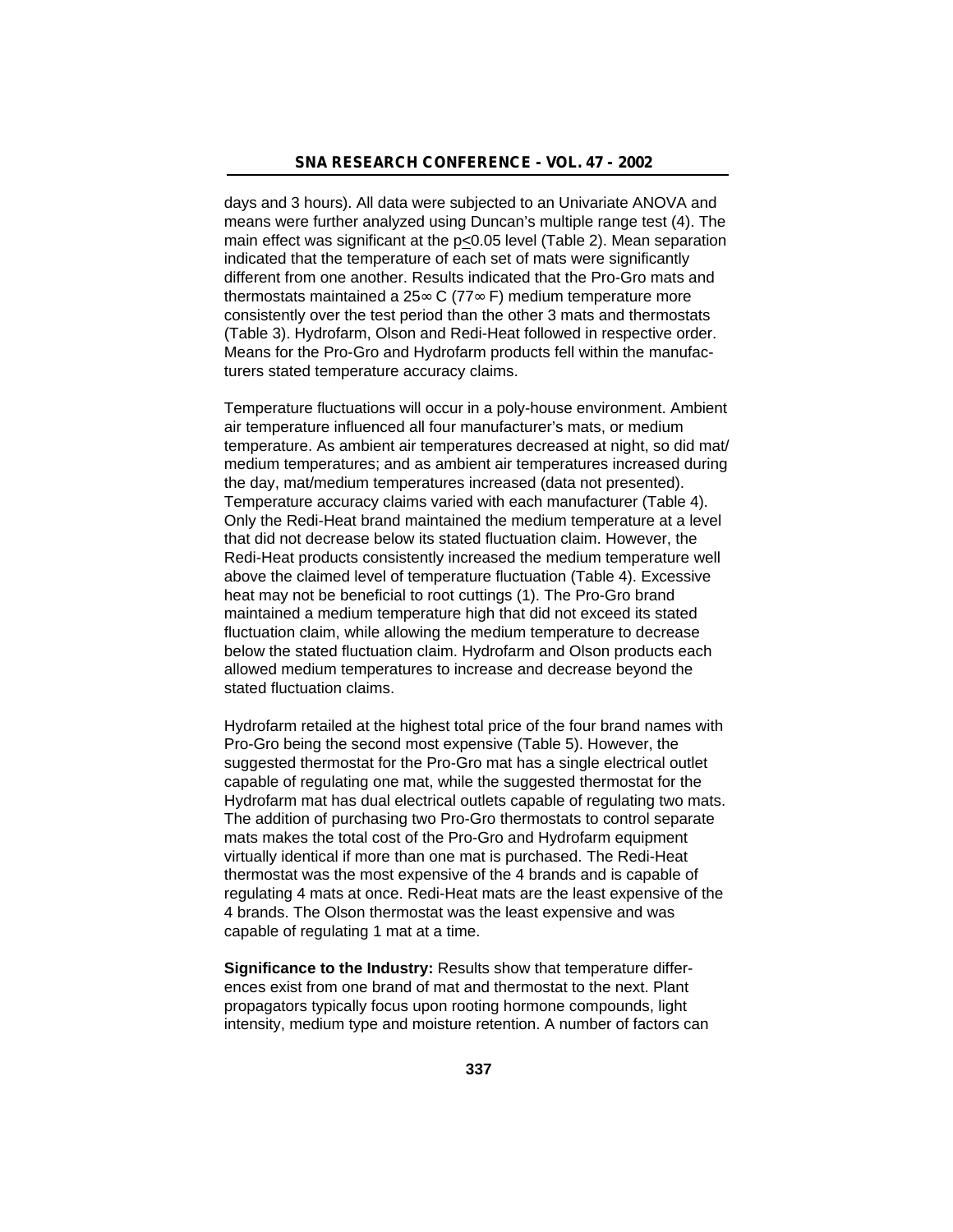influence the medium temperature. This research reveled that of the mats and thermostats tested, the more expensive products performed at a more consistent level. Utilizing a product that performs more consistently at the manufacturers claimed level of temperature accuracy may increase the success rate of rooting cuttings.

### **Literature Cited:**

- 1. Hartman, H.T., D.E. Kester, F.T. Davies and R.L. Geneve. 1997. Plant Propagation: Principles and Practices. Sixth Edition. Prentice Hall, Upper Saddle River, N.J.
- 2. Preece, J.E. Basics of Propagation by Cuttings-Temperature. 1993. Proc. Intl. Plt. Prop. Soc. 43:441-444.
- 3. Spectrum Technologies, Inc., Plainfield, IL 60544.
- 4. SPSS 10.0. Chicago, IL 60606.

**Table 1.** Propagation Mat Size Dimensions

| <b>Mat Brand</b> | <b>Dimensions</b> |
|------------------|-------------------|
| Hydrofarm        | $35" \times 48"$  |
| Olson            | $22" \times 96"$  |
| Pro-Gro          | $22" \times 60"$  |
| Redi-Heat        | $21" \times 60"$  |
|                  |                   |

**Table 2.** Univariate Analysis of Variance

| <b>Source</b> | df   | Mean square | <b>F</b> value | <b>Significance</b> |
|---------------|------|-------------|----------------|---------------------|
| Main Effect   |      | 2831.41     | 427.56         | *                   |
| Error         | 2708 | 6.62        |                |                     |

 $NS, \dot{\gamma}$  \* Nonsignificant or significant at P = 0.05 or 0.01, respectively.

**Table 3.** Mat Brand, Number of Hourly Readings and Temperature Mean\*

| <b>Mat Brand</b> | N   | Mean             |
|------------------|-----|------------------|
| Olson            | 678 | 23.38° C (74° F) |
| Hydrofarm        | 678 | 24.56° C (76° F) |
| Pro-Gro          | 678 | 25.06° C (77° F) |
| Redi-Heat        | 678 | 28.17° C (83° F) |

\* All means were significantly different from each other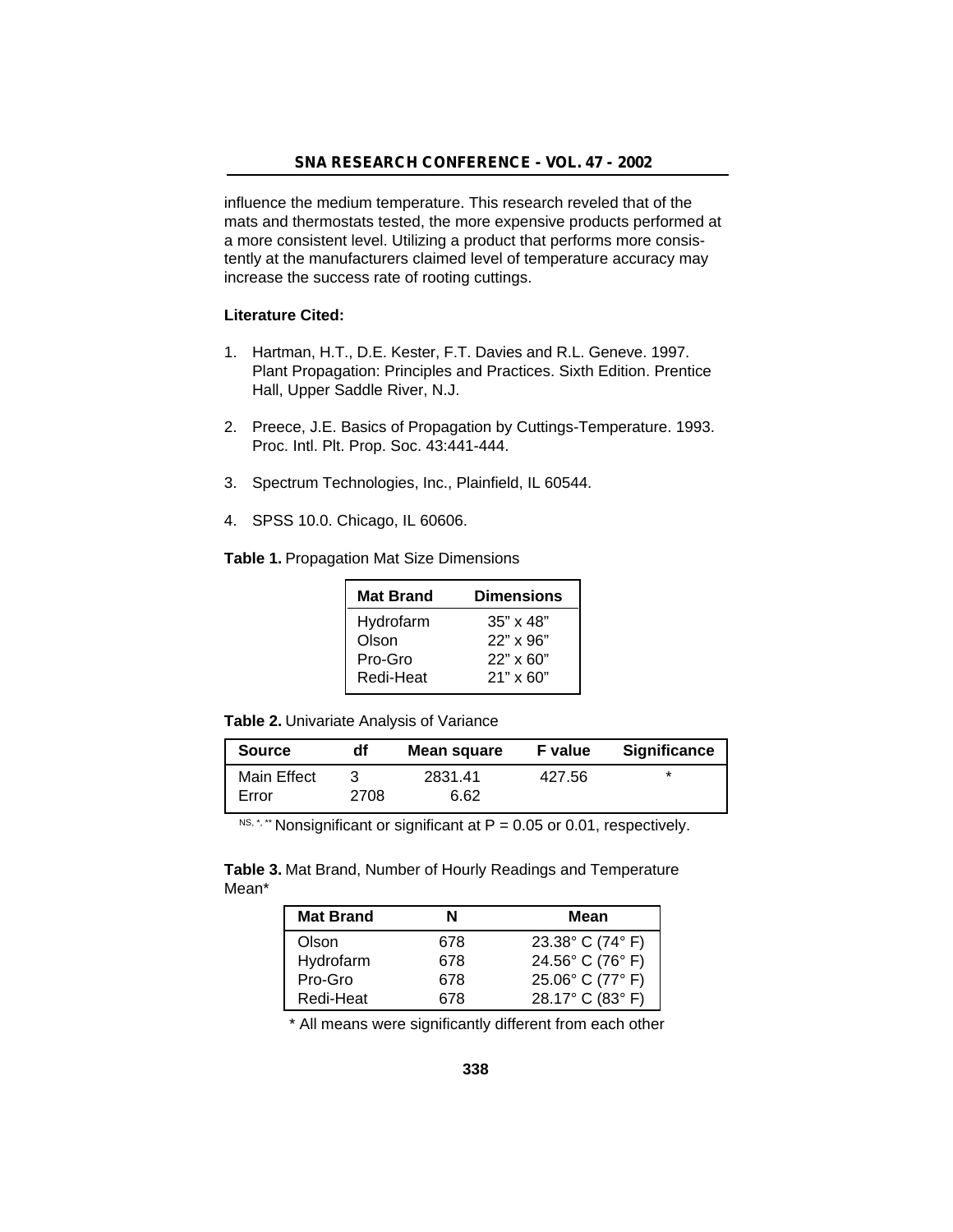**Table 4.** Manufacturers Temperature Accuracy Claim and Actual Low/ High Mean of Each Brands Mat and Thermostat

| <b>Mat Brand</b> | $+/-$ claim                      | <b>Mean Low/High</b>                |
|------------------|----------------------------------|-------------------------------------|
| Hydrofarm        | 1.1 $\degree$ C (2 $\degree$ F)  | 20.60° C / 27.75° C (69° F / 82° F) |
| Olson            | $0.5^{\circ}$ C (1°F)            | 16.95° C / 26.00° C (63° F / 79° F) |
| Pro-Gro          | $2.2^{\circ}$ C (4 $^{\circ}$ F) | 21.35° C / 26.60° C (71° F / 80° F) |
| Redi-Heat        | $1.6^{\circ}$ C (3 $^{\circ}$ F) | 24.25° C / 29.60° C (76° F / 85° F) |

**Table 5.** Retail Cost of Mats and Thermostats

| Mat Brand | <b>Mats</b> | <b>Thermostats</b> | <b>Total Cost</b> |
|-----------|-------------|--------------------|-------------------|
| Hydrofarm | \$169.00    | \$102.00           | \$271.00          |
| Olson     | \$99.70     | \$36.70            | \$136.40          |
| Pro-Gro   | \$155.25    | \$57.80            | \$213.05          |
| Redi-Heat | \$91.80     | \$104.50           | \$196.30          |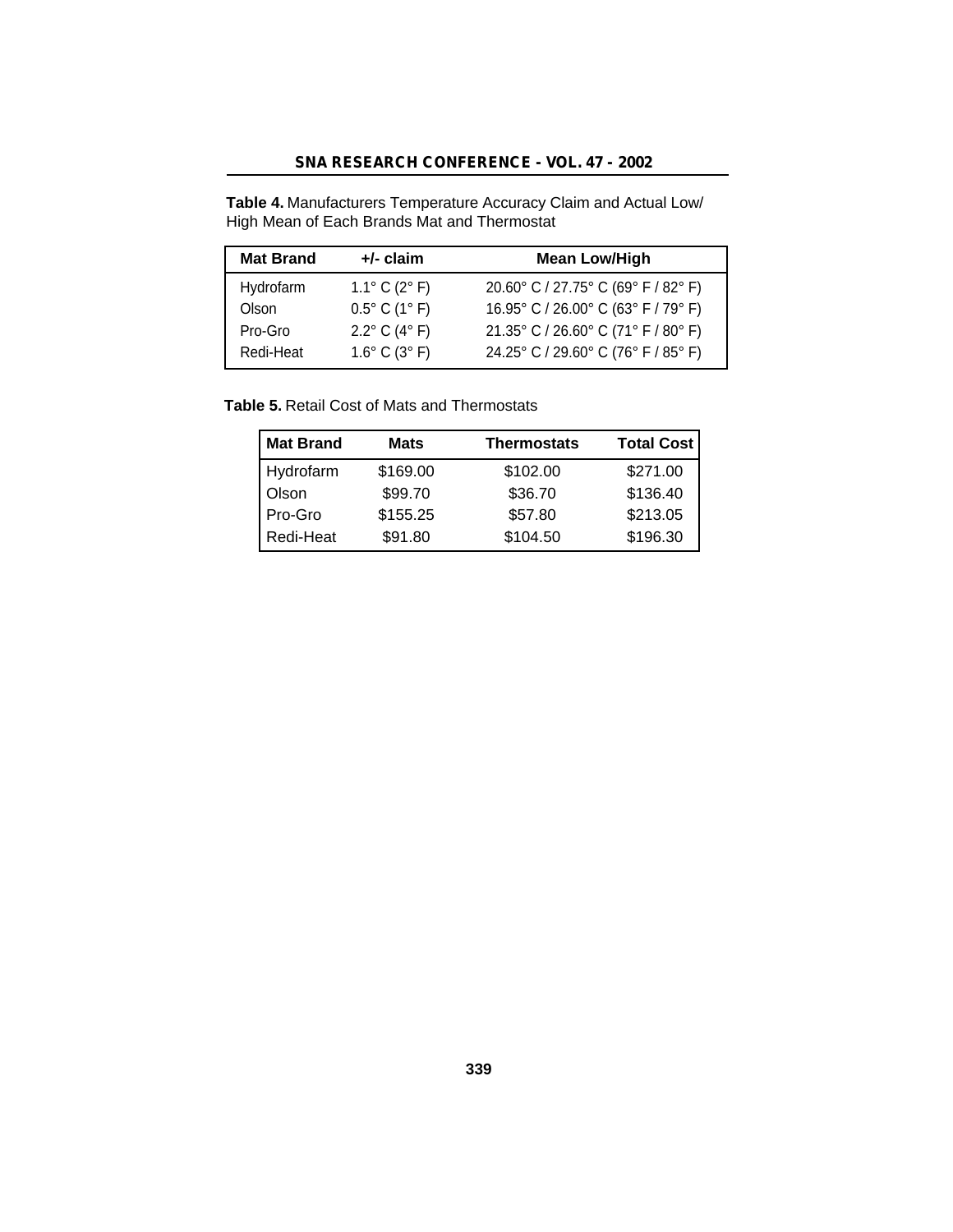## **In Vitro Regeneration of St. John's Wort and Coneflowers**

## **S. M. Bhatti, E. L. Myles, D. E. Long and R. Sauve Cooperative Agricultural Research Program Tennessee State University, Nashville TN 37209**

**Index Words:** *Hypericum*, *Echinacea*, Tissue Culture, 2,4-Dichlorophenoxyacetic Acid, Naphthaleneacetic Acid, 6-Benzyl-aminopurine

**Nature of Work:** *Hypericum and Echinacea* are two of the most widely known and utilized medicinal plants. *Hypericum* (St. John's Wort) is known for its anti-depressant and anti-cancer activity and *Echinacea* (Purple Coneflower) for its enhancement of the immune system. The quality of the product in the botanical supplement industry is important; thus, it is important for growers to have access to a supply of plants that consistently produce high levels of active compounds. Tissue culture is a good method for the propagation of genetically identical plants.

The objective of this research was to develop in vitro propagation protocols for St. John's Wort and coneflower*.* All plant material used in this study was obtained from sterile seedlings. Seeds of *Hypericum perforatum*, 'Topas' and *Echinacea angustifolia*, *E. pallida*, *E. purpurea* 'Magnus' and 'White Swan' were germinated on moist filter paper in petri dishes. Hypocotyls of *H. perforatum* and leaves, petioles, hypocotyls, and cotyledons of *E. pallida*, *E. angustifolia*, and *E. purpurea* 'White Swan,' 'Magnus' and 'Leuchtstern' were used as explants. To determine the optimum conditions for organogenesis in these two genera, factorial combinations of naphthaleneacetic acid (NAA), 6-benzyl-aminopurine (BA) and 2,4-dichlorophenoxyacetic acid (2,4-D) in Murashige-Skoog (MS) media were tested.

Cotyledon and hypocotyl sections were placed on MS basal medium supplemented with 2% sucrose and varying concentrations of NAA and BAP. All cultures were maintained in a growth chamber at 25<sup>°</sup>C and all embryogenic calli and/or shoots that formed were transferred onto fresh media for growth.

**Results and Discussion:** Hypocotyl sections of *Hypericum* formed calli on MS medium supplemented with 2mg/L 2,4-D after 3 weeks in culture. These calli were subsequently transferred onto a MS medium that contained 0.2 mg/L BA and maintained in complete darkness for three additional weeks. Then, they were cultured under constant light at 25°C for shoot and root development (Figure 1). Prolific shoot formation was observed on all hypocotyl segments.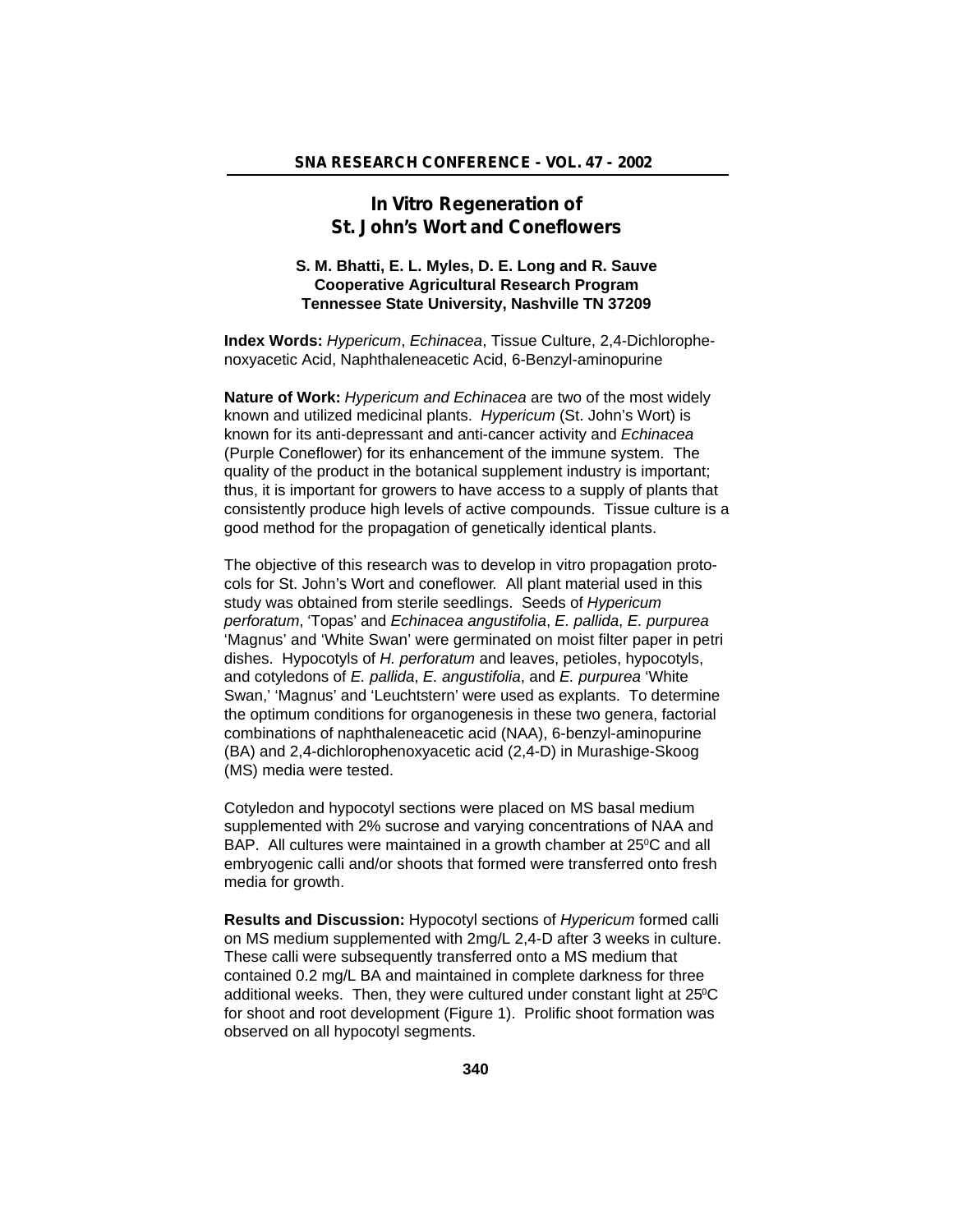Shoot organogenesis occurred from all explants of *Echinacea* with the exception of those taken from hypocotyls and calli formed on all explant types including hypocotyls. The best response was with leaf tissue explants cultured on MS medium supplemented with 1 mg/L BA in combination with either 0.1 or 0.5 mg/L NAA. *Echinacea purpurea*, 'Leuchtstern' produced the highest frequency of shoots (Figure 2). Cotyledon explants from one-week-old *Echinacea* seedlings responded differently to hormones than from other explants. All cultures were examined for shoot and/or callus formation after six weeks of incubation. *Echinacea purpurea* 'White Swan' and 'Magnus' produced very little growth when cultured on a MS medium supplemented with 0.5 mg/L NAA and 5.0 mg/L BAP. On this medium, all explants of *E. angustifolia* formed calli and forty percent of *E. pallida* cultures formed shoots (Figure 3). When the NAA concentration was reduced to 0.1 mg/L, *E. angustifolia* formed shoots from cotyledon explants (30%) while *E. pallida* formed only calli. None of the other *Echinacea* accessions formed shoot or callus. When the concentration of BAP in the MS medium was reduced to 1.0 mg/L, all accessions produced calli from cotyledon explants. *Echinacea purpurea* 'White Swan' formed shoots in 15% of all cultures while *E. pallida* formed shoots in 60%. Hypocotyl explants were not responsive to this treatment.

Leaves obtained from greenhouse grown plants responded more favorably to hormones in all media. All *E. pallida* cultures formed calli regardless of the hormone concentrations used. Over 65% of cultures exposed to 0.1 mg/L NAA and 1.0 mg/L BA formed shoots. Explants of *E. purpurea* 'Leuchtstern' formed shoots more readily than those from *E. pallida*. The frequency of shoot formation ranged from 0 to 90%. The highest frequency of shoot formation occurred on MS medium supplemented with 0.1 mg/L NAA and 1.0 mg/L BAP.

Petiole explants obtained from greenhouse grown *E. purpurea* 'Leuchtstern' produced embryogenic calli after 8 weeks of culture on a MS medium containing 0.5 mg/L NAA and 5.0 mg/L BAP. Upon transfer to a MS medium with a lower concentration of BAP (1.0 mg/L), these calli produced high numbers of shoots after 6 weeks of culture.

**Significance to Industry:** Medicinal properties of *Hypericum and Echinacea* are due to secondary compounds they synthesize. Examples of secondary compounds with medicinal properties are certain anticancer drugs such as Taxol extracted from *Taxus brevifolia*, pain relief medicine from *Salix alba* and eucalyptus fragrances from *Eucalyptus globules*. Secondary metabolites are readily produced in many different types of plants, but the types of metabolites are different. No single plant species or cultivar produces every important compound. While some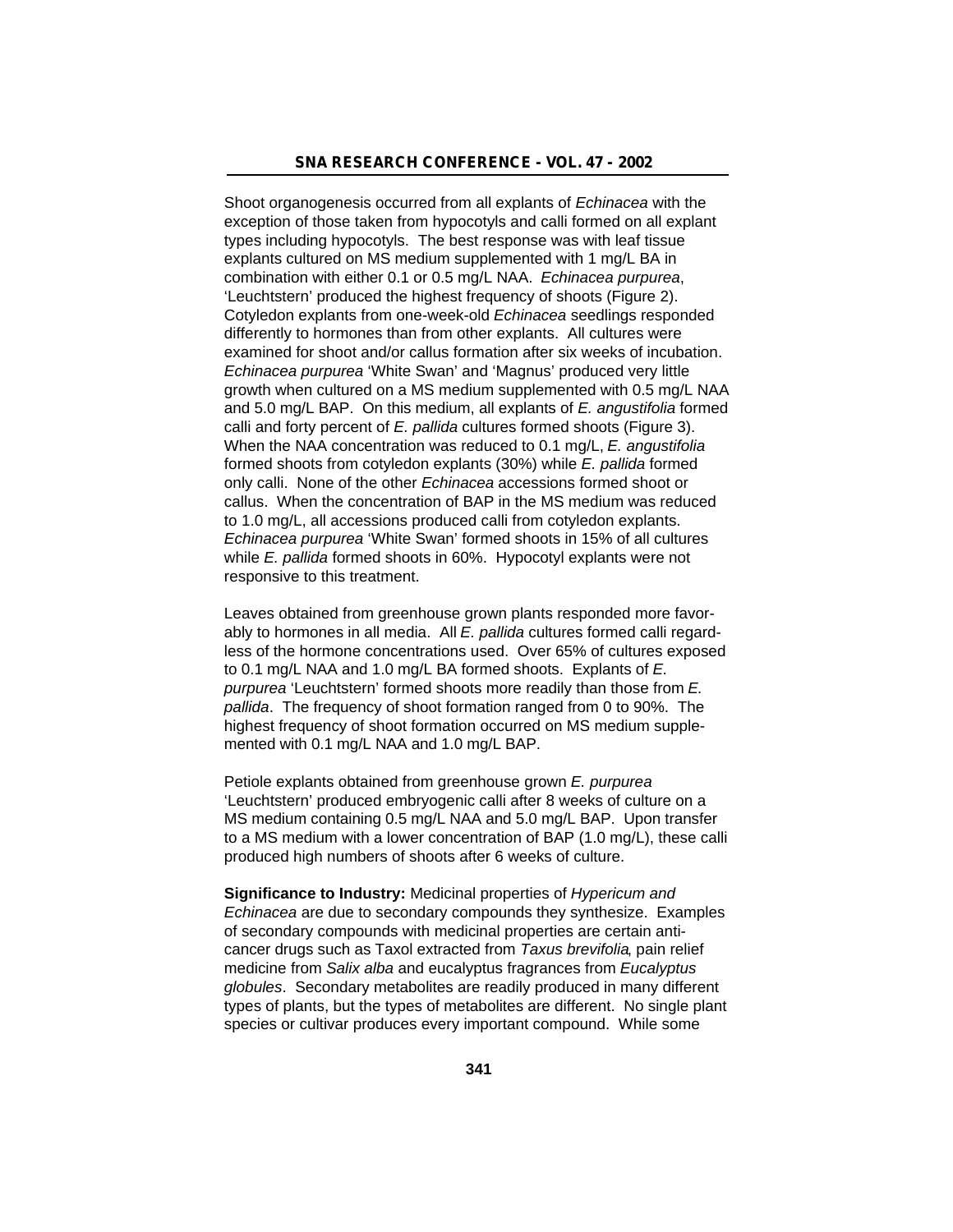compounds are observed in only one cultivar or species, others may be found throughout the genus of that species.

The botanical supplement industry needs plants that dependably produce high levels of high-quality secondary metabolites under a wide range of climatic conditions. To achieve this objective, we have developed a propagation system for *Hypericum* and *Echinacea* that preserves their genetic identity and their ability to produce certain medicinal compounds. The use of tissue culture for propagation ensures a supply of consistent high quality plants to growers and scientists alike. In contrast to field production, in vitro culture techniques are under controlled environmental conditions. These methods provide standardized means to evaluate secondary metabolites production in these clones (Hamill et al. 1987). The understanding of plant regeneration processes in clones enables researchers to investigate processes of secondary metabolites synthesis. Through tissue culture, investigators will be able to identify plants, developmental stages, optimum growth conditions and specific tissue where secondary compounds are synthesized.

### **Literature Cited:**

1. Hamill, J. D., A. J. Parr, M. J. C. Rhodes, R. J. Robins, and N. J. Walton. (1987) Biotechnology. 5:800-804.

**Acknowledgements:** The project was funded by a USDA/CREES Evans Allen Grant.



**Figure 1.** Root and shoot formation from Hypocotyls of *Hypericum*.



**Figures 2 and 3.** Root and shoot formation from Cotyledons and Leaves of *Echinacea.*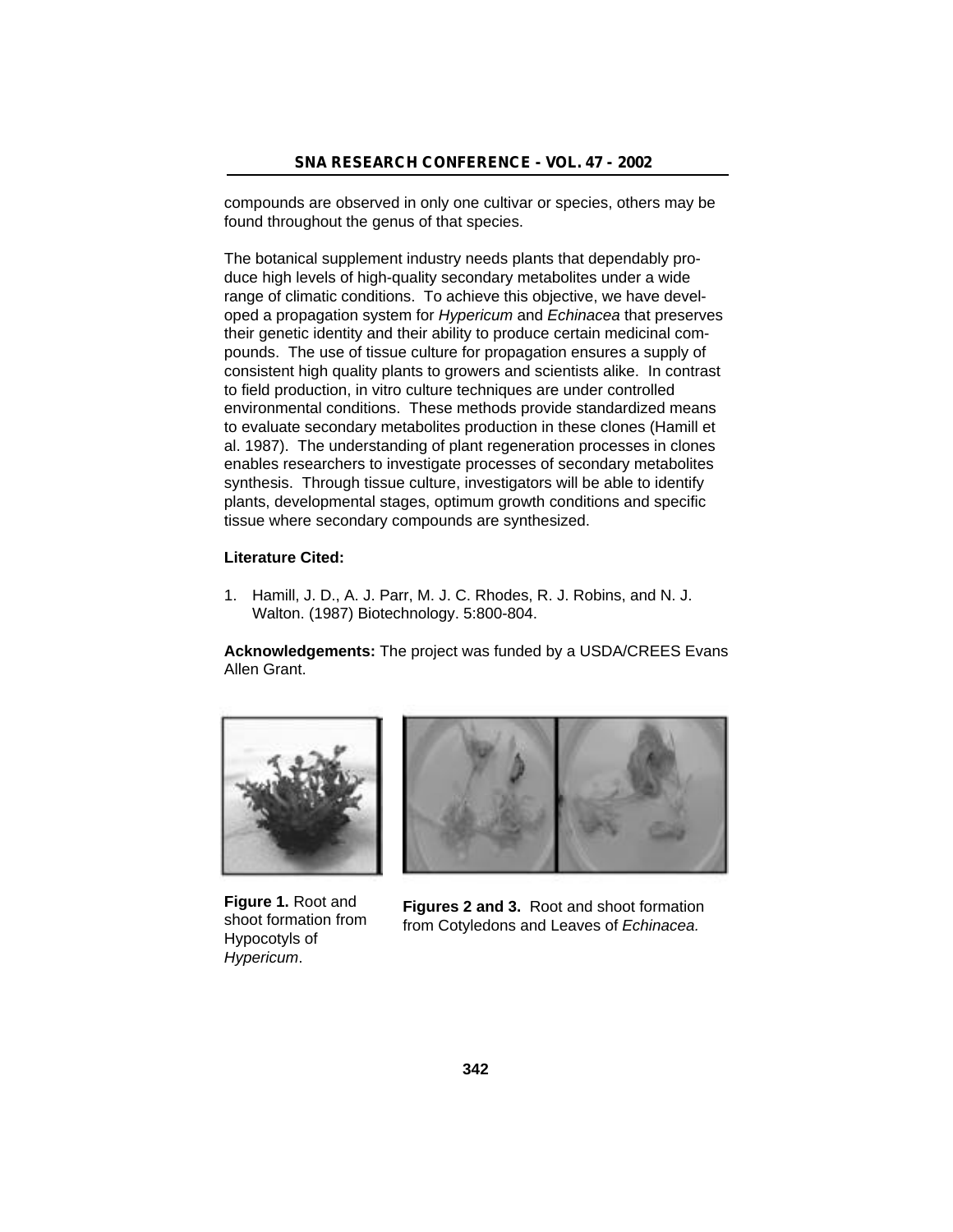## **Molecular Identification and Phytochemical Analysis of Eleven** *Hypericum* **Accessions**

### **A. N. Aziz, M. Cherry, D. Long, S. Bhatti, S. Zhou and R. J. Sauve Cooperative Agricultural Research Program, Tennessee State University 3500 J. A. Merritt Blvd., Nashville, TN 37209-1561**

**Index Words:** St. John's Wort, *Hypericum*, AFLP profiles, HPLC Analysis.

**Nature of Work: S**t. John's Worts (*Hypericum* spp.) contain a range of medicinally important compounds that have antibacterial, antidepressant and anti-inflammatory effects. Because of the importance of these compounds in alternative medicine, there is a vital need to investigate this genus for genetic markers and phytochemical profiles. Development of cultivars with superior phytochemical profiles is facilitated once parental plants have been analyzed for genetic markers associated with phytochemical contents. Such genetic and phytochemical characterizations are fundamental for the rapid identification of offspring that carry genes responsible for phytochemical production following breeding efforts. The objectives of this study were to quantify pharmaceutically important compounds and to identify molecular markers associate with their production in selected *Hypericum* species and cultivars. Leaf samples from eleven species and cultivars of *Hypericum* (*H. androsaemum*, *H. calycinum*, *H. frondosum*, *H. grandiflorum*, *H. inodorum*, *H. monseranum*, *H. olympicum*, *H. patulum*, *H. perforatum*, *H. perforatum* 'Anthos', and *H. perforatum* 'Topas') were used for AFLP (Amplified Fragment Length Polymorphism) and HPLC (High Performance Liquid Chromatography) analyses.

Amplified fragment length polymorphism is a quick and reliable technique that permits for the inspection of a large number of genetic markers with cost and time-effectiveness (Vos *et al.*, 1995). All DNA samples were obtained from leaves collected from one-year old greenhouse grown plants. DNA was isolated from leaf samples with a DNeasy Plant mini extraction kit (QIAGEN, Santa Clara, CA). Presence of DNA was verified in a 2% agarose gel through electrophoresis and concentrations were quantified using a Hoechst-dye based fluorometer (Hoefer Scientific Instruments, San Francisco, CA). AFLP markers were generated by amplification via polymerase chain reaction (PCR) using an AFLP System-Analysis Kit (GibcoBRL, Rockville, MD). AFLP amplification included restriction digestion of the sample DNA, ligation of the adaptors (synthetic oligonucleotides), pre-amplification of adapter-ligated DNA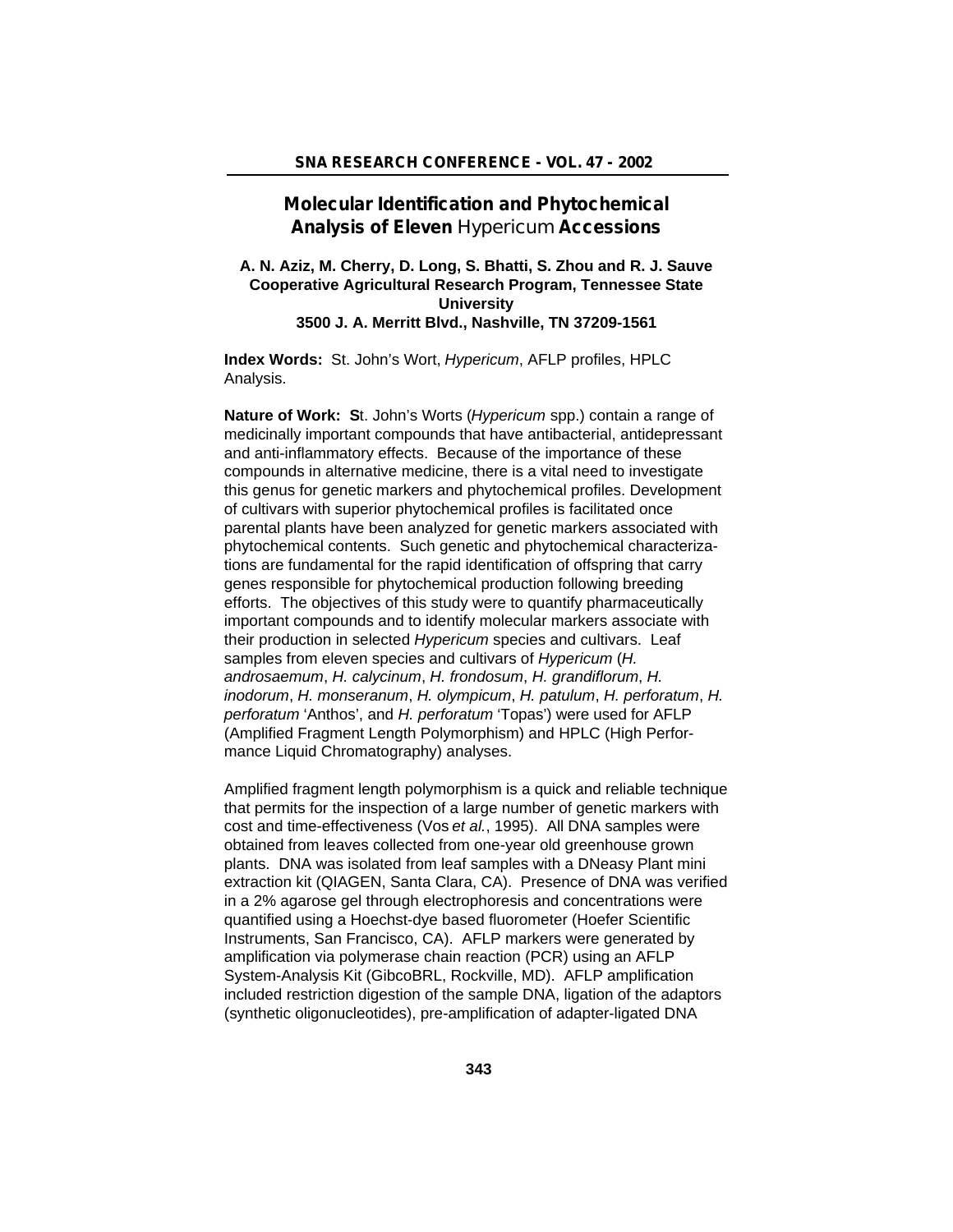fragments, and amplification of molecular markers with selective AFLP primers (GibcoBRL, Cat. no. 10544-013). Agarose gel analyses were performed to check for restriction digestion, pre-amplification and amplification of all plant DNA samples. AFLP profiles (DNA fingerprints) were scored by separating each selective amplification products by 6.5% polyacrylamide gel electrophoresis (Qiu, 2001). All AFLP profile images were obtained with an automated DNA analyzer (Global IR<sup>2</sup> DNA Analyzer and Sequencer, LI-COR). Gel analysis software and TreeCon-Dendogram software (Scanalytics Inc., Fairfax, VA) were used to analyze banding patterns on gel images and to graph (clustering method) the genetic distances between each *Hypericum* accessions.

HPLC analysis was used to identify rutin, hypericin, pseudohypericin, and hyperforin. Methanol-extracts of dry leaves were quantified with a C18 (Vydae, Hesperia, CA) column. Fresh shoot tissue obtained from greenhouse-grown plants was dried at 75°C for twelve-hour. Broils' soxhlet extraction method (Broils *et al.* 1998) was used for sample preparation. For extraction of phytochemicals, 1 gram (dry weight) of plant tissue was mixed with 100 ml of 100% methanol and refluxed for 6 hours in a Soxhlet apparatus. The supernatant was cooled to room temperature, diluted to 10 mL in a methanol-water solution (v/v) and filtered through a cartridge-type filtration unit (0.45mm PTFE membrane). A Hewlett Packard 1100 series (Atlanta, GA) equipped with a quaternary pump, autosampler, DAD detector, and gradient pump controller was used for all phytochemical analyses. Analyses were performed at 30°C on a 201 TP 54 C-18 (Vydac, Hesperia, CA) column (4.6 x 250mm). The following protocol was used: flow rate 1.0 ml/min, injection volume 10 ml and total run time 60 minutes. Chromatographic separation was performed using a three solvent gradient: water: phosphoric acid (99.7:0.3), acetonitrile, and methanol.

**Results and Discussion:** AFLP profiles obtained contained ample polymorphism to distinguish each accession and good DNA fingerprints were obtained with the DNA analyzer. The banding patterns highlighted by the IR2 analyzer were used to compare genetic similarity between each accession. In this investigation, we attempted to draw correlations between phenotypic traits with their corresponding AFLP fingerprints. In many instances, there were similarities between phenotypically similar plants and their AFLP marker profiles. Fingerprints of *H. olympicum* and *H. grandiforum*, two phenotypically similar species, shared identical banding patterns with multiple primer combinations (Figure 1). Also, *H. androsaemum* and *H. inodorum*, two other similar species, also branched together on the dendrogram (Figure 1). Primer pair correlations were observed among *H. monseranum* (a hybrid line) and its parental species *H. patulum* and *H. calycinum*. However, this accession is genetically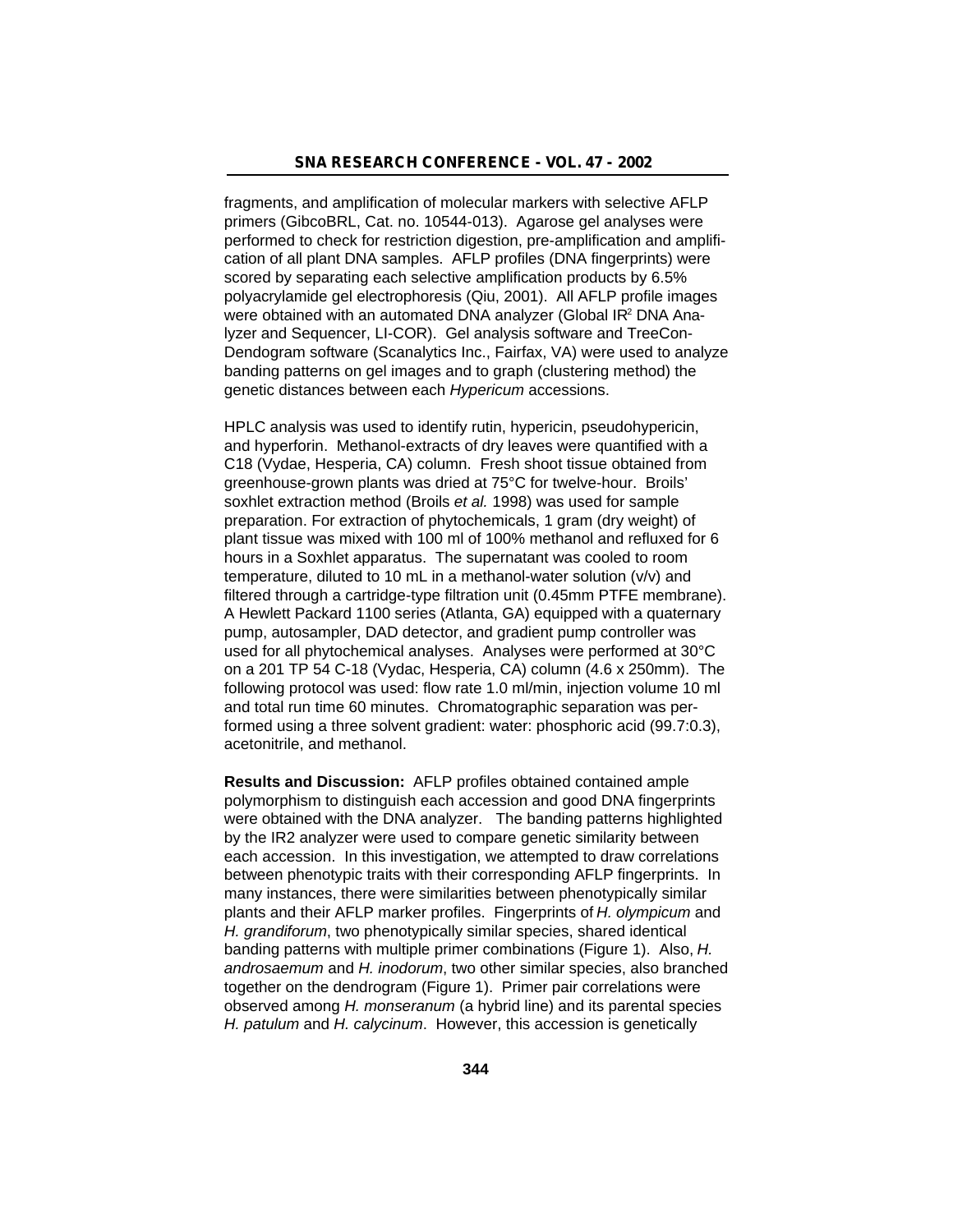more similar to *H. calycinum*, a smaller leaf species with a creeping growth form, than with *H. patulum*. These two accessions also share an upright growth pattern. These observations may explain *H. monseranum*'s leaf variegation since *H. calycinum* also expresses irregular reddish coloration on its foliage. AFLP indicates greater genetic distance between *H. perforatum* 'Anthos' and the other two *H. perforatum* samples. *H. perforatum* 'Topas' and *H. frondosum* were found to be distantly related to *H. perforatum* (species) and *H. perforatum* 'Anthos' (Figure 1). These findings suggest that AFLP technique is able to detect marker differences within genetically similar species.

Polymorphisms revealed by DNA analysis can serve as markers for tracking genetic inheritance within progeny populations and these profiles along with HPLC assessments can be used to select plant for use in breeding efforts. Secondary metabolite or phytochemical levels among *Hypericum* species are frequently higher during flowering. In this study, we evaluated metabolite levels during the vegetative phase. *Hypericum monseranum*, *H. patulum*, *H. calycinum*, *H. inodorum*, and *H. androsaemum* have upright growth form and leaf variegation as their ornamental characters. Broad leaf size appears to conflicts with secondary metabolite production abilities although it would be a more desirable characteristic for ornamental types (Southwell and Campbell, 1991). *Hypericum perforatum* produce more metabolites during flowering. Our results show that it also produces more metabolites during its vegetative state. This study confirmed Kitanov's reports (2001) that *H. olympicum,* another physically non-attractive plant, is a moderate producer of phytochemicals. *Hypericum grandiforum*, which shared the very close genetic relationship with *H. olympicum* (Fig 1), also produces high levels of phytochemicals. *Hypericum grandiforum* also shared a number of banding pattern similarities with *H. moseranum* and *H. patulum*, two upright species that produced elevated secondary metabolites. HPLC analysis of *H. androsaemum* and *H. inodorum,* two phenotypically similar species that branched together on the dendrogram (Figure 1), indicated that they differ in their production of phytochemicals. Only *H. inodorum* was found with elevated levels of phytochemicals during vegetative growth. AFLP profiles paired with metabolite concentrations results will help to identify suitable candidates for marker-assisted breeding. For the perennial plant industry, it would be desirable to develop hybrids that produce metabolite levels similar to small leaf shaped ground cover types but with better ornamental characteristics.

**Significance to Industry:** The rise in popularity of homeopathic remedies for the treatment of minor medical conditions is opening new marketing opportunities for small farm operators. The development of St. John Wort cultivars with ornamental characteristics as well as high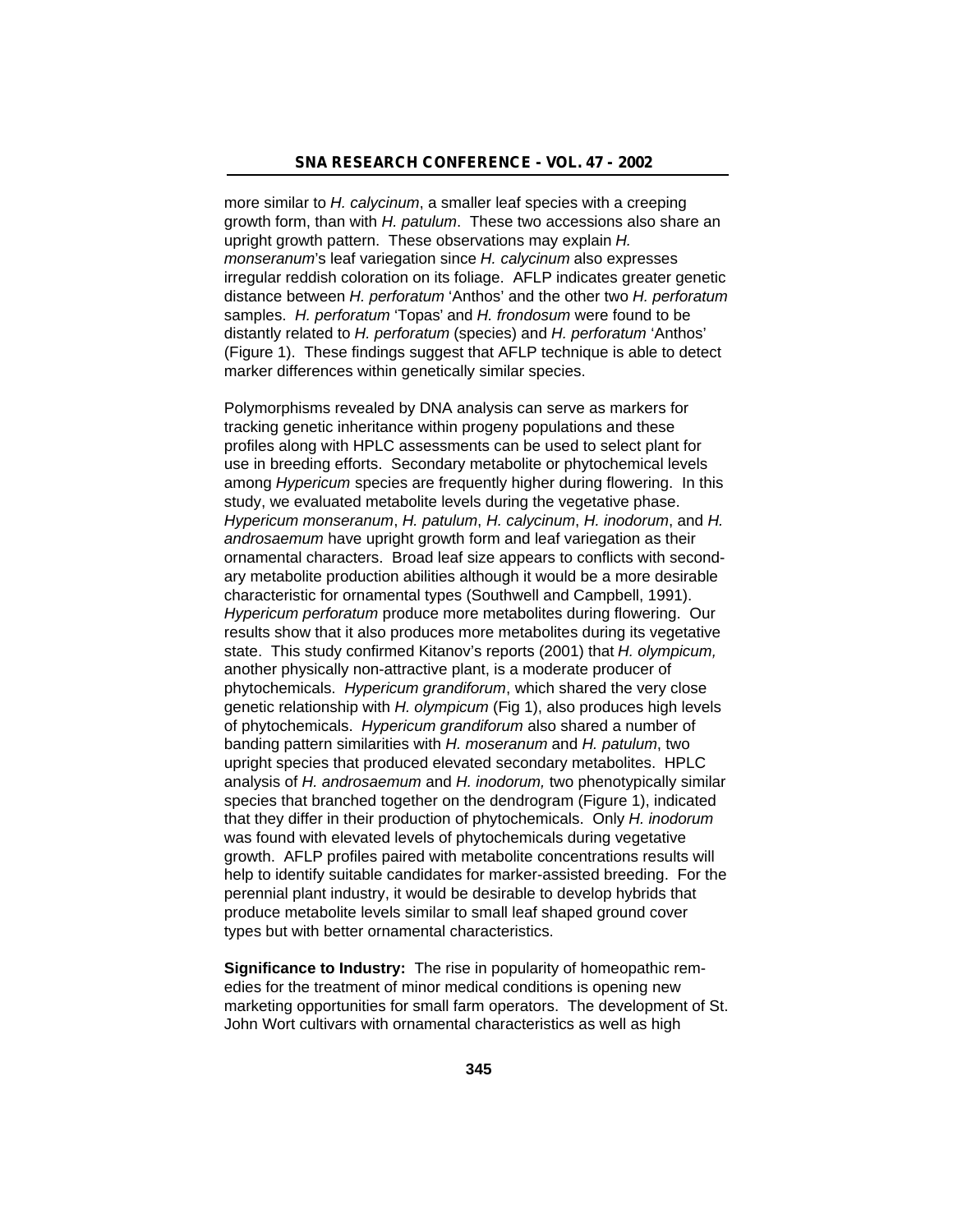production of pharmaceutical compounds would provide small farm operator with new niche plants. These plants could be marketed as ornamentals as well as medicinal herbs. In this study we compared 11 *Hypericum* accessions based on their AFLP and marker phytochemical profiles. AFLP markers associated with each accession can be used to identify plants and to determine if they can be associated with specific characteristics. Molecular methods used in this research can easily be adapted for genetic linkage and marker assisted breeding studies of *Hypericum* as well as other plants (Arnholdt-Schmitt, 2000). Plant breeders and horticulturists could use these methods for trueness to type determinations and for identification of progenies that have high phytochemical production potentials early in the selection process. This would reduce the time and inputs spent in selecting parents and judging for the presence of desirable characteristics in progenies.

#### **Literature Cited:**

- 1. Arnholdt-Schmitt, B. 2000. RAPD analysis: a method to investigate aspects of the reproductive biology of *Hypericum perforatum* L. Theoretical and Applied Genetics. 100:906-911.
- 2. Broils, M., B. Gabetta, N. Fuzzati, R. Pace, F. Panzeri, and F. Peterlongo. 1998. Identification by high performance liquid chromatography-diode array detection-mass spectrometry and quantification by high performance liquid chromatography-UV absorbance detection of active constituents of *Hypericum perforatum*. Journal of Chromatography. 852:9-16.
- 3. Kitanov, G. M. 2001. Hypericin and pseudohypericin in some *Hypericum* species. Biochemical Systematics and Ecology. 29:171-178.
- 4. Qiu, J. 2001. IRDye Fluorescent AFLP Kit for Large Plant Genome Analysis. Instruction Manual, version 12. LI-COR, Biotechnology Division. Lincoln, NE, USA.
- 5. Southwell, I. and M. Campbell. 1991. Hypericin content variation in *Hypericum perforatum* in Australia. Phytochemistry. 30:475-478.
- 6. Vos, P., M. Zabeau, R. Hogers, M. Bleeker, M. Reijans, T. van de Lee, M. Hornes, A. Frijters, J. Pot, J. Peleman, and M. Kuiper. 1995. AFLP: A new technique for DNA fingerprinting. Nucleic Acids Research. 23:4407-4414.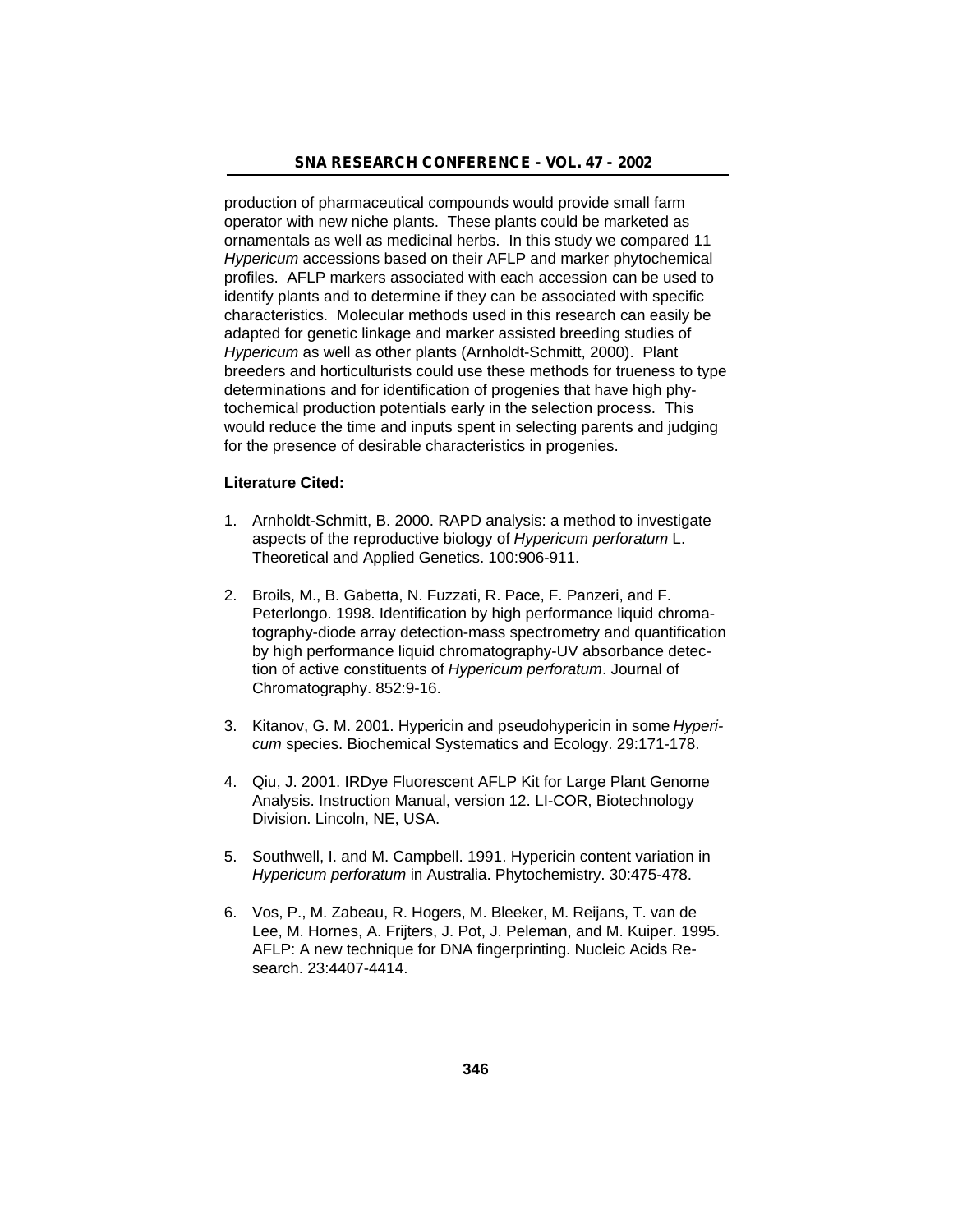## **SNA RESEARCH CONFERENCE - VOL. 47 - 2002**



**Figure 1:** Genetic distances among 11 *Hypericum* accessions as depicted by a TreeCon-Dendogram software program (Scanalytics Inc., Fairfax, VA, USA).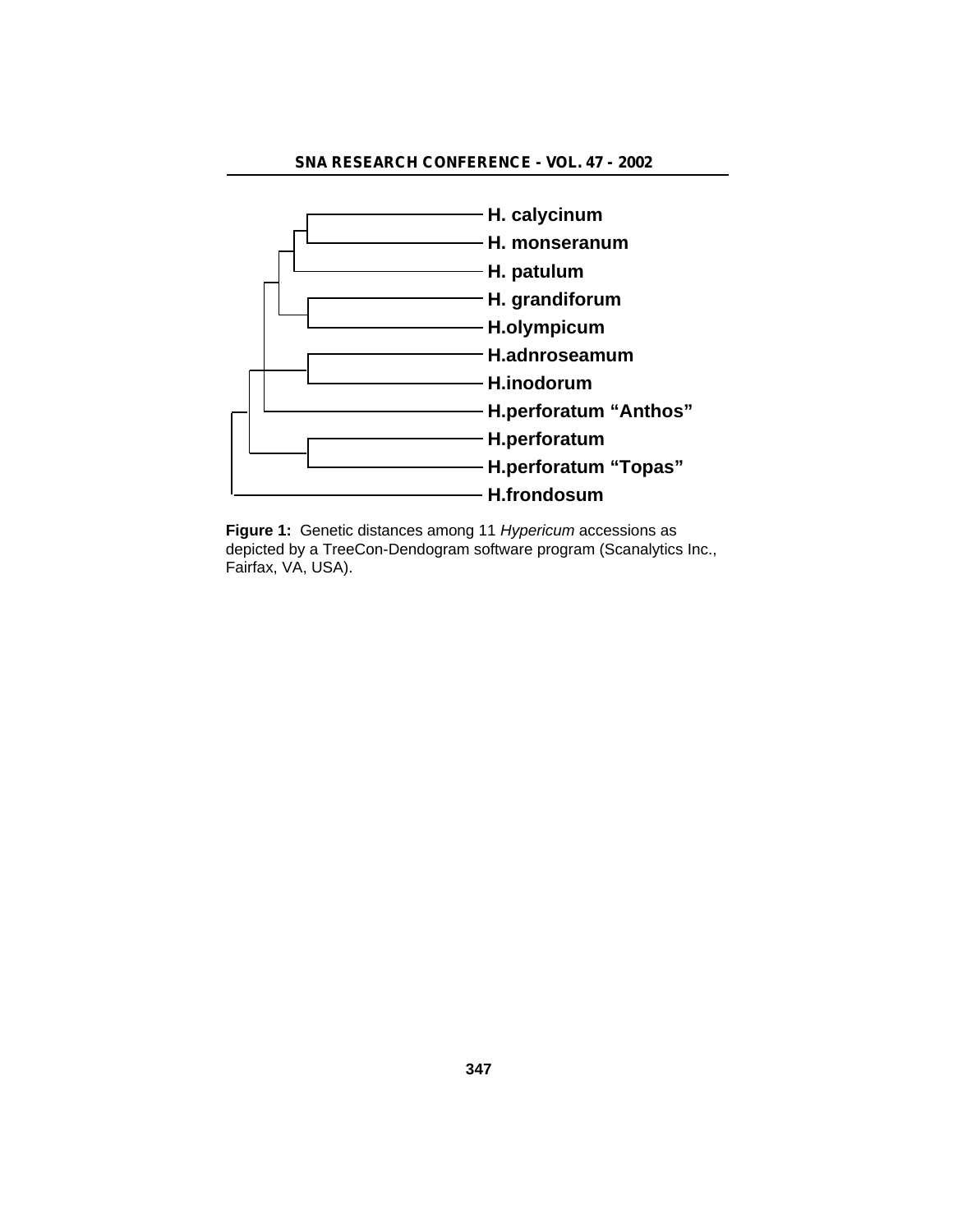# **Evaluation of an Alternative Method of Auxin Application in Cutting Propagation**

**Eugene K. Blythe<sup>1</sup> , Jeff L. Sibley<sup>1</sup> Ken M. Tilt<sup>1</sup> , and John M. Ruter<sup>2</sup> 1 Auburn University, Department of Horticulture Auburn, AL 36849 <sup>2</sup>University of Georgia, Department of Horticulture Tifton, GA 31793**

**Index Words:** *Chrysanthemum pacificum*, *Dendrathema pacificum*, *Rosa* x 'Red Cascade', Auxin Application, Auxins, Cutting Propagation, Rooting Hormones

**Nature of Work: Fo**r many years, the use of auxins in cutting propagation has focused on its physical application to stem cuttings as a quick basal dip (using liquid or powder formulations) or an extended basal soak (using liquid formulations). Current Worker Protection Standards require that each employee involved in the use of such chemicals must receive specific safety training and wear required safety equipment, which in the case of auxin formulation for cuttings include protective gloves, eyewear, and clothing. Employees often note that the equipment is uncomfortable, and may also be concerned about their exposure to the chemicals. If an alternative means of auxin application were available that could reduce the number of nursery employees who must handle the auxins or reduce the amount of time that each employee must work with the chemicals, nursery safety could be enhanced. Spray applications of auxins for rooting stem cuttings may be one alternative.

Scientific literature contains little mention of spray applications of auxin for rooting stem cuttings. Kroin (1992) reported that certain cuttings could be rooted by spray treatment of cuttings, but provided no data from research studies. Chadwick and Kiplinger (1938) noted that chrysanthemum cuttings rooted better with a 24-hour basal dip than with a foliar spray using very low concentrations of IBA, but provided no data. Van Bragt et al. (1976) determined that cuttings of various woody species rooted better when immersed in a solution of auxin for two minutes in comparison to a basal dip in an auxin powder.

The objective of this experiment was to determine whether a foliar spray application of the auxins indole-3-butyric acid (IBA) and 1 naphthaleneacetic acid (NAA) as a dilution of Dip 'N Grow® rooting hormone (Dip 'N Grow, Inc., Clackamas, OR) would be as effective as a quick basal dip application (standard industry protocol) for rooting terminal cuttings of *Dendrathema pacificum* (*Chrysanthemum pacificum*)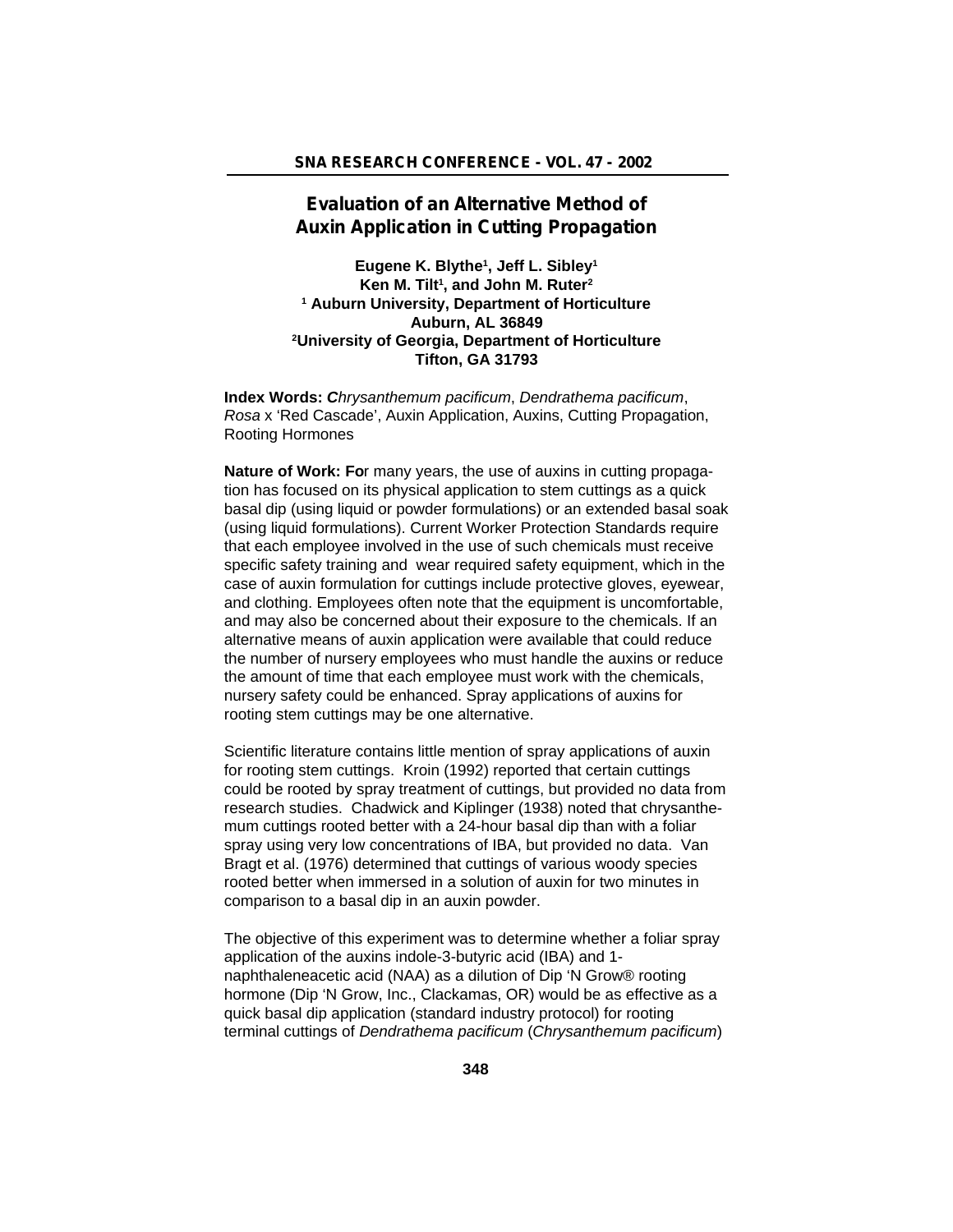and *Rosa* x 'Red Cascade'. One-inch terminal cuttings of chrysanthemum and 0.75 inch single-node cuttings of rose were stuck into Fafard 3B mix (peat/perlite/vermiculite/pine bark) (Conrad Fafard, Inc., Agawam, MA) in bedding packs. Cuttings in treatment one were basally dipped for one second in a solution of 1,000 ppm IBA + 500 ppm NAA. Cuttings in all other treatments were sprayed to the drip point using a plastic hand spray bottle with IBA + NAA concentrations of  $0 + 0$ ,  $0.5 + 0.25$ ,  $1.0 + 0.5$ ,  $2.5 + 1.25$ ,  $5.0 + 2.5$ ,  $10.0 + 5.0$ , or  $50.0 + 25.0$  ppm, respectively. Cuttings were stuck and sprayed in the late afternoon and allowed to dry overnight. Chrysanthemum cuttings were placed under a greenhouse mist system providing overhead mist for 6 seconds every 16 minutes during daylight hours for a rooting period of 18 days. Rose cuttings were placed inside a high-humidity enclosure within a greenhouse for a rooting period of 23 days. A completely randomized design was utilized with four replicates (bedding packs) per treatment and eight subsamples (cuttings) of chrysanthemum and ten subsamples of rose per replicate.

**Results and Discussion:** In response to a foliar application of auxin on the chrysanthemum cuttings, regression analysis indicates that rooting percentage did not vary by auxin concentration, while the number of roots and the total root length per rooted cutting were greater with increasing auxin concentration. Rooting percentages for cuttings sprayed with auxins at all concentrations greater than 0 were similar to cuttings receiving a quick basal dip (Table 1). The number of roots per rooted cutting was the same for cuttings sprayed with 50 ppm IBA + 25 ppm NAA as for cuttings treated with the quick basal dip, but was lower for all other spray treatments. Total root length per rooted cutting was similar to the basal dip for spray treatments of 2.5 ppm IBA + 1.25 ppm NAA and above.

In response to a foliar application of auxin on the rose cuttings, regression analysis indicates that rooting percentage decreased at higher auxin concentrations, the number of roots and the total root length per rooted cutting did not vary by auxin concentration, and the shoot length per rooted cutting decreased at higher auxin concentrations. Rooting percentages for rose cuttings sprayed with 50 ppm IBA + 25 ppm NAA were lower than for cuttings receiving a quick basal dip (Table 2). Number of roots and total shoot length per rooted cutting was lower for cuttings in all treatments compared with the quick basal dip. Shoot length per rooted cutting was lower for cuttings sprayed with 50 ppm IBA + 25 ppm NAA than for cuttings treated with the quick basal dip.

Results indicate that a single spray application of 50 ppm IBA + 25 ppm NAA after sticking is as effective as a quick basal dip in 1000 ppm IBA + 500 ppm NAA prior to sticking for rooting terminal cuttings of *D.*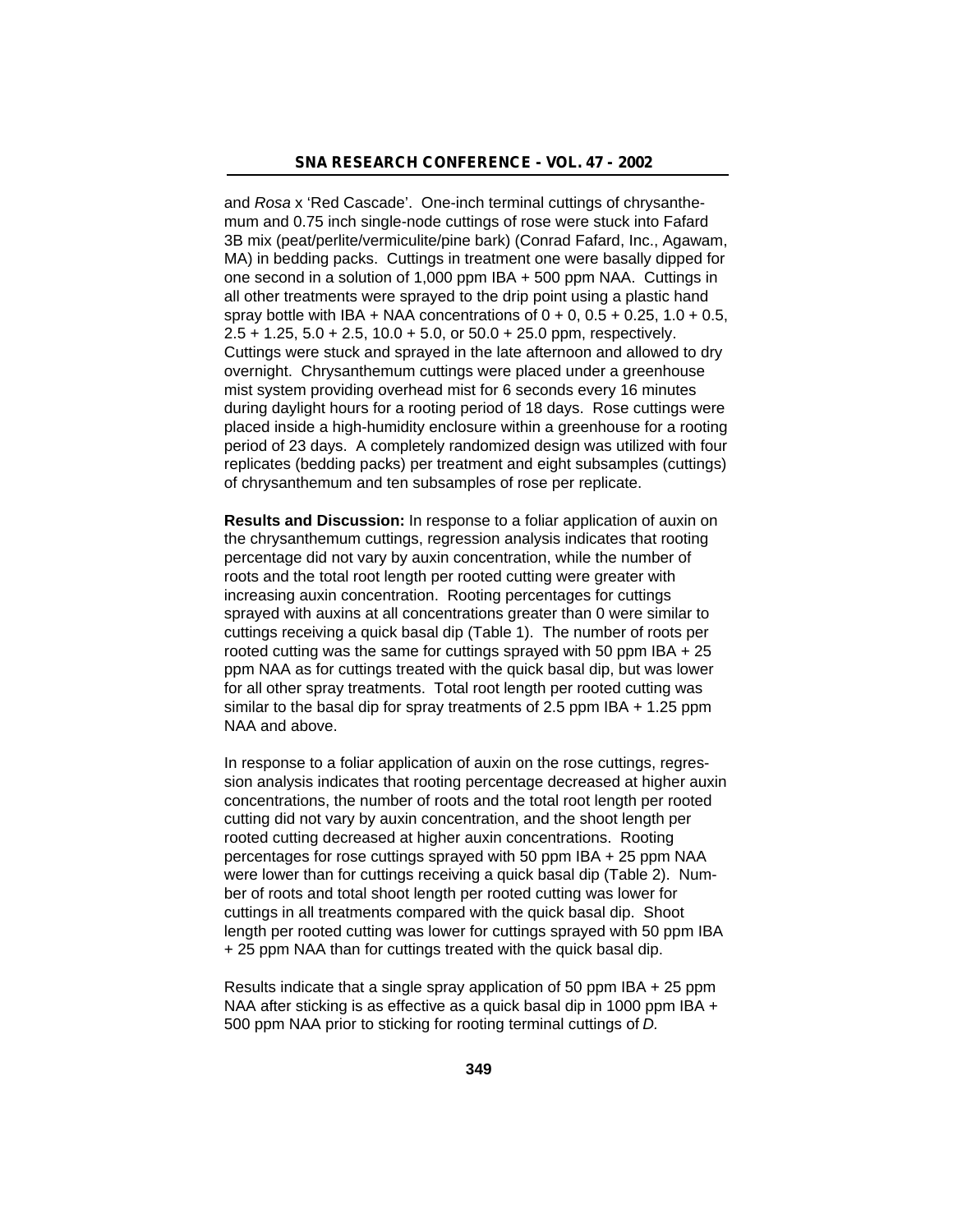*pacificum*, while a basal dip is more effective than a spray for rooting cuttings of *Rosa* x 'Red Cascade'.

**Significance to the Industry:** Propagation employees' exposure to chemicals could be reduced if an alternate (and economical) method of applying auxin to cuttings can be developed that provides results equivalent to the standard quick basal dip. While some crops may respond well to a foliar spray application, many respond better to the standard basal dip treatment (unpublished data). This study provides a starting point for investigation of methods other than the standard basal dip for applying auxin in cutting propagation.

## **Literature Cited:**

- 1. Chadwick, L.C. and D.C. Kiplinger. 1938. The effect of synthetic growth substances on the rooting and subsequent growth of ornamental plants. Proc. Amer. Soc. Hortic. Sci. 36:809-816.
- 2. Kroin, J. 1992. Advances using indole-3-butyric acid (IBA) dissolved in water for-rooting cuttings, transplanting, and grafting. Comb. Proc. Inter. Plant Prop. Soc. 42:489-492.
- 3. Van Bragt, J., H. Van Gelder, and R.L.M. Pierik. 1976. Rooting of shoot cuttings of ornamental shrubs after immersion in auxincontaining solutions. Scientia Hort. 4:91-94.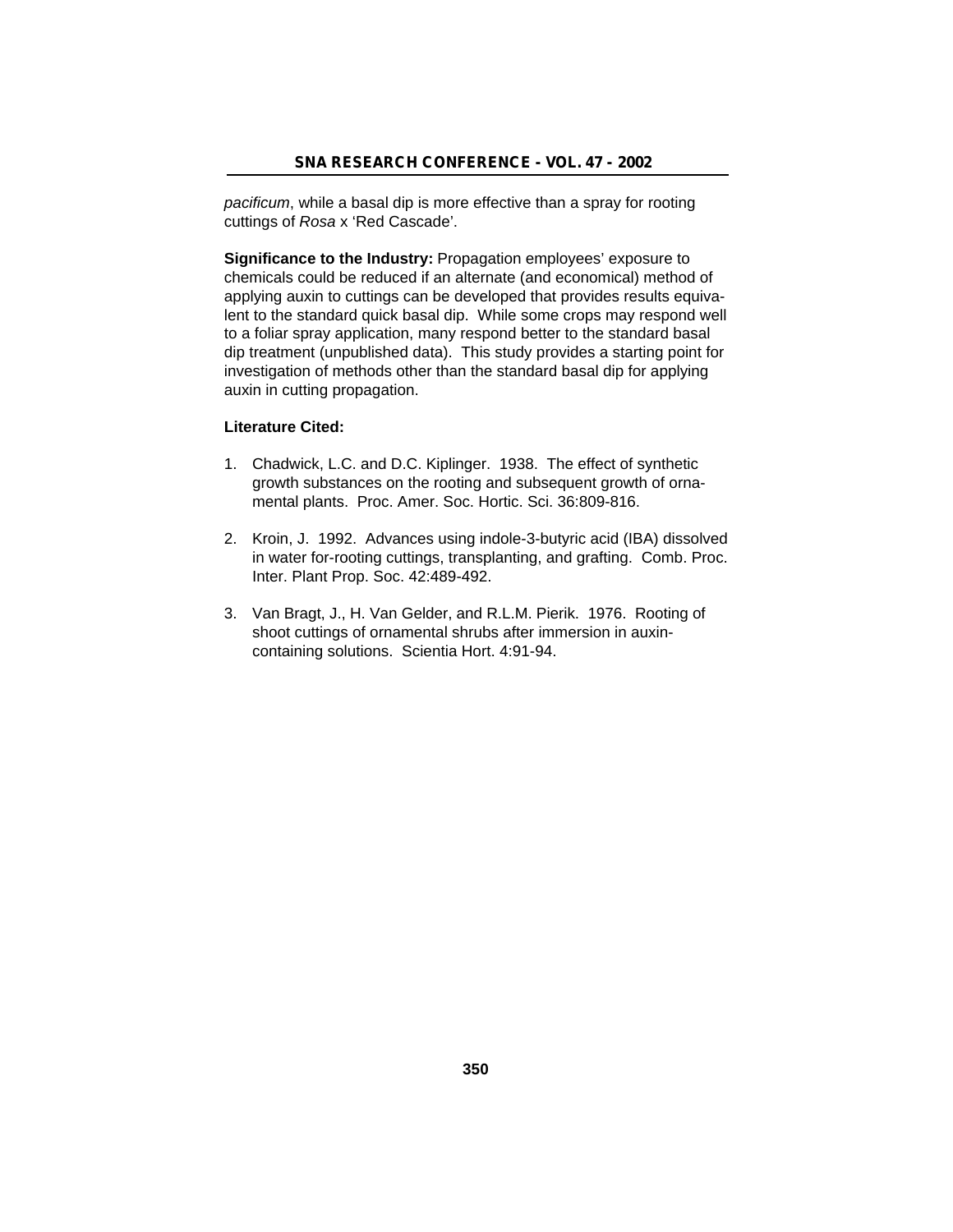| <b>Table 1.</b> Rooting response of <i>Dendrathema pacificum</i> ( <i>Chrysanthemum</i> |
|-----------------------------------------------------------------------------------------|
| <i>pacificum</i> ) cuttings to IBA + NAA (Dip 'N Grow) applied as a foliar spray        |
| and a basal dip.                                                                        |

| <b>Auxin Treatment (ppm)</b> | Rooting<br>Percentage | Mean<br>Number of<br><b>Roots</b> <sup>y</sup> | Mean<br><b>Total Root</b><br>Length $(mm)y$ |
|------------------------------|-----------------------|------------------------------------------------|---------------------------------------------|
| 0 IBA + 0 NAA Spray          | 78.1% **              | $12.7*$                                        | 730 *                                       |
| $0.5$ IBA + 0.25 NAA Spray   | 93.8%                 | $14.8*$                                        | 788 *                                       |
| 1 IBA + 0.5 NAA Spray        | 96.9%                 | $13.5*$                                        | 755 *                                       |
| 2.5 IBA + 1.25 NAA Spray     | 90.6%                 | $15.6*$                                        | 814                                         |
| 5 IBA + 2.5 NAA Spray        | 93.8%                 | $15.1*$                                        | 819                                         |
| 10 IBA + 5 NAA Spray         | 93.8%                 | $15.6*$                                        | 845                                         |
| 50 IBA + 25 NAA Spray        | 90.7%                 | 21.7                                           | 1054                                        |
| 1000 IBA + 500 NAA Basal Dip | 100.0%                | 23.3                                           | 1060                                        |

<sup>y</sup>Means calculated using rooted cuttings only.

<sup>z</sup>Means followed by \* within a column are significantly lower than the mean for the basal dip treatment according to Dunnett's Test (a=0.05).

| <b>Table 2.</b> Rooting response of <i>Rosa</i> 'Red Cascade' cuttings to IBA + |
|---------------------------------------------------------------------------------|
| NAA (Dip 'N Grow) applied as a foliar spray and a basal dip.                    |

| <b>Auxin Treatment (ppm)</b> | Rooting<br><b>Percentage of Roots</b> | Mean<br><b>Number</b> | Mean<br>Total<br>Root<br>Length<br>(mm) <sup>y</sup> | Mean<br><b>Shoot</b><br>Length<br>(mm) <sup>y</sup> |
|------------------------------|---------------------------------------|-----------------------|------------------------------------------------------|-----------------------------------------------------|
| 0 IBA + 0 NAA Spray          | 95.0%                                 | 4.1 $*$               | $116*$                                               | 15.6                                                |
| $0.5$ IBA + 0.25 NAA Spray   | 100.0%                                | $4.1*$                | $139*$                                               | 23.2                                                |
| 1 IBA + $0.5$ NAA Spray      | 97.5%                                 | $4.1*$                | $132*$                                               | 21.9                                                |
| $2.5$ IBA + 1.25 NAA Spray   | 100.0%                                | $4.3*$                | $139*$                                               | 18.5                                                |
| $5$ IBA + 2.5 NAA Spray      | 100.0%                                | $4.0*$                | $143*$                                               | 22.7                                                |
| 10 IBA + 5 NAA Spray         | 92.5%                                 | $4.2*$                | $141*$                                               | 17.0                                                |
| 50 IBA + 25 NAA Spray        | $62.5\%$ *                            | $4.5*$                | $139*$                                               | $3.0*$                                              |
| 1000 IBA + 500 NAA Basal Dip | 100.0%                                | 5.6                   | 238                                                  | 23.7                                                |

<sup>y</sup>Means calculated using rooted cuttings only.

<sup>z</sup>Means followed by \* within a column are significantly lower than the mean for the basal dip treatment according to Dunnett's Test (a=0.05).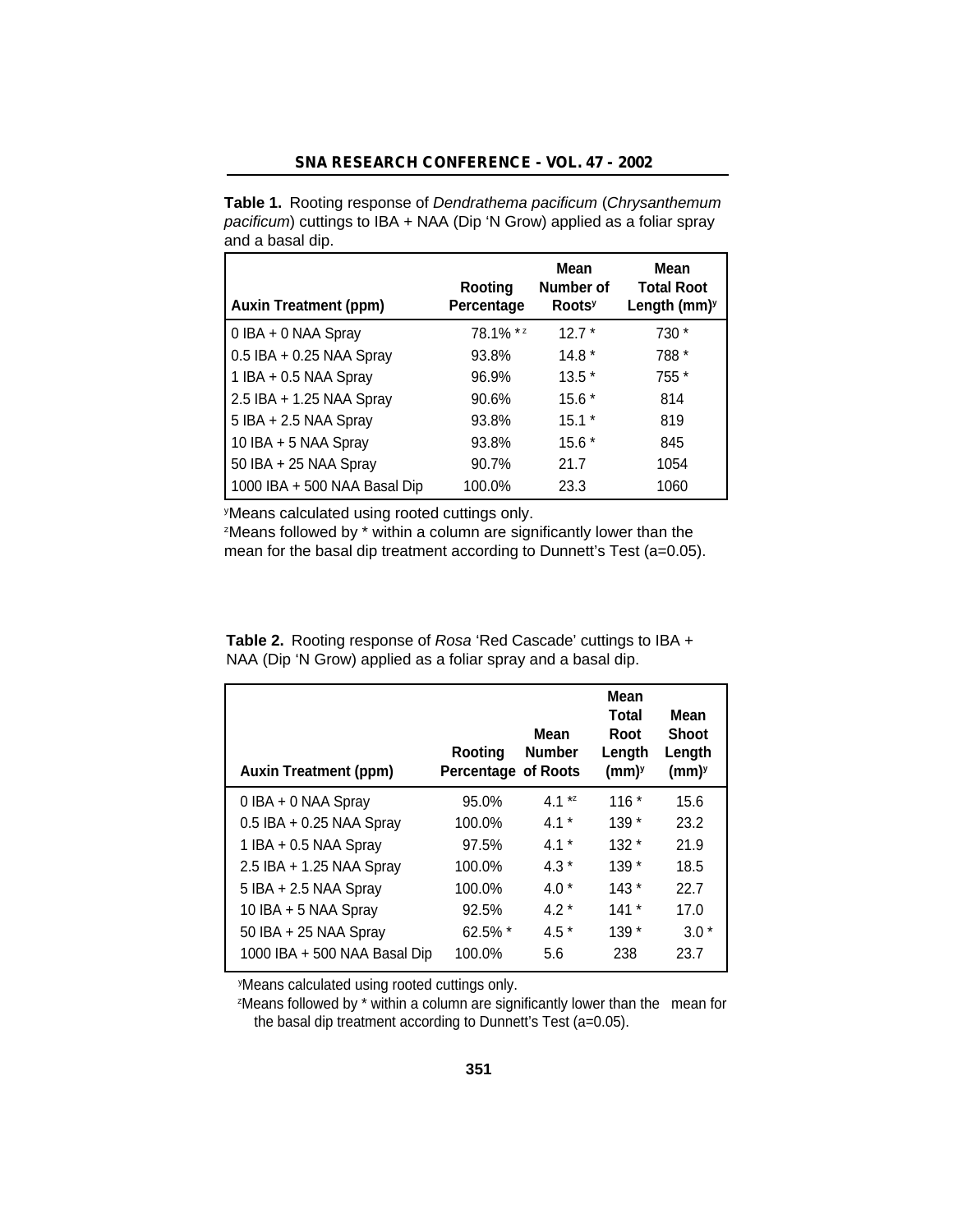# **Using Sequential Digital Images Captured With A Flat Bed Scanner To Evaluate Woody Plant Seeds With Different Germination Requirements**

### **Manjul Dutt and Robert L. Geneve Department of Horticulture University of Kentucky, Lexington, KY 40546**

**Index words:** Imaging, Honeylocust, *Gleditschia triacanthos*

**Nature of work:** Several methods have been used to capture germinating seed images including video and still cameras (1, 5) or flat bed scanners (2, 4). Video and still camera usage is relatively expensive and requires specialized lighting and camera equipment. Flat bed scanners allows for economical and high quality digitization of seed images (4). Geneve and Kester (2) developed a simple Petri dish germination system that would be amenable to automated capture of sequential digital images in real time. The objective of the current study was to demonstrate how sequential digital images could be captured during seed germination using a flat bed scanner interfaced with a computer. The power of this technology will be demonstrated by evaluating imbibition in honeylocust (*Gleditsia triacanthos* L*.*) seeds following physical or acid scarification.

Honeylocust is a large leguminous tree native to North America. Seeds have physical dormancy with a hard seed coat that is impervious to water and gases. The seed coat must become permeable to allow for moisture and gaseous uptake and consequent seed germination. Hardseededness may be due to a compact arrangement of cellulose micro fibrils in the cell wall, involving an irreversible change in micellar structure during maturation and dehydration of the seed (6). Liu *et. al.* (3) noted that water impermeability in honeylocust seeds was due to the cuticle covering the macrosclereid cells at the seed coat surface. Also, the rate of imbibition of water into the seed determines the rate at which the embryo hydrates and subsequent radicle emergence.

Seeds of honeylocust were either acid scarified in concentrated H<sub>2</sub>SO<sub>4</sub> for 60 minutes or physically scarified by nicking the center of the seed using a file. Two seeds were placed in 6 cm diameter plastic Petri dishes containing one piece of transparent cellulose film (Celorey-PUT, Cydsa Monterrey, Mexico). The cellulose film allows for uniform distribution of water throughout the Petri dish and being transparent allows uninterrupted image capturing by the flat bed scanner (2). Honeylocust seeds were surface sterilized in 10 % Clorox® solution for 10 minutes and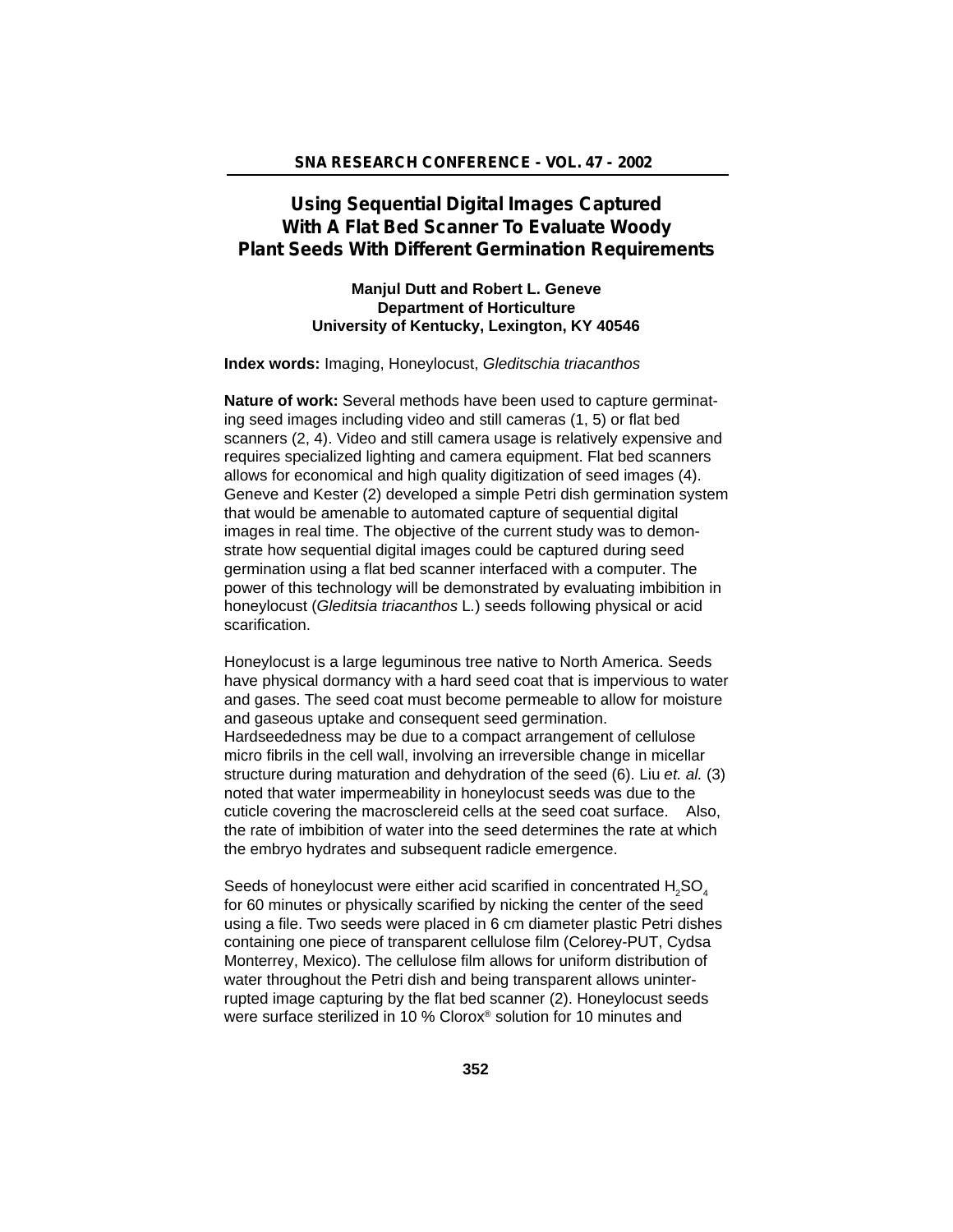washed in distilled water before being placed in a Petri dish containing 3 ml of distilled water. Petri dishes were sealed with Parafilm® and placed in the flat bed scanner (HP Scanjet 5370 C with transparency adapter).The scanner was controlled using a SigmaScan Pro 5.0 for Windows (SPPC Science, Chicago, IL) macro written in Visual Basic which allowed for timed interval scans. For this experiment, scans were taken at hourly intervals. Gray scale images (stored as .tif files) were analyzed using another SigmaScan® macro which allowed for batch processing of the various images in a short period of time. Data was recorded for percentage increase in seed size till the time of radicle emergence.

**Results and Discussion:** Seeds treated with concentrated H<sub>2</sub>SO<sub>4</sub> showed faster water uptake compared to physically scarified seeds (Figure 1). Acid treated seeds reached 50% of their final size within 11 hours after imbibition while physically scarified seeds required 20 hours (Figure 1). Uniform removal of the waxy coating and etching of the seed coat by acid treatment results in more rapid water uptake. This process as compared with nicking created a single point of entry of water on the seed coat. Acid treated seeds showed asymmetric water uptake across the seed with more water initially entering at the seed poles (chalazal and micropylar ends) producing a "dumbbell" shaped appearance (Figure 2). Physically scarified seeds showed initial water uptake at the point of nicking with water spreading from the center of the seed to the opposite ends of the seed or from one end to the other end of the seed depending on the initial nicking point (Figure 2)

The time required for radicle protrusion was about 20 hours less in acid treated seeds compared to physically scarified seeds (Figure 1). Acid treated seeds also attained a larger overall size prior to radicle emergence compared to physically scarified seeds. At the time of radicle protrusion, acid treated seeds had increased approximately 200% of their initial size, while physically scarified seeds only increased by 165%.

**Significance to the industry:** Sequential digital images captured with the flat bed scanner allowed for easy identification and analysis of water entry into seeds. This technique revealed changes in seed morphology that were previously undocumented for seeds with physical dormancy. Continued research will provide additional morphological details for seeds with other types of dormancy including physiological and morphological dormancy. The use of sequential imaging also holds promise for an automated system to assess seed quality in seed lots. This will be important for determining initial seed quality after seed harvest and for evaluating quality in stored seeds that are experiencing deterioration.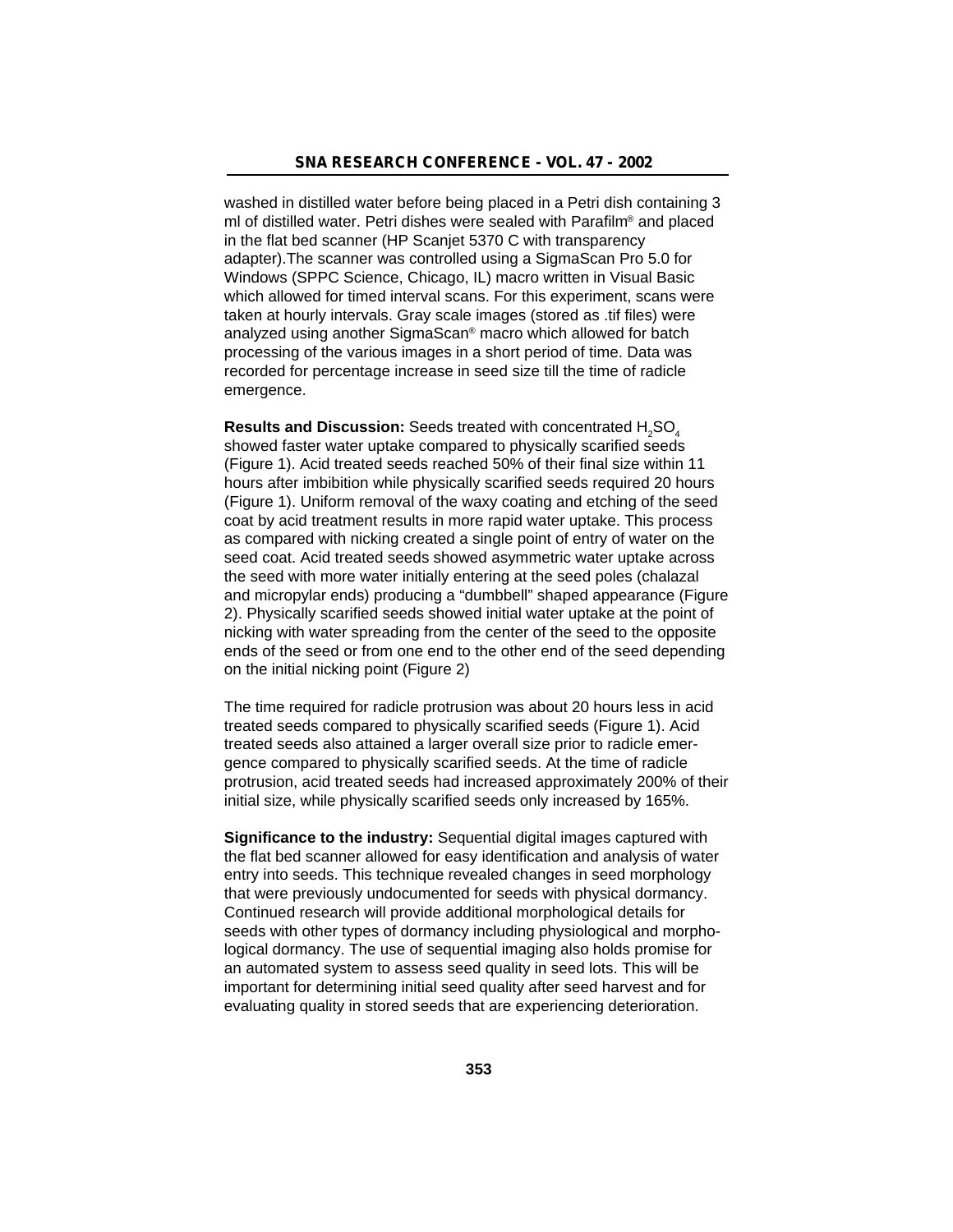### **Literature Cited:**

- 1. Dell Aquila, A., J.W.Van Eck, and G.W.A.M. Van der Heijden. 2000. The application of image analysis in monitoring the imbibition process of white cabbage (*Brassica oleracea* L.) seeds. Seed Sci. Res. 10: 163-169.
- 2. Geneve. R.L. and S.T. Kester. 2001. Evaluation of seedling size following germination using computer aided analysis of digital images from a flat bed scanner. HortScience36(6):1117-1120.
- 3. Liu, N.Y., H. Khatamian, and T.A.Fretz. 1981. Seed coat structure of three woody legume species after chemical and physical treatments to increase seed germination. J. Amer. Soc. Hort. Sci. 106(5): 691- 694.
- 4. McDonald, M.B., A.F. Evans, and M.A. Bennett. 2001. Using scanners to improve seed and seedling evaluations. Seed Sci. & Technol. 29, 683–689.
- 5. Tomas, T.N., A.G. Taylor and L.A. Ellerbrock. 1992. Time-sequence photography to record germination events. HortScience 27:372.
- 6. Woodstock, L.W. 1988. Seed imbibition: a critical period for successful germination. J. Seed Technol. 12(1): 1-15.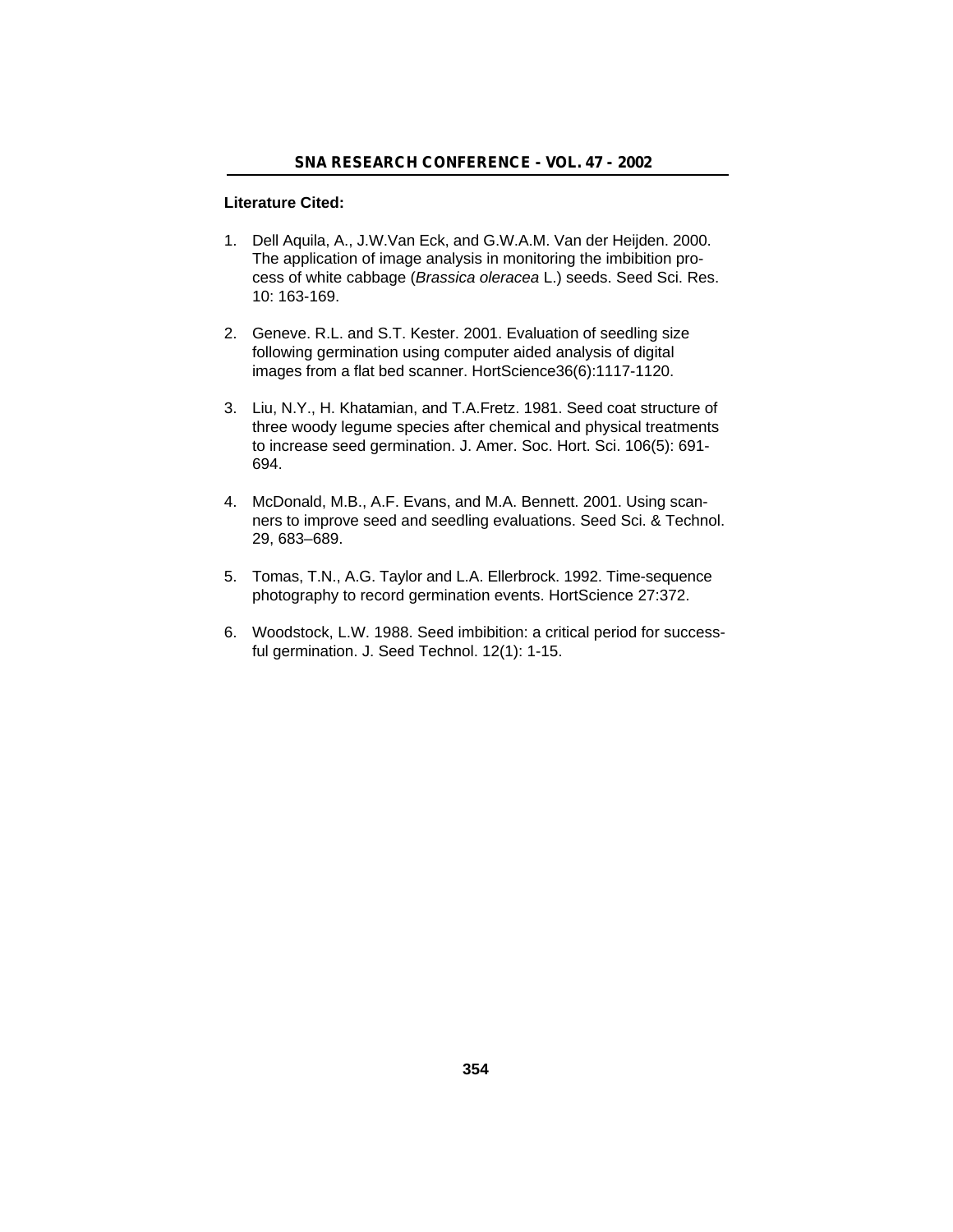

**Figure 1:** Imbibition following acid or physical scarification in honeylocust seeds.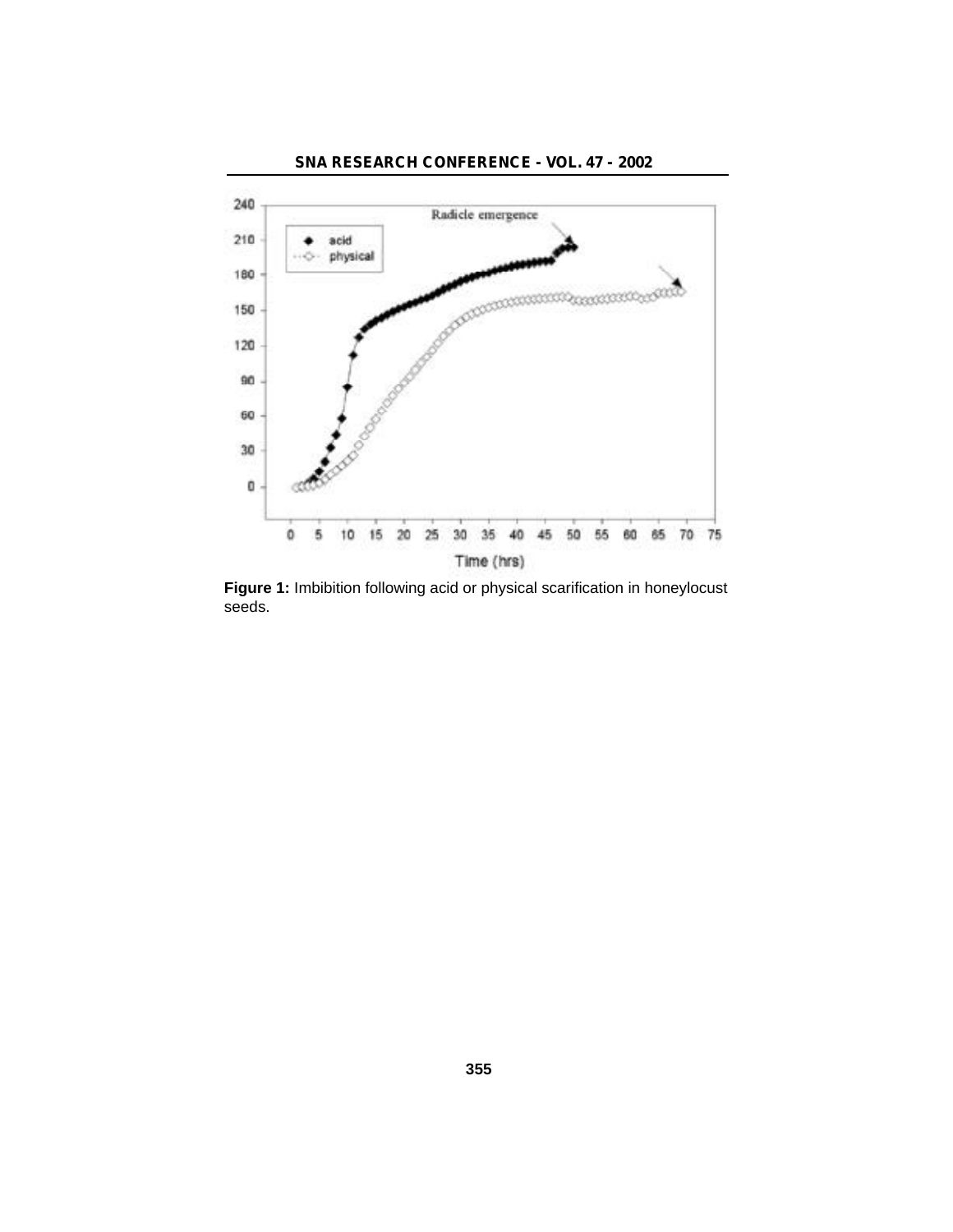

**Figure 2:** Water entry over the first 45 hours in seeds treated with acid or physically scarified by nicking the seeds at the top or center of the seed (micropylar ends face bottom).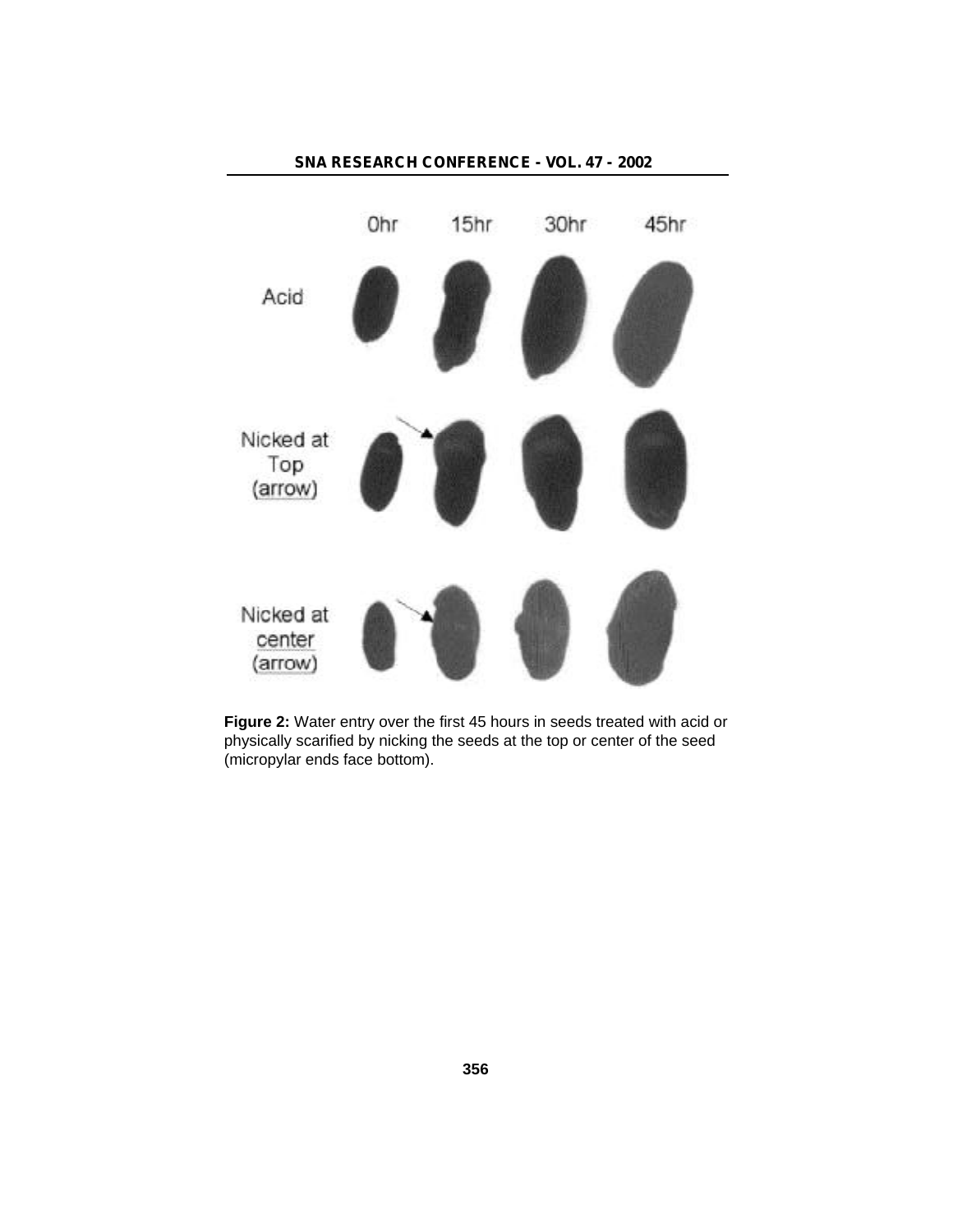## **Genotypic Differences of** *In Vitro* **Propagated Sea Oats (***Uniola paniculata* **L.)**

**Carmen Valero-Aracama<sup>1</sup> , Michael E. Kane<sup>1</sup> , Sandra B. Wilson<sup>2</sup> and Nancy L. Philman<sup>1</sup> <sup>1</sup>University of Florida, Environmental Horticulture Dept., Gainesville, FL 32611-0670 <sup>2</sup>University of Florida, Environmental Horticulture Dept., Indian River REC, Fort Pierce, FL 34945**

Index Words: Micropropagation, N<sup>6</sup>-benzyladenine, lindole-3-acetic Acid, Dune Restoration

**Nature of Work:** Destabilization and erosion of coastal beach and dune systems by natural forces or man-made activities have increased the risk of catastrophic, ecological and economic damage following storm events. Reversal of coastal erosion is usually accomplished by beach nourishment through the addition of sand followed by dune stabilization. Stabilization is attempted by planting bare areas with native dune species (4) such as sea oats (*Uniola paniculata* L.). Sea oats are routinely propagated as nursery liners from field-collected seeds (1). However, dwindling natural seed donor stands, genetic diversity concerns, and the potential use of poorly adapted ecotypes at planting sites have prompted restrictions on the source and use of field-collected sea oats seeds. Consequently, efficient alternative methods to propagate diverse sea oats genotypes are needed. The application of plant tissue culture technology for sea oats vegetative propagation provides an opportunity to select, store and rapidly produce diverse genotypes with ecologically valuable characteristics. This approach has been explored with other dune species (2).

Preliminary studies (unpublished) were conducted to establish 28 different sea oats genotypes *in vitro* using micropropagation techniques. Significant variability in plantlet survivability occurred when attempting to acclimatize Stage II (unrooted) or Stage III (rooted) microcuttings to greenhouse conditions (Stage IV). The severity of these problems appeared to be genotype dependent. The objective of this study was to characterize differences in Stage II shoot multiplication rates between sea oats genotypes as affected by N<sup>6</sup>-benzyladenine (BA) concentration.

Single shoot explants were harvested from sea oats shoot cultures (established from plants collected from Egmont Key National Wildlife Refuge, Pinellas County, FL) of both a difficult and easy to acclimatize genotype (EK 11-1 and EK 16-3, respectively). Shoot explants were individually cultured in 40 mm X 125 mm glass flat-bottom culture tubes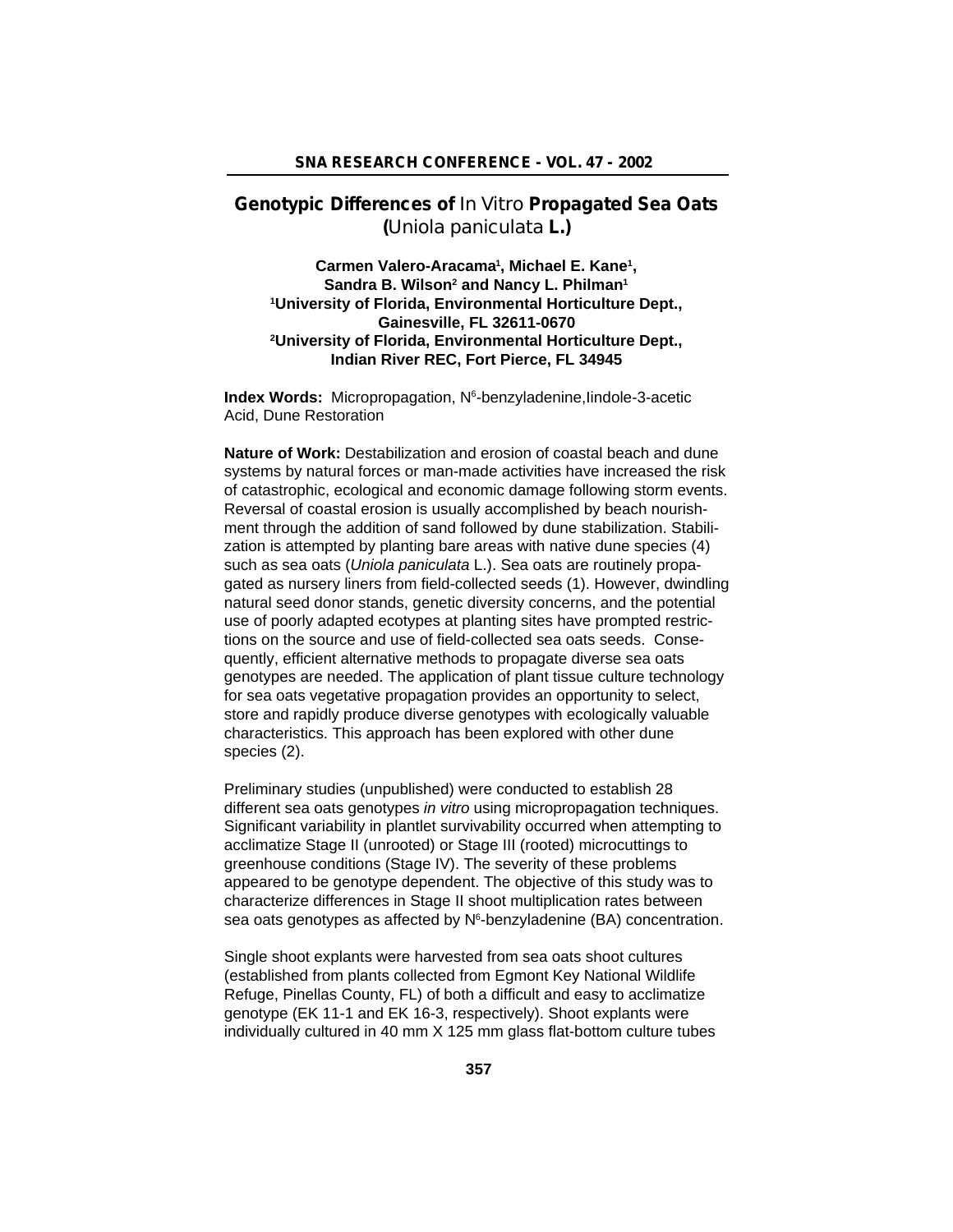containing 30 mL media consisting of mineral salts (3), 100 mg/L (ppm) myo-inositol, 0.4 ppm thiamine-HCL, 30 g/L (3 %) sucrose, supplemented with 0, 0.5, 0.75, 1, 1.25, 1.5 or 1.75 ppm BA and solidified with 8 g/L (0.8 %) TC Agar (*Phyto*Technology Laboratories, Shawnee Mission, KS). Media were adjusted to pH 5.7 before addition of agar and autoclaving. For both EK 11-1 and EK 16-3 genotypes, each BA treatment was replicated 7 times. Cultures were maintained for 28 days at 22°C (72°F) in incubators under a 16-hr photoperiod provided by cool white fluorescent tubes at 40 mmol  $m^2 s^{-1}$  PPF (photosynthetic photon flux) as measured at culture level. A second experiment was prepared simultaneously to compare the treatments described above with 0, 0.5 and 0.75 ppm indole-3 acetic acid (IAA) media supplementation. The first experiment was a completely randomized factorial design. Statistical analysis of BA and genotypic effects was conducted using two-way ANOVA (analysis of variance). Mean separation among treatments was performed using LSD (least significant difference) at the 5% significance level. One-way ANOVA was used in the second experiment to evaluate the effects of IAA on treatments of both genotypes containing the BA concentration selected as optimal for shoot multiplication.

**Results and Discussion:** There was a significant effect of BA supplementation (F=7.47, df=6, *p*<0.0001) and genotype (F=29.38, df=1, *p*<0.0001) on sea oats shoot number and on leaf length (F=18.71, df=6, *p*<0.0001, and F=29.85, df=1, *p*<0.0001, respectively). Medium supplementation with BA was necessary to promote shoot production (Table 1). Shoot production in all EK 11-1 BA treatments were not significantly different, whereas shoot production in EK 16-3 was significantly enhanced in media containing 0.5, 0.75 or 1 ppm BA. For both genotypes, BA supplementation inhibited leaf length. Leaf length was greater for EK 16-3 than EK 11-1 plantlets at the 0, 1 and 1.25 ppm BA levels. Based on quantitative and visual assessments, the optimal BA concentrations for EK 11-1 and EK 16-3 genotypes were in the range of 0.5 -1.75 ppm BA and 0.5-1.0 ppm BA, respectively. The criterion for selection of a suitable BA concentration was based on regeneration responses, *i.e.* shoot number, leaf length and quality of plantlets of both genotypes. Summarizing, supplementation with 0.5 ppm BA was beneficial for regeneration of both sea oats genotypes.

Effects of IAA in combination with 0.5 ppm BA were also examined. There was no significant effect of IAA on shoot number of EK 11-1 plantlets (Table 2). IAA supplementation inhibited shoot production in EK 16-3 plantlets and leaf elongation of EK 11-1 plantlets. There was no significant effect of IAA on leaf length of EK 16-3 plantlets. These results indicate that optimal regeneration rates for both genotypes could be obtained without IAA supplementation.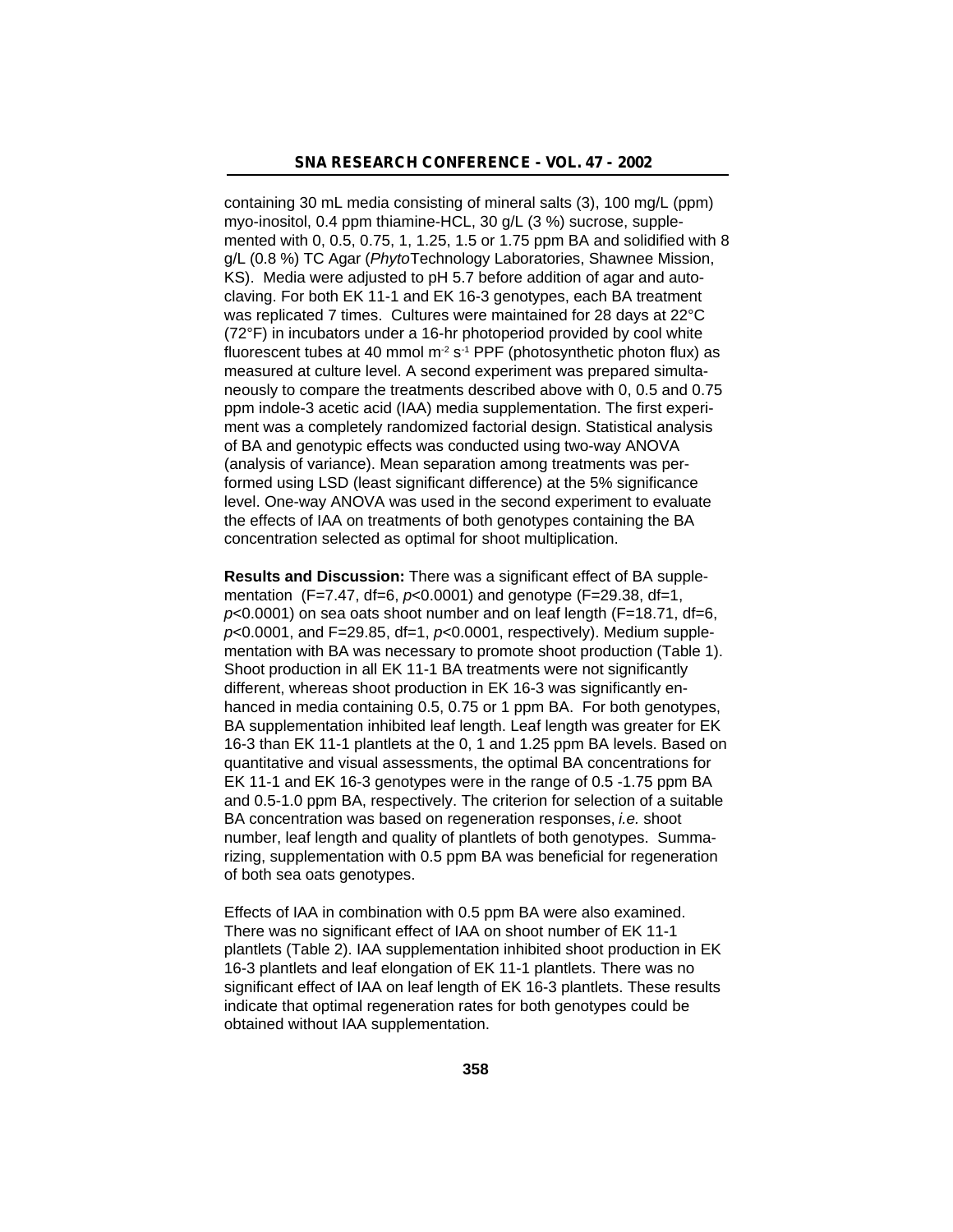**Significance to Industry:** The commercial application of micropropagation for sea oats production for habitat/dune stabilization requires that diverse genotypes be reliably propagated *in vitro*. Based on present and previous studies in our laboratory, Stage II medium supplemented with 0.5 ppm BA alone can be used to commercially micropropagate a wide range of sea oats genotypes. However, the physiological basis for observed differences in acclimatization capacity among sea oats genotypes must still be elucidated before a commercially viable micropropagation protocol can be defined.

### **Literature Cited:**

- 1. Barnett, M. R. and D. W. Crewz. 1991. An introduction to planting and maintaining selected common coastal plants in Florida. Florida Sea Grant Report No. 97. 108 pp.
- 2. Kane, M. E., K. T. Bird and T. M. Lee. 1993. *In vitro* propagation of *Ipomoea pes-caprae* (railroad-vine). J. Coastal Res. 9(2):356-362.
- 3. Murashige, T. and F. Skoog. 1962. A revised medium for rapid growth and bioassays with tobacco tissue cultures. Physiol. Plant. 15:473-497.
- 4. Woodhouse, W.W.1982. Coastal sand dunes of the U.S. In: Lewis R (ed). Creation and restoration of coastal plant communities, pp 1-44, CRC Press, Boca Raton, FL.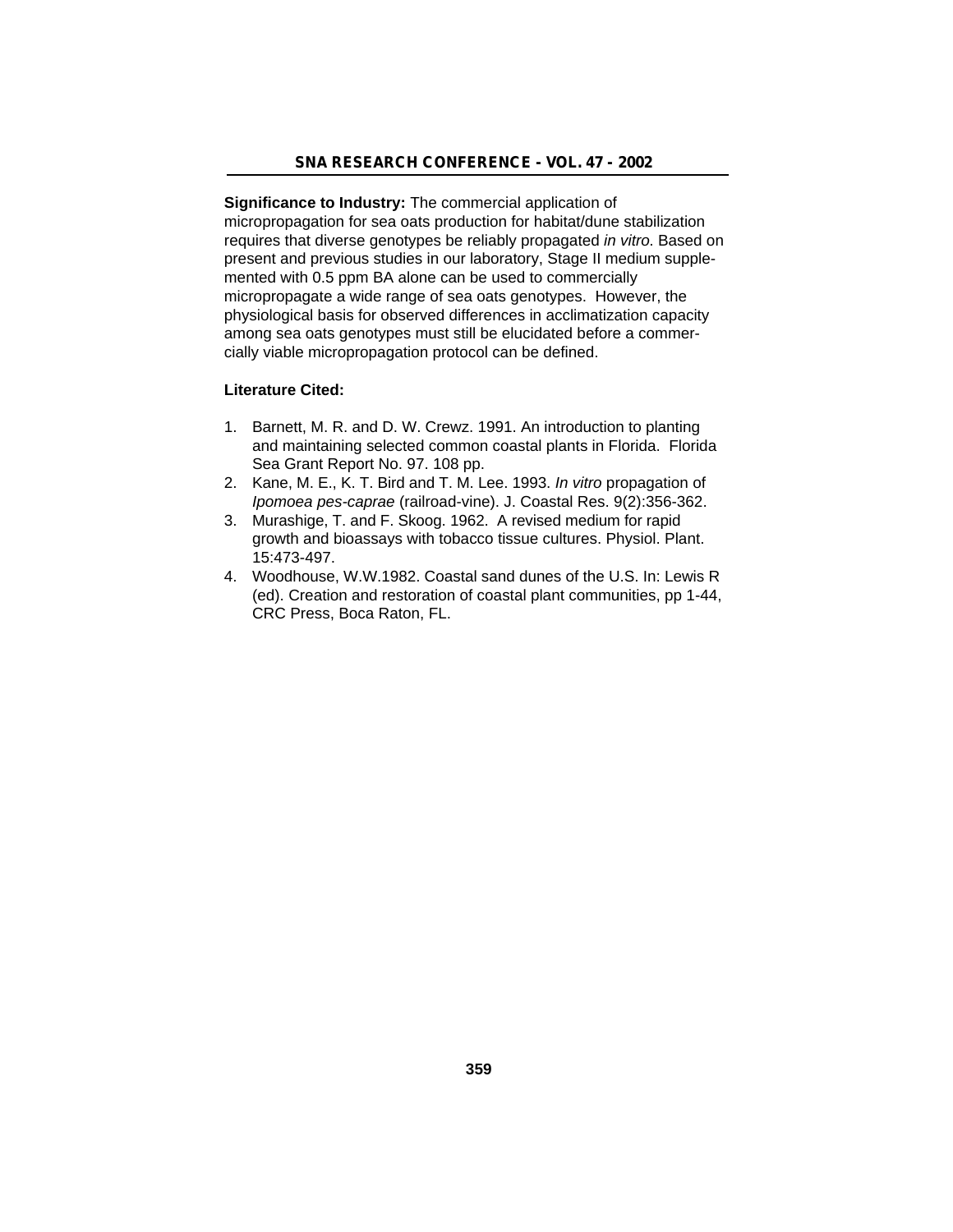| Genotype | BA (ppm) | Shoot number       | Leaf length (mm)    |
|----------|----------|--------------------|---------------------|
|          | 0        | 2.6 $fg^z$         | 122.6 <sub>b</sub>  |
|          | 0.5      | 9.4 abcd           | 58.6 def            |
|          | 0.75     | $10.1$ abc         | 71.4 cdef           |
| EK 11-1  | 1        | 12.6 a             | 49.7f               |
|          | 1.25     | 10.7ab             | 51.9 ef             |
|          | 1.5      | 11.3ab             | 50.3f               |
|          | 1.75     | $9.4$ abcd         | 47.6 f              |
|          | 0        | 1.1 <sub>g</sub>   | 204.9 a             |
|          | 0.5      | $10.3$ abc         | 87.3 bcde           |
|          | 0.75     | 7.3 bcde           | 105.0 <sub>bc</sub> |
| EK 16-3  |          | 6.4 cdef           | 92.1 bcd            |
|          |          |                    |                     |
|          | 1.25     | 5.7 <sub>def</sub> | 113.1 <sub>b</sub>  |
|          | 1.5      | 3.7 <sub>eff</sub> | 37.6f               |
|          | 1.75     | 2.7fg              | 69.6 cdef           |

**Table 1.** Effects of BA supplementation and genotype on shoot number and leaf length (mm) of sea oats after 28 days in culture.

<sup>2</sup> Least square means for BA and genotypes for multiple comparison. Means followed by the same letter are not significantly different at *p*≤0.05.

| after 28 days of culture. |                       |              |                   |                   |  |
|---------------------------|-----------------------|--------------|-------------------|-------------------|--|
| IAA (ppm)                 |                       | Shoot number |                   | Leaf length (mm)  |  |
|                           | EK 11-1               | EK 16-3      | EK 11-1           | EK 16-3           |  |
|                           | $9.4$ ab <sup>z</sup> | 10.3a        | 58.6 a            | 87.3 a            |  |
| 0.5                       | 6.9 <sub>b</sub>      | 4.1 b        | 42.5 <sub>b</sub> | 54.3 <sub>b</sub> |  |
| 0.75                      | 10.3a                 | 9.1a         | 40.8 b            | 98.1 a            |  |

**Table 2.** Effects of IAA supplementation on shoot number and leaf length (mm) of sea oats genotypes cultured in medium containing 0.5 ppm BA after 28 days of culture.

<sup>2</sup>Non-significant (NS) or significant (\*\*) at  $p$  0.01. Means followed by the same letter are not significantly different at *p*<0.05.

 $ANOVA<sup>Z</sup>$  NS \* \* \* \* \* NS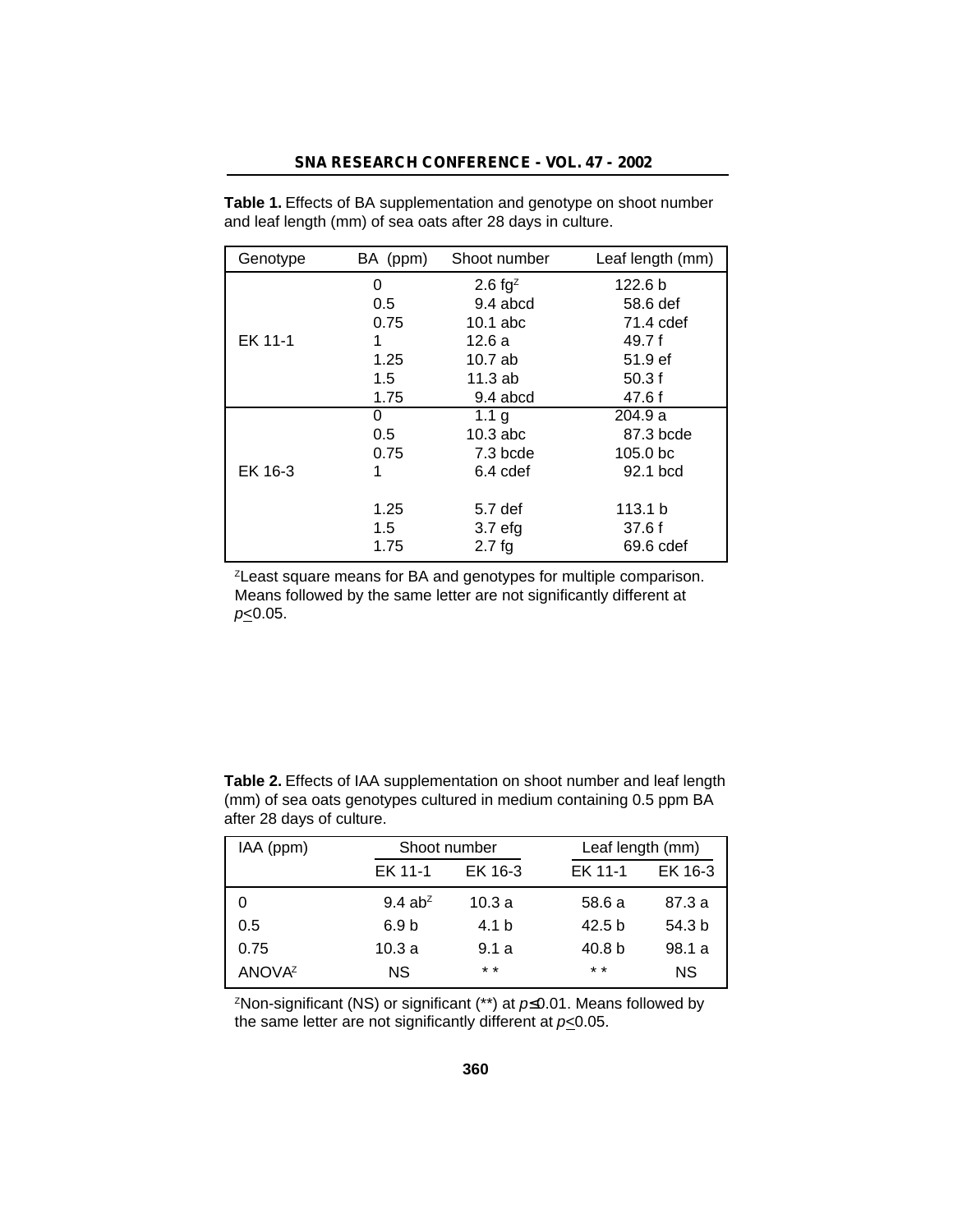### **Enhancing Germination of** *Echinacea* **Species**

### **John Clifford Thompson, Gary R. Bachman, and W. Edgar Davis School of Agriculture, Tennessee Tech University, Cookeville, TN 38505**

**Index Words:** *Echinacea purpurea*, *E. tennesseensis*, *E. angustifolia*, *E. pallida*, stratification, Liquid Smoke

**Nature of Work:** *Echinacea* species are grown for ornamental uses as well as medicinal purposes. An obstacle for large-scale production of *Echinacea* species is erratic seed germination (Smith-Jochum and Albrecht, 1987; Smith-Jochum and Albrecht, 1988). This erratic germination can be the result of low viability due to dormancy issues and/or poor storage conditions after harvesting. Cold stratification has traditionally been recommended to break the after-ripening dormancy common in *Echinacea* species (Li, 1998). Stratification times can vary with *Echinacea purpurea* requiring 40 days at 2C (Shalaby *et al*., 1997) and *E. angustifolia* up to 84 days at 5C (Baskin *et al*., 1992). Kidwell *et al* (2001) reported a commercial liquid smoke product enhanced the germination of *Echinacea purpurea* with maximum germination occurring 7 days earlier than the controls. The objective of this research was to compare cold stratification and liquid smoke application on germination of four *Echinacea* species.

The experiment was conducted at the Nursery Research Services Center at Tennessee Tech University in Cookeville, Tennessee. Based on previous results four species of *Echinacea* were selected and included *Echinacea angustifolia, Echinacea pallida, Echinacea tennesseensis,* and *Echinacea purpurea* 'Bravado'. Seeds of each species (Johnny's Select Seeds, Albion, ME) were sown into 128 cell plug trays having a volume of 2.82 in<sup>3</sup>/cell (TLC Polyform) using Promix BX media. The 128 cell plug trays were cut into quarters resulting in trays having 32 cells. Seed treatments included 1) control (CON), 2) cold stratification (STRAT), 3) liquid smoke application (LS), and 4) cold stratification and liquid smoke application (STRAT+LS). Seeds of each species were one seed/cell. Each treatment was replicated three times with 32 seeds per replicate. Cold stratification consisted of 20 days at 36F. Liquid smoke was applied at 100 ml/m<sup>2</sup> using a pump sprayer to the appropriate treatments. All treatments were placed under mist applied every 6 minutes from dawn to dusk using a controller. Treatments were arranged using a completely randomized design (CRD). Germination was recorded daily beginning 8 until 21 days after treatment (DAT) for all species. Seeds were considered germinated when the cotyledons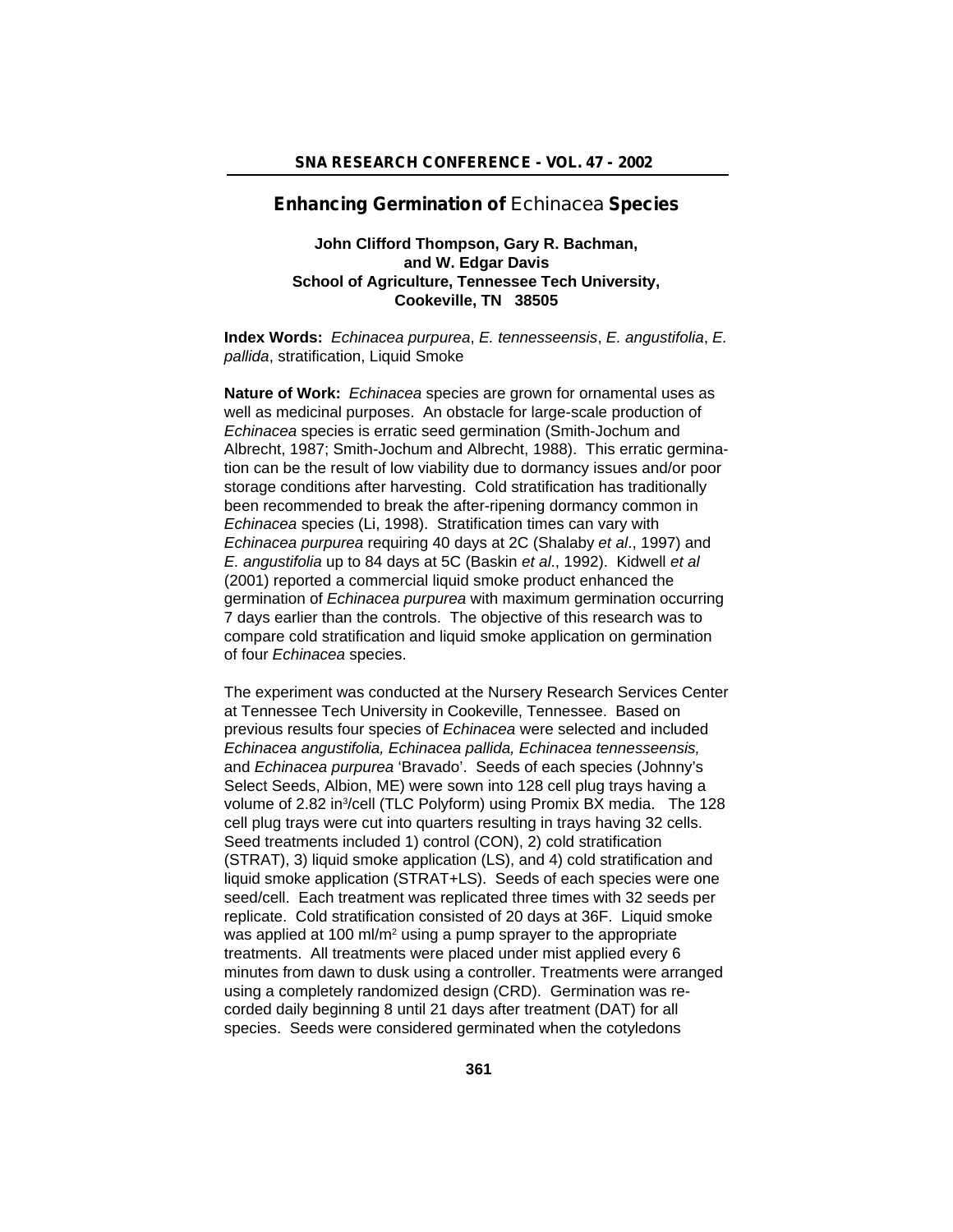emerged from the media. All data were analyzed using analysis of variance (ANOVA) and means were separated using least significant difference (LSD), *P*=0.05.

**Results and Discussion:** Though the four species are from the genus *Echinacea* there were distinct germination responses to the treatments. *Echinacea purpurea* 'Bravado': The greatest germination 9 DAT was observed in STRAT (64%) followed by STRAT\_LS (53%), LS (18%), and CON (7%) (Figure 1.). By 11 DAT germination of STRAT, STRAT\_LS, and LS were similar and all were greater than the CON. All treatments were similar 16 DAT through 21 DAT. These results were similar to those reported by Kidwell *et al*. (2001). *Echinacea tennesseensis*: The pattern of germination was similar to that of *E. purpurea* 'Bravado'. The STRAT treatment had the greatest germination through 12 DAT and 17 DAT when the STRAT\_LS and LS treatments were similar, respectively (Figure 1). The CON treatment had the lowest germination percentage through the study. *Echinacea pallida*: All treatments were similar through 12 DAT (Figure 1). The greatest germination occurred in the CON and LS treatments that were similar and the lowest germination rates were in the STRAT and STRAT\_LS treatments from 13 DAT through the end of the study. The non-responsiveness observed was similar that reported by Shalaby *et al*. (1997) in which stratification did not enhance germination. *Echinacea angustifolia*: Germination percentages were greatest for the STRAT and STRAT\_LS treatments through 9 DAT, after which were no differences between treatments (Figure 1).

**Significance to the Industry:** Germination of three of the four *Echinacea* species was enhanced by treating the seed with cold stratification treatments and/or liquid smoke application compared to the controls. While cold stratification resulted in the greatest germination percentages liquid smoke application could be a viable tool for growers who either can't stratify or do not want to spend the extra time stratification requires. The fact that all of the species within the *Echinacea* genus did not respond similarly indicates that more research is needed to fully evaluate the usefulness of these management tools.

### **Literature Cited:**

1. Baskin, C.C., J.M. Baskin, and G.R. Hoffman. 1992. Seed dormancy in the prairie forb *Echinacea angustifolia* var. *angustifolia* (Asteracea): Afterripening pattern during cold stratification. Int. J. Plant Sci. 153:239-243.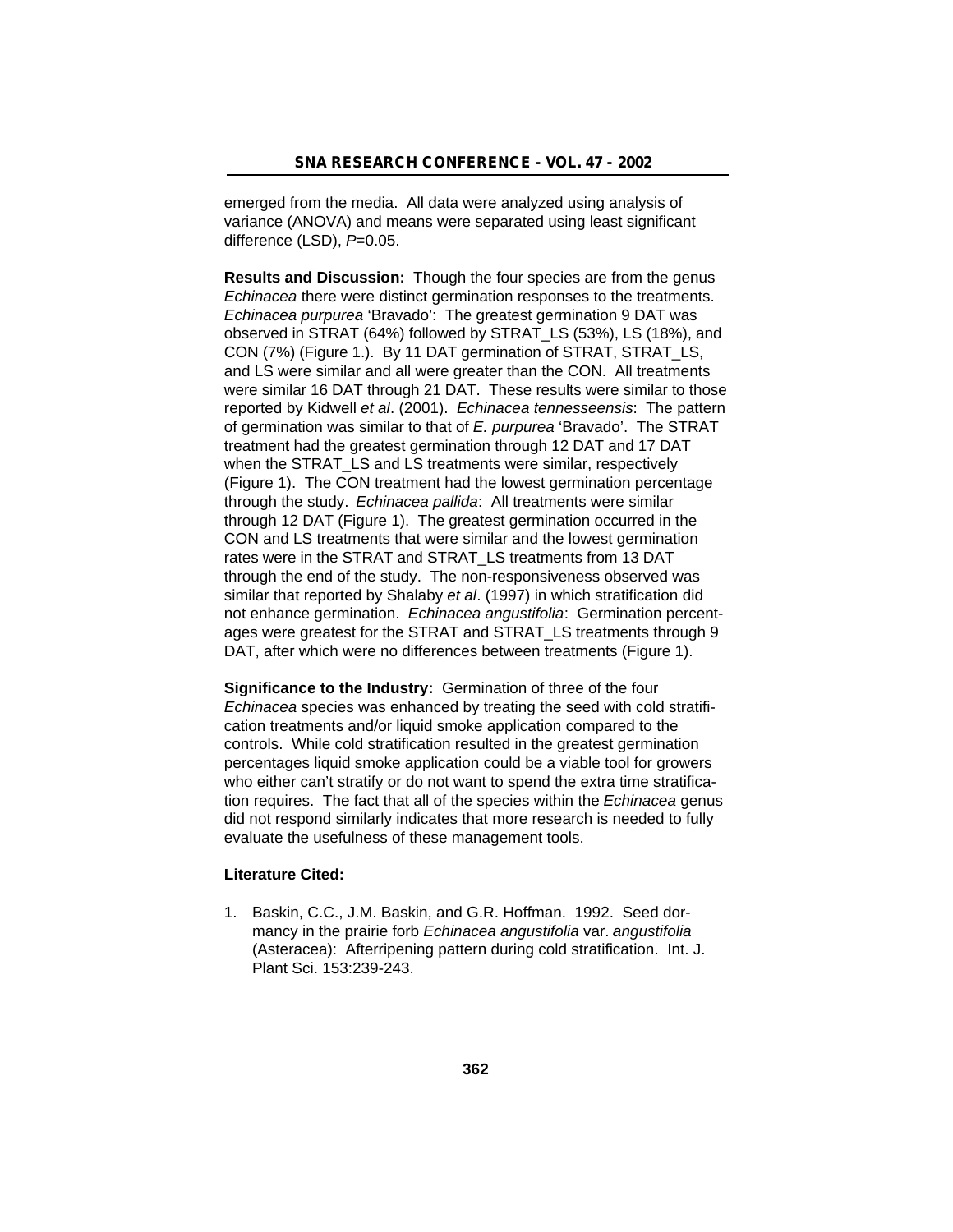- 2. Kidwell, Amanda, Kris Lorance, Edgar Davis, and Gary R. Bachman. 2001. Influence of Prostart on germination of two herbaceous perennial species. Proc SNA Res Conf 46:398-401.
- 3. Shalaby, A.S., E.A. Agina, S.E. El-Gengaiha, A.S. El-Khayat, and S.F. Hindawy. 1997. Response of *Echinacea* to some agricultural practices. J. Herbs Spices Med. Plants 4(4):59-67.
- 4. Smith-Jochum, C. and M.L. Albrecht. 1987. Field establishment of three *Echinacea* species for commercial production. Acta Hort 208:115-120.
- 5. Smith-Jochum, C. and M.L. Albrecht. 1988. Transplanting or seeding in raised beds aids field establishment of some *Echinacea* species. HortScience 23:1004-1005.
- 6. Li, T.S.C. 1998. *Echinacea*: Cultivation and medicinal value. HortTechnology 8:122-129.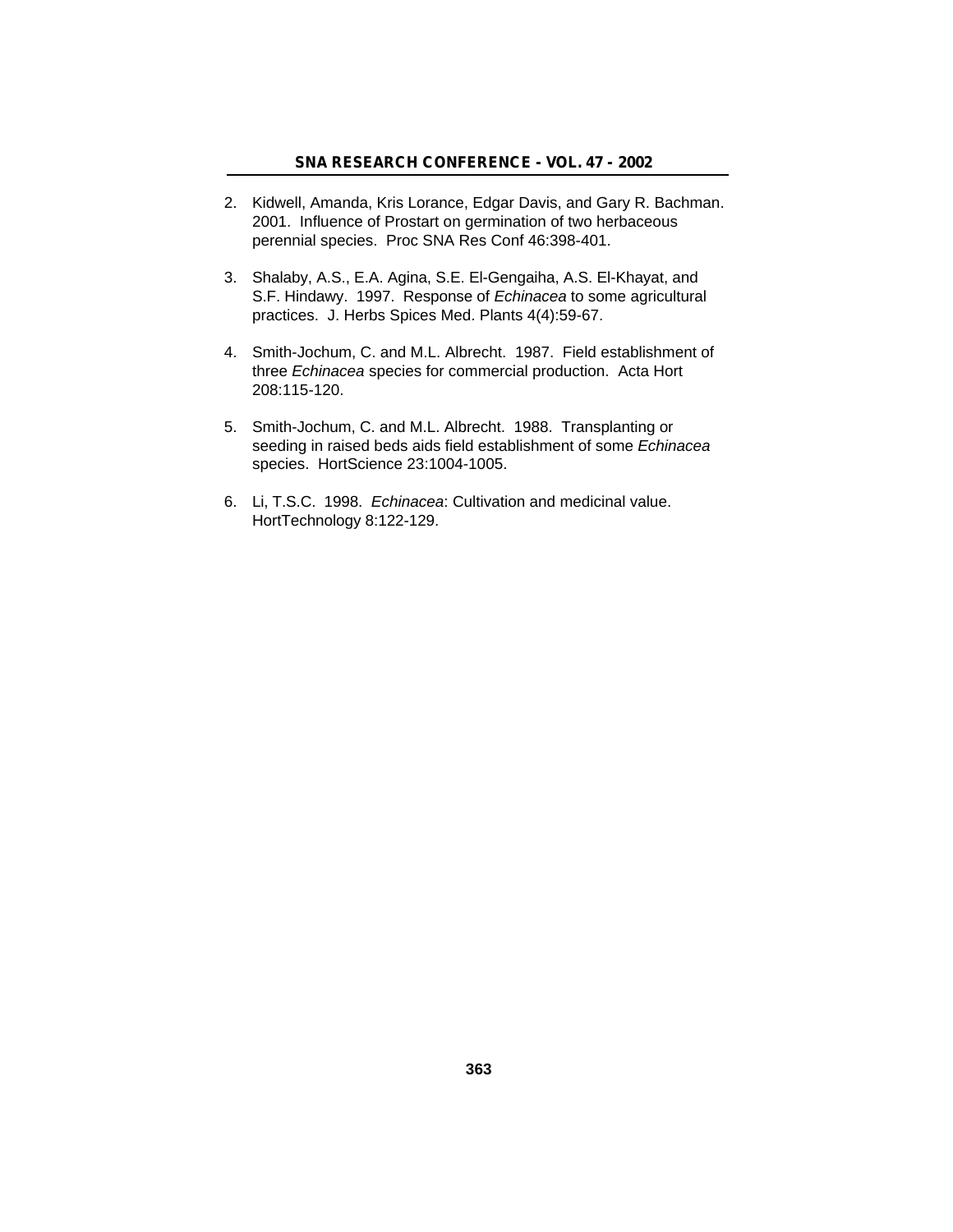

**Figure 1.** Germination of *Echinacea purpurea* 'Bravado', *E. pallida*, *E. tennesseensis*, *E. angustifolia* in response to application of liquid smoke and/or cold stratification treatments. Vertical bars represent standard error,  $n = 3$ .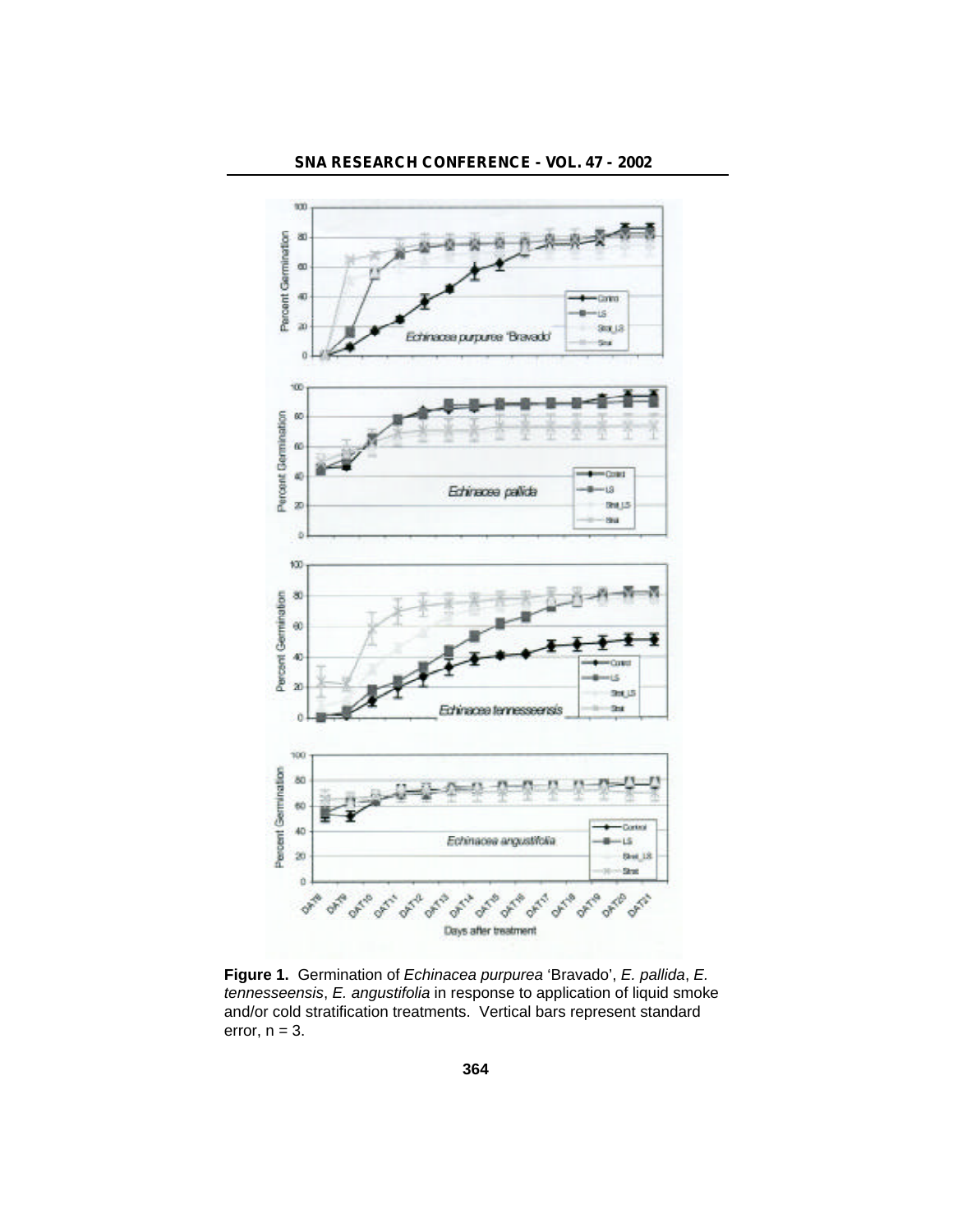## **In Vitro Storage of Hosta Micropropagules – Effect of Media Sucrose on Post-Storage Recovery**

## **Vani Gollagunta, Nihal C. Rajapakse and Jeffrey W. Adelberg Clemson University, Department of Horticulture, Clemson, SC 29634**

**Index words:** Sucrose-free Storage, Commercial Micropropagation, Photoautotrophy

**Nature of work:** In vitro storage under growth retarding conditions delays the necessity for frequent transfers to fresh media and allows flexibility in meeting market demand leading to efficient management of labor. Storage conditions should preserve the post-storage quality and regrowth potential of in vitro plants. Wilson et al. (1998) reported that low light [photosynthetic photon flux (PPF) of 5-7 mmol m<sup>-2</sup> s<sup>-1</sup>] in storage improved post-storage quality and recovery potential of in vitro plantlets. In our research, increasing media sucrose to 5% or 7% during the multiplication phase (stage II) increased the internal sugar levels, biomass, and quality in Hosta micropropagules. When these cultures were transferred to rooting phase (stage III) in a media containing 3% sucrose and subsequently stored for 5 weeks at 10 C, under a PPF of 5 mmol  $m<sup>2</sup> s<sup>-1</sup>$ , plantlets from the 5% or 7% sucrose media were of better quality than the plantlets from 1% or 3% sucrose (unpublished data). Data suggests that sucrose loading during multiplication phase had positive influence on post-storage plant quality (unpublished).

Sugar-free micropropagation holds significance in commercial micropropagation because sucrose-free medium reduces media contamination and consequent loss (Kozai, 1991). Therefore, the objective of this investigation was to examine if sucrose loading during multiplication phase allows in vitro rooting and storage in sucrose-free medium.

This study was conducted with two cultivars of Hosta: *Hosta tokudama* Tratt*.* 'Newberry Gold' and Hosta 'Striptease'. Stage II Hosta buds cultured in 5% media sucrose were procured from Southern Sun Propagation Systems, Norris, SC. Plants were transferred to stage III for rooting (on sorbarod plugs) (Ilacon Industries, UK) in magenta boxes (Magenta Corp. Chicago IL) containing modified Murashige and Skoog (1962) liquid medium. During stage III plants were cultured in media with 3% sucrose (photomixotrophic cultures) or without sucrose (photoautotrophic cultures) for four weeks at 25+2 °C under a PPF of 150 mmol m<sup>-2</sup>s<sup>-1</sup>. Nine buds of 'Newberry Gold' were cultured in each culture vessel while six buds of 'Striptease' (due to larger bud size) were cultured per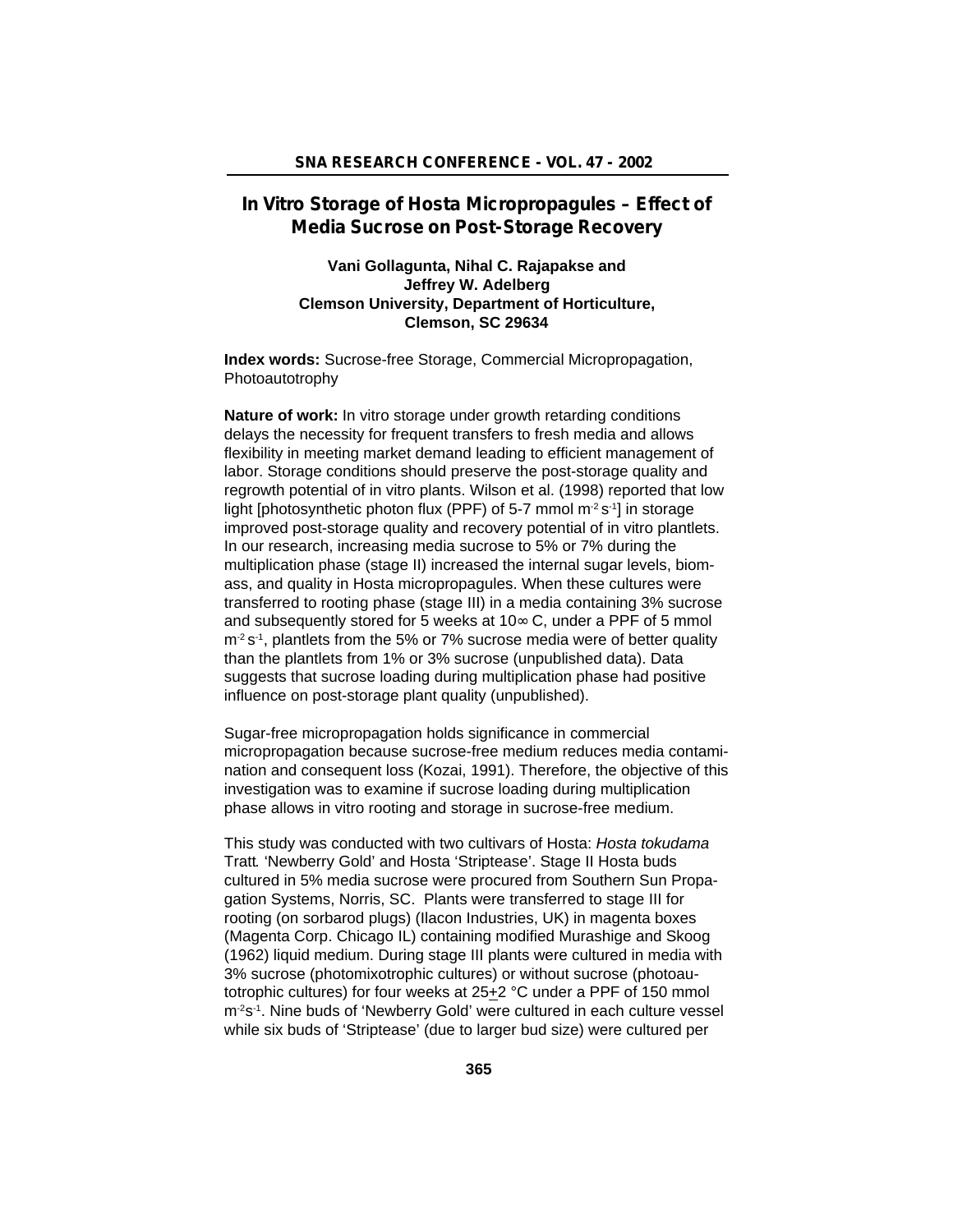vessel. Following Stage III, cultures were stored, in the same culture vessel with residual medium, for 7 or 14 weeks under 5 mmol m $2s<sup>-1</sup>$  at 10° C, with and without a 2-week intermittent period of darkness during the final phase of storage to simulate shipping. Plantlets (four vessels from each treatment) were harvested for dry weight at the end of stage III (prior to storage) and after storage. Post-storage plantlets, from five culture vessels of each treatment, were transferred (after removal of necrotic leaves) to 606-cell packs containing a commercial potting mix (Superfine germinating mix, Fafard, Anderson, SC) and grown under mist for 4 weeks for acclimatization. After 4 weeks under the mist, mortality of the plantlets was recorded. Data were analyzed by ANOVA and treatment differences were separated using LSD at  $P = 0.05$ . Efficacy of sucrose loading on sucrose-free storage was assessed by comparing post storage survival and plant quality in both photoautotrophic and photomixotrophic cultures.

**Results and Discussion:** Presence of media sucrose led to significantly higher shoot and root biomass in both the cultivars at the end of stage III (Fig.1 A & B). In 'Striptease', the root biomass of photomixotrophic cultures increased by 70% during 7 weeks of storage, while in photomixotrophic cultures under continuous illumination, the root biomass remained unchanged thereafter. But in 'Striptease' photomixotrophic cultures that were stored for 14 weeks dark period had a negative influence on the root biomass (Fig 2A). However, in 'Newberry Gold', no change in root biomass occurred during 7 weeks of storage but a significant root growth occurred between 7 and 14 weeks of storage (Fig 2B). Incidence of shoot apex necrosis was higher in photoautotrophic cultures of both the cultivars, consequently, reflected by poorer percentage of survival in the greenhouse compared to the photomixotrophic plantlets (Table 1). Both photoautotrophic and photomixotrophic 'Striptease' cultures stored for 7 or 14 weeks recovered in the greenhouse but quality of photomixotrophic cultures were better than photoautotrophic cultures (data not shown). Photoautotrophic 'Striptease' cultures had a significantly greater percentage of mortality (about 25%) compared to photomixotrophic cultures (0%) after 7 weeks of storage. Photoautotrophic and photomixotrophic 'Newberry Gold' cultures stored for 7 weeks recovered in the greenhouse but extending the storage duration to 14 weeks led to further decline in the greenhouse survival of the photoautotrophic plantlets reflected by high percentage of mortality (Table 1). Overall, sucrose-free medium during rooting and storage led to poor post-storage recovery in both the cultivars, while extending storage duration led to further deterioration in 'Newberry Gold'. Results indicate between-cultivar differences in rooting and post storage recovery; 'Striptease' can survive better in photoautotrophic cultures than 'Newberry Gold'. Media sucrose during rooting stage and storage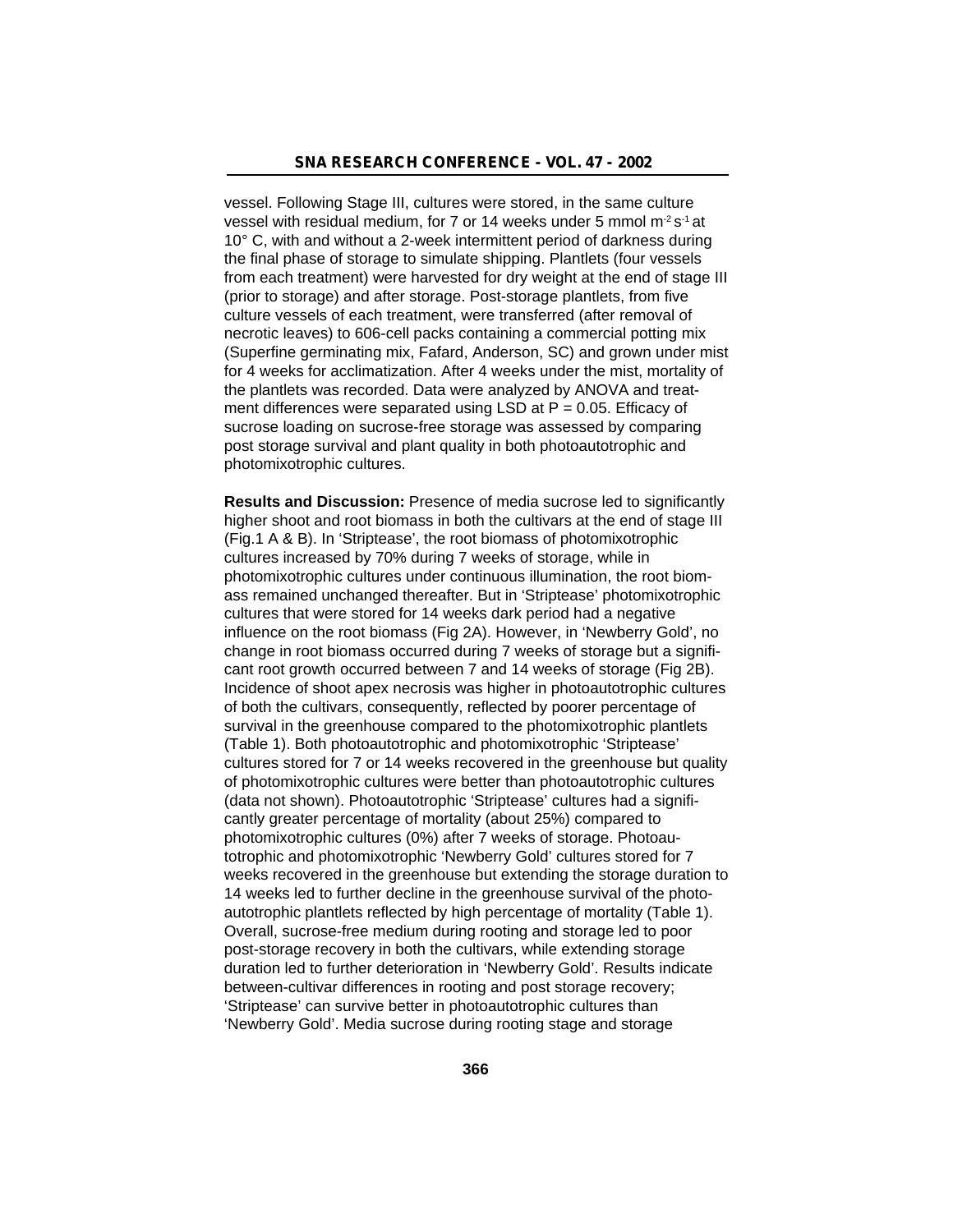contributed towards enhanced post storage survival, by offering nutritional support for improved rooting and maintenance of growing shoot apex during storage.

**Significance to Industry:** In vitro techniques are being increasingly used in the large-scale production of uniform disease free propagation material. Demand for propagation materials is often seasonal and therefore production peaks strive to match demand peaks. Employing sufficient labor exclusively during production peaks is impractical, because micropropagation involves expensive trained labor. Developing techniques for in vitro storage and subsequent shipping enables efficient utilization of labor, thereby, bringing down production cost in commercial micropropagation. Our study demonstrates that supplementing media with sucrose improves rooting and provides sustenance through out low temperature storage, enabling prolonged storage, as well as ensuring enhanced post storage survival.

## **Literature Cited:**

- 1. Wilson, S.B., K. Iwabuchi, N.C. Rajapakse, and R.E. Young. 1998. Responses of Broccoli seedlings to light quality during low-temperature storage in vitro: II. Sugar content and photosynthetic ability. HortScience, Vol. 33:1258-1261
- 2. Kozai, T. 1991. Autotrophic micropropagation In: Bajaj Y.P.S (ed) Biotechnology in agriculture and forestry Vol.17. Hi-Tech and Micropropagation I. Springer, Berlin Heidelberg. 1991. pp.313-343.
- 3. Murashige, T. and F. Skoog. 1962. A revised medium for rapid growth and bioassays with tobacco tissue cultures. Physiol. Plant. 15:473- 497.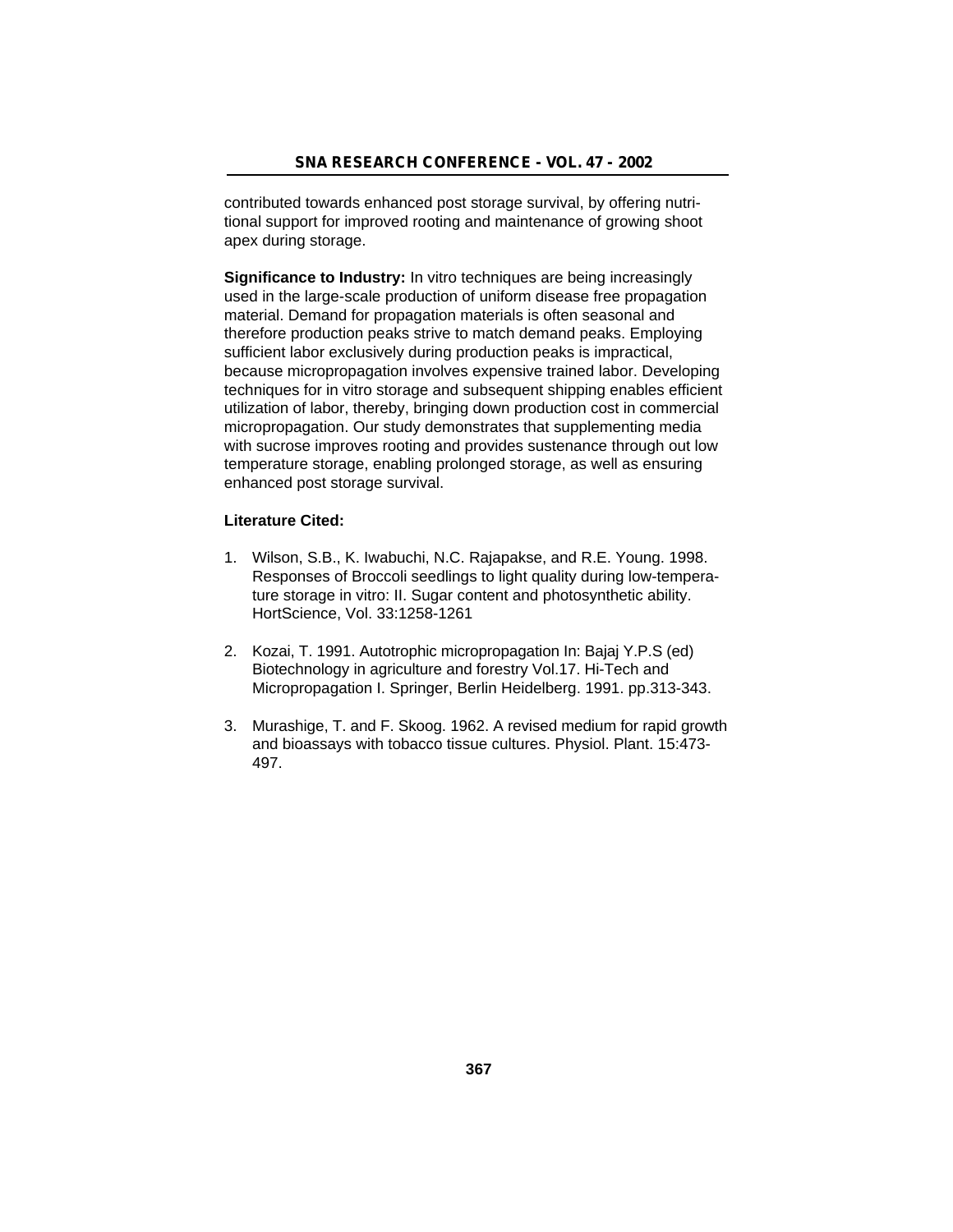



**Figure 1.** Shoot and root biomass per vessel in the photoautotrophic (no sucrose) and photomixotrophic (3% sucrose) cultures of Hosta 'Striptease' (A) and *Hosta tokudama* Tratt*.* 'Newberry Gold' (B) at the end of stage III (prior to storage). Means + S.E. are shown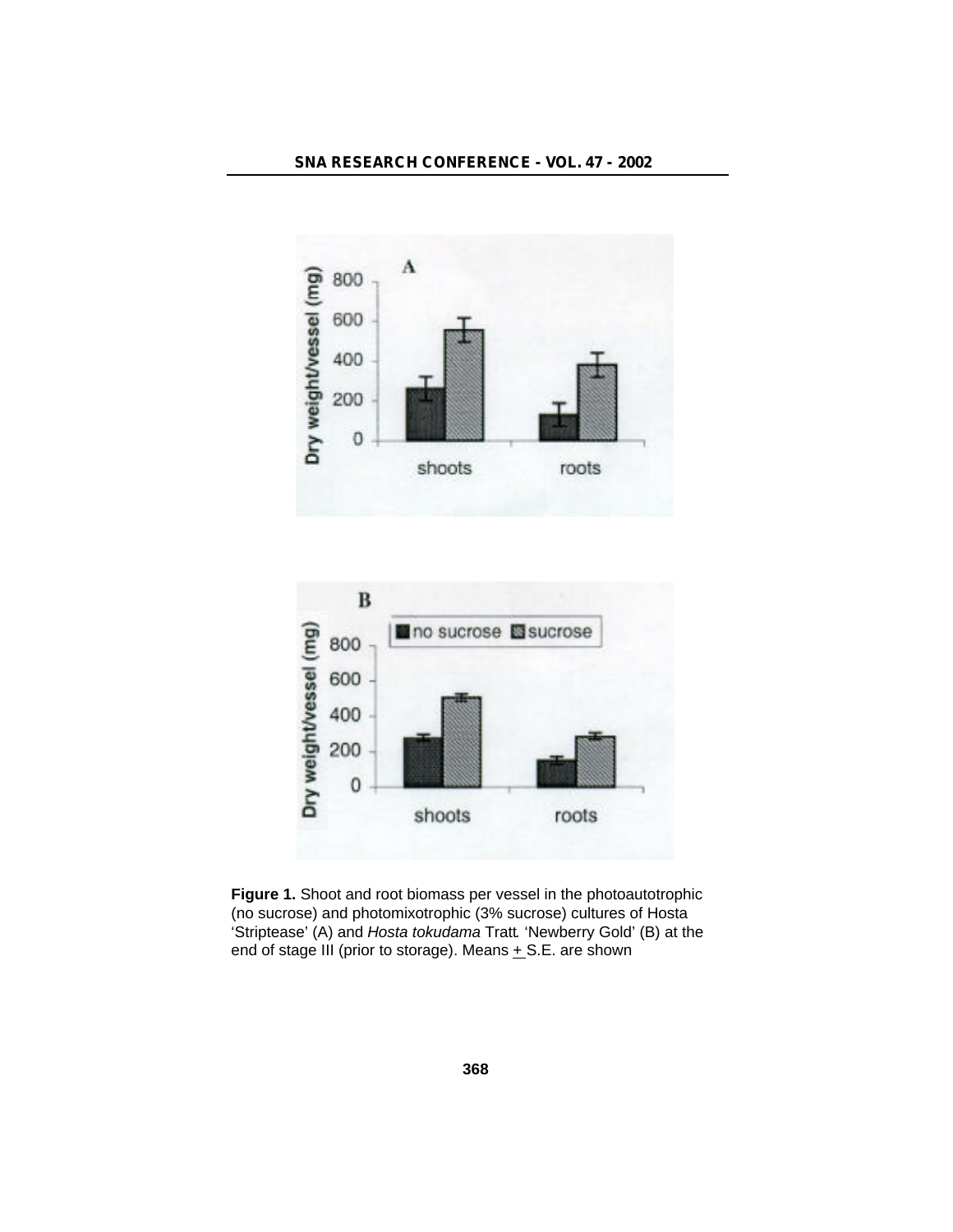

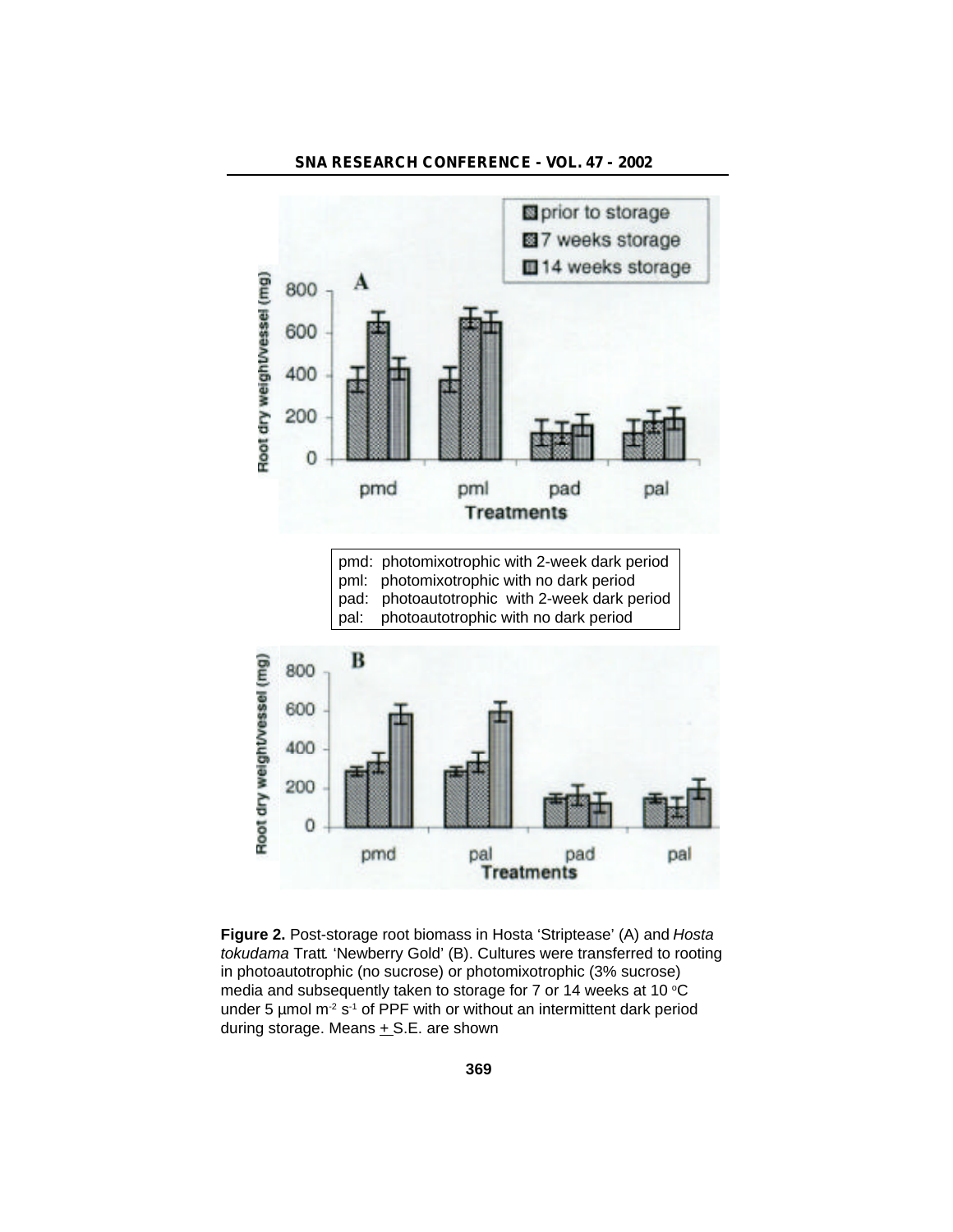Table 1. Percentage of plantlet mortality in the photoautotrophic and photomixotrophic cultures of *Hosta tokudama* Tratt.'Newberry Gold' and Hosta 'Striptease' following 4 weeks post-storage recovery in greenhouse. Means with the same letter are not significantly different within each cultivar.

| <b>Treatments</b>    | % Post acclimatization<br>mortality |                      |                   |                   |  |  |
|----------------------|-------------------------------------|----------------------|-------------------|-------------------|--|--|
|                      |                                     | <b>Newberry Gold</b> | <b>Striptease</b> |                   |  |  |
|                      |                                     | 7 weeks 14 weeks     |                   | 7 weeks 14 weeks  |  |  |
| Photomixotrophy with |                                     |                      |                   |                   |  |  |
| 2-week dark period   | $0\%$ c                             | $2.2\%$ c            | $0\%$ b           | $20.8%$ ab        |  |  |
| Photomixotrophy with |                                     |                      |                   |                   |  |  |
| no dark period       | $0\%$ c                             | $0\%$ c              | $0\%$ b           | $10\%$ ab         |  |  |
| Photoautotrophy with |                                     |                      |                   |                   |  |  |
| 2-week dark period   | $35.5%$ b                           | 88.9%a               | $26.7\%$ a        | 33.3% a           |  |  |
| Photoautotrophy with |                                     |                      |                   |                   |  |  |
| no dark period       | 35.5% b                             | $84.4\%$ a           |                   | 25.0% ab 20.0% ab |  |  |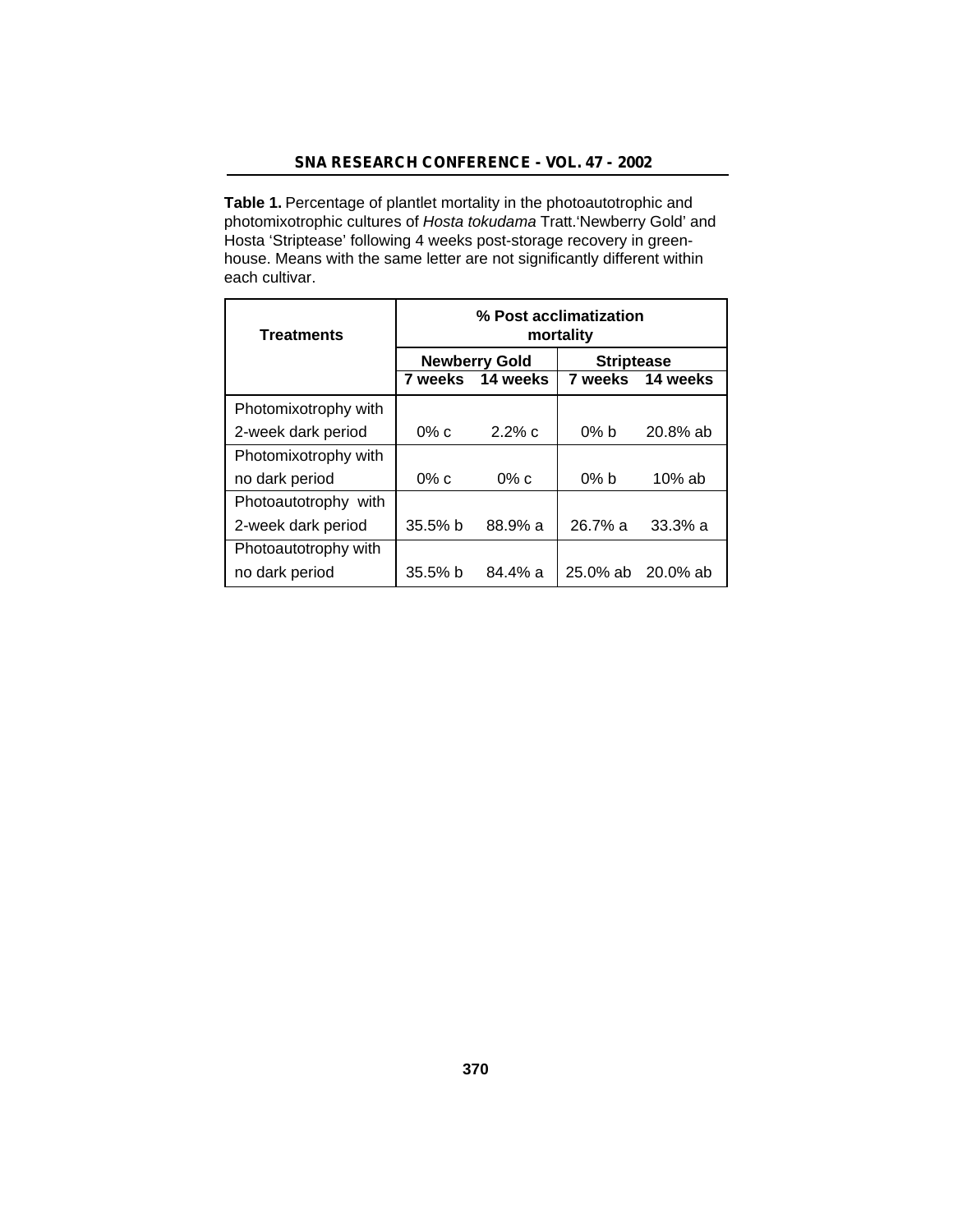## **Winter Greenhouse Propagation of** *Clematis* **x** *jackmanii* **with Capillary Surface Material Fibers**

## **Joshua Giordano-Silliman, Jeff Adelberg, Clemson University, Dept. of Horticulture, Clemson SC 29634**

**Index Words:** Perennials, Cuttings, Ebb and Flow, Dlematis

**Nature of Work:** An experiment was conducted to examine effects use of capillary surface material (CSM) in a commercial soilless media for propagation of *Clematis* x *jackmanii*. CSM are synthetic fibers specifically designed to move water in bulk mixes in consumer hygiene and industrial chemical processes.

Clematis cuttings were rooted under intermittent mist for ten days to initiate roots. Two node cuttings with root initials were placed into commercial media on March 4, 2002. The commercial media used was Farfard 3-B, which is primarily comprised of pine bark, peat moss, and perlite. Cuttings were placed into two soil treatments of commercial media and 8 grams/per liter Capillary Surface Material Fibers (CSM) added to commercial media. Flats with 48 cells per flat were used for the treatments. Twelve cuttings per treatment were placed into time controlled intermittent mist (On two hours before dawn, off two hours after dusk, sixteen minute pulses, eight second pulses. No fertilizer was applied) with bottom heat applied (25 C) and overhead water breaker nozzle (fertilizer injected water application that was checked on a daily basis with equal application being applied as needed) water applications. Twenty-four cuttings were placed in a time controlled Ebb and Flow bench (On at 10:00 am and 4:00 pm for three minute intervals and fertilizer was suspended in the water solution) during the same time of the two previous treatments. After three weeks from root initiation, the plants were removed from the cells, soil washed away from the roots, and scanned using Epson Expression 1680 color scanner. The images were downloaded into WinRhizo image analysis software to collect and evaluated data in quantified areas of root length, root surface area, and number of root tips (Regents Instruments, Inc., Quebec: Bauhus and Messier 1999). The data was analyzed in JMP 3.2 software (SAS Institute, Cary NC).

**Results and Discussion:** Rooting of *Clematis* x *jackmanii* was excellent (100 percent) in all of the prescribed treatments. After two weeks in the greenhouse, roots were emerging from the cells and shoots were growing.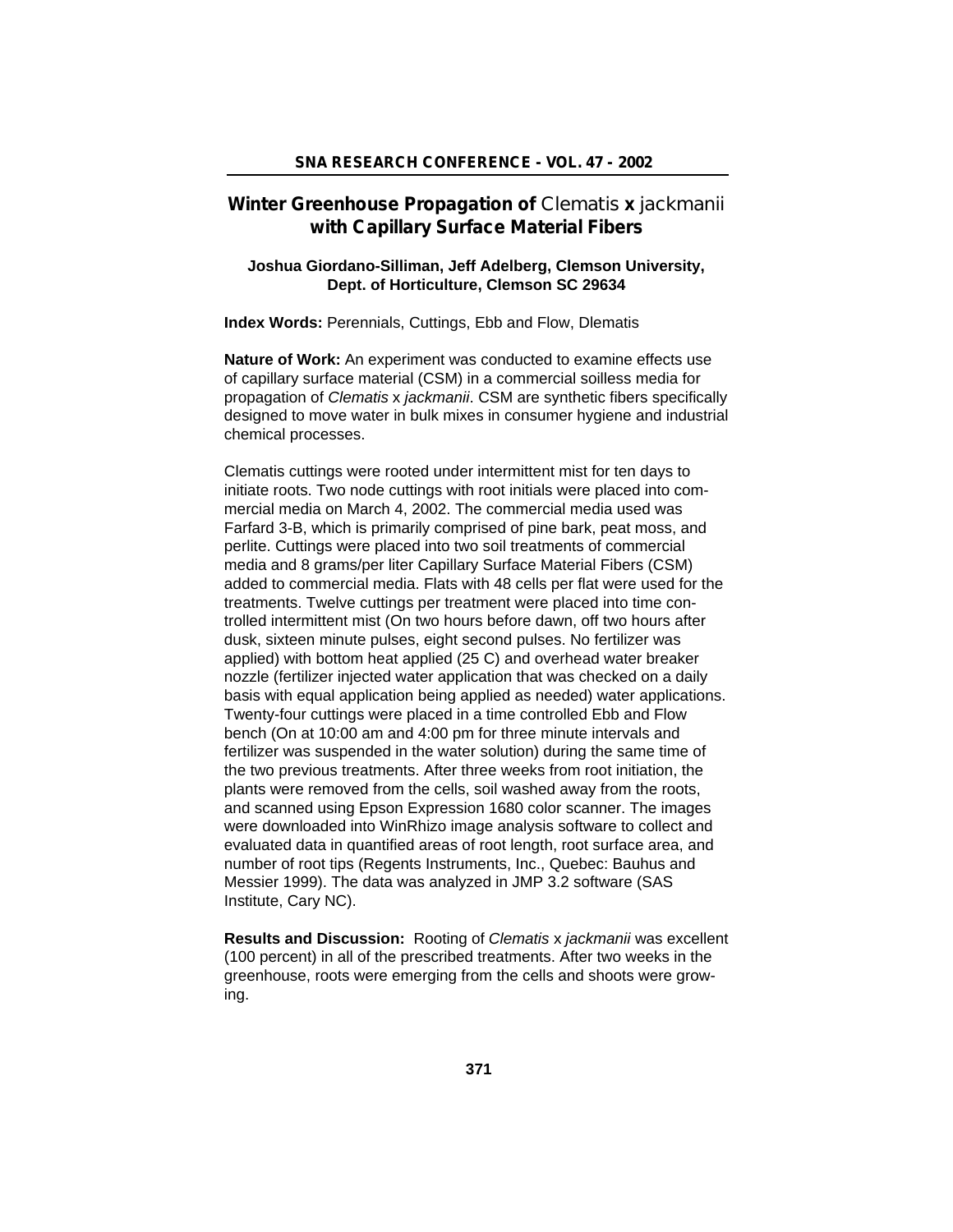On March 25, three weeks after initiation, the vegetative lengths and numbers of nodes were recorded and the roots were removed from the crown. The roots were scanned and analyzed. Clematis mean root length with CSM in the medium was 1.7 times greater and number of root tips was 2.1 times more than the control. These are two important factors in the establishment of plant material (and may prevent transplant shock associated with potting up or planting into a landscape). Of the roots grown of Clematis, the mean surfaces area of the CSM media was 1.2 times larger then the control. This is related to the area of fertilizer and water uptake for the root and the recuperative capabilities of roots that ensure good survival and overall vegetative and floral growth. It's clear the addition of CSM has improved root growth.

The other treatment evaluated in this experiment was the method of fertigation. The effects of CSM were greatest in hand water irrigation (overhead irrigation with water soluble fertilizers) where extended levels of air existed in the soil profile. In general, the mean number of tips and root lengths were 1.75 more with CSM in the medium.

**Table 1.** Root characteristics of *Clematis x Jackmanii* following three weeks of greenhouse growth under different fertigation systems. Cuttings were grown in a commercial soilless media (Fafard 3-B) with and without CSM fibers.

|                    |            | <b>Root Morphometry</b> |                     |              |  |  |
|--------------------|------------|-------------------------|---------------------|--------------|--|--|
| <b>Fertigation</b> | <b>CSM</b> | Length                  | <b>Surface Area</b> | # of Tips    |  |  |
| Ebb and Flow       | Y          | 167±8                   | $46 + 2$            | $409 \pm 31$ |  |  |
|                    | N          | $127+8$                 | $45+2$              | $324 + 32$   |  |  |
| Mist               | Y          | $313+12$                | $58\pm3$            | $710+44$     |  |  |
|                    | N          | $234+12$                | $55+3$              | $394 + 44$   |  |  |
| Pressure breaker   |            |                         |                     |              |  |  |
| Nozzle             | Y          | 340±12                  | $54\pm3$            | $1068 + 44$  |  |  |
|                    | N          | $101 + 12$              | $33\pm3$            | $287 + 44$   |  |  |
| ANOVA - Prob.> F   |            |                         |                     |              |  |  |
| Fertigation        |            | < .0001                 | < .0001             | < .0001      |  |  |
| <b>CSM</b>         |            | < .0001                 | 0.0002              | < 0.001      |  |  |
| CSM*Fertigation    |            | < 0.0001                | 0.0011              | <.0001       |  |  |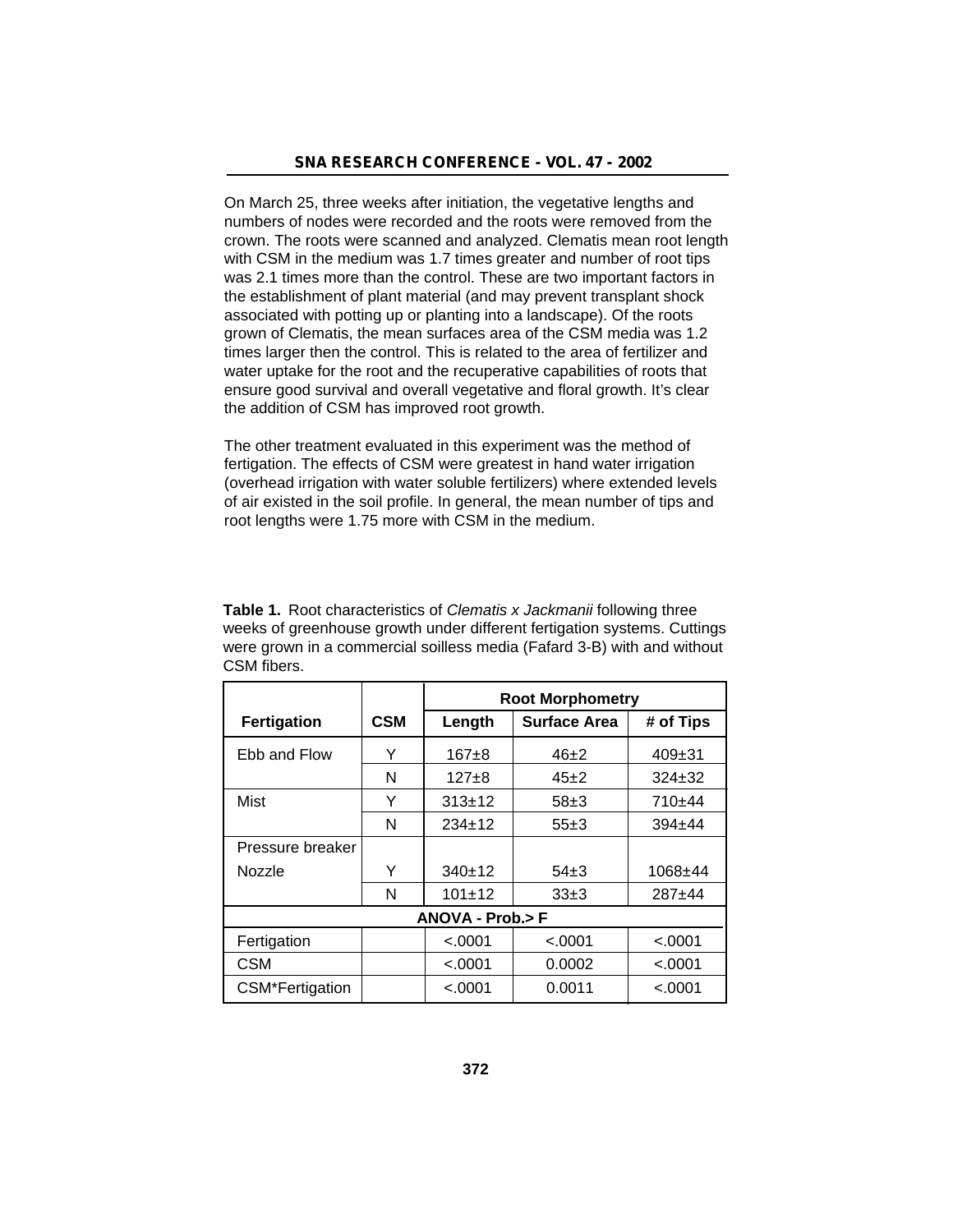These observations suggest a practical use of CSM incorporated media in large-scale production of plant material. Property of water and fertilizers availability with CSM in the media profile needs to be studied further. Current information of CSM fibers in media show positive effects on rooting and plant growth and deserve attention to an impact it could make on horticulture.

**Significance to Industry:** Cutting propagation is the most important method for clonal propagation of woody plant materials to the public. The clonal propagation is carried out in a modified environment for woody species. One of the key elements within the environment is the medium in which adventitious roots form and develop to ultimately produce a sellable plant.

Current propagation methods for adventitious rooting rely primarily on media with a mixture of soilless components. This report demonstrates CSM can be included in the soilless components of rooting medium, thus increase water distribution, enhance root growth, and allow less frequent watering. With CSM in the media, there were increases in overall root length, surface area, and numbers of tips for the propagation systems tested. The greatest improvements were noted in treatments with low available water and adequate fertilization.

## **Literature Cited:**

1. Bauhus, J. and C Messier. 1999. Evaluation of Fine Root Length and Diameter Measurementsx Obtained Using RHIZO Image Analysis. Agron. J. 91:142-147.